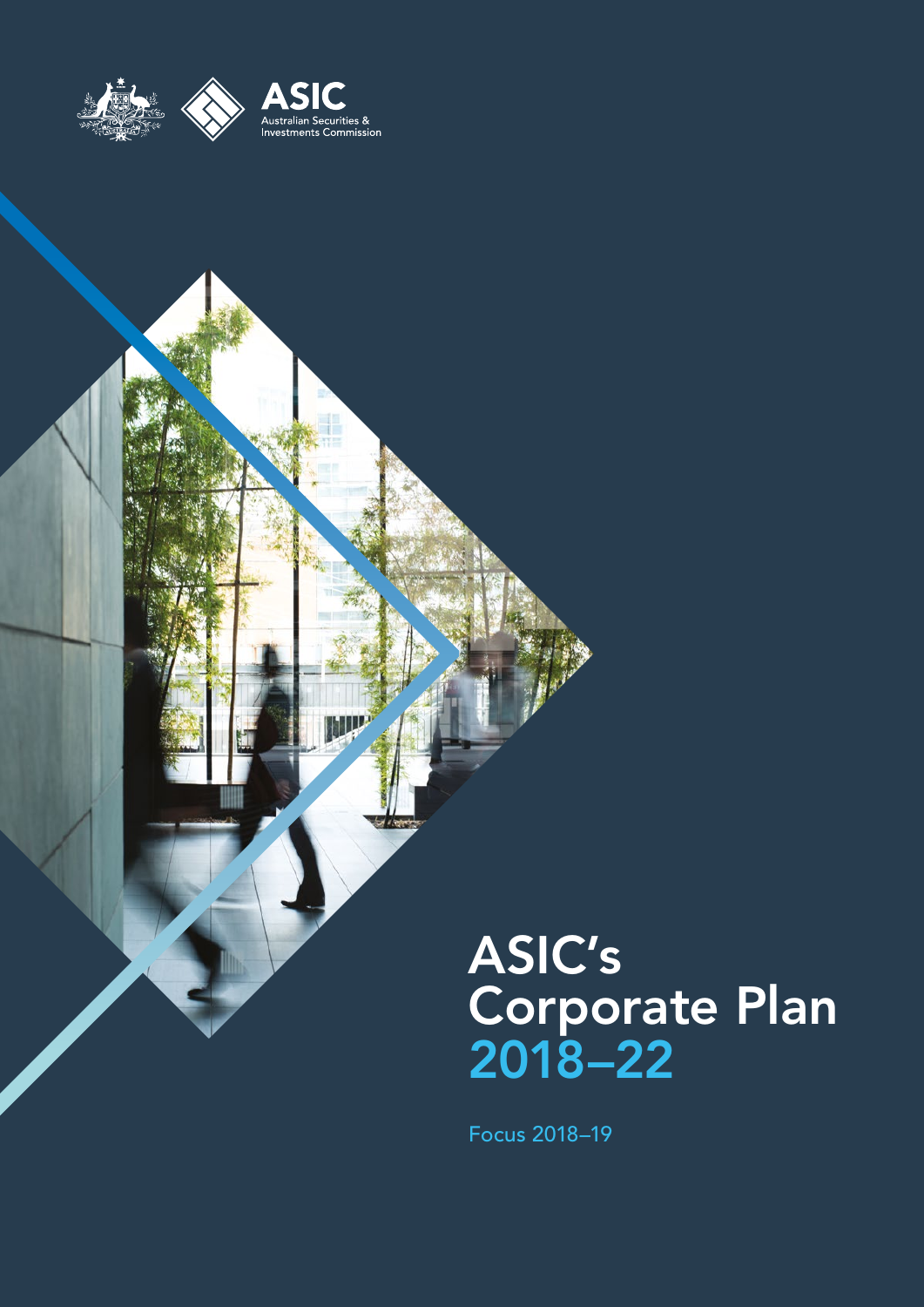© Australian Securities and Investments Commission

ISSN 2205–5894 (print) ISSN 2205–5908 (online)

August 2018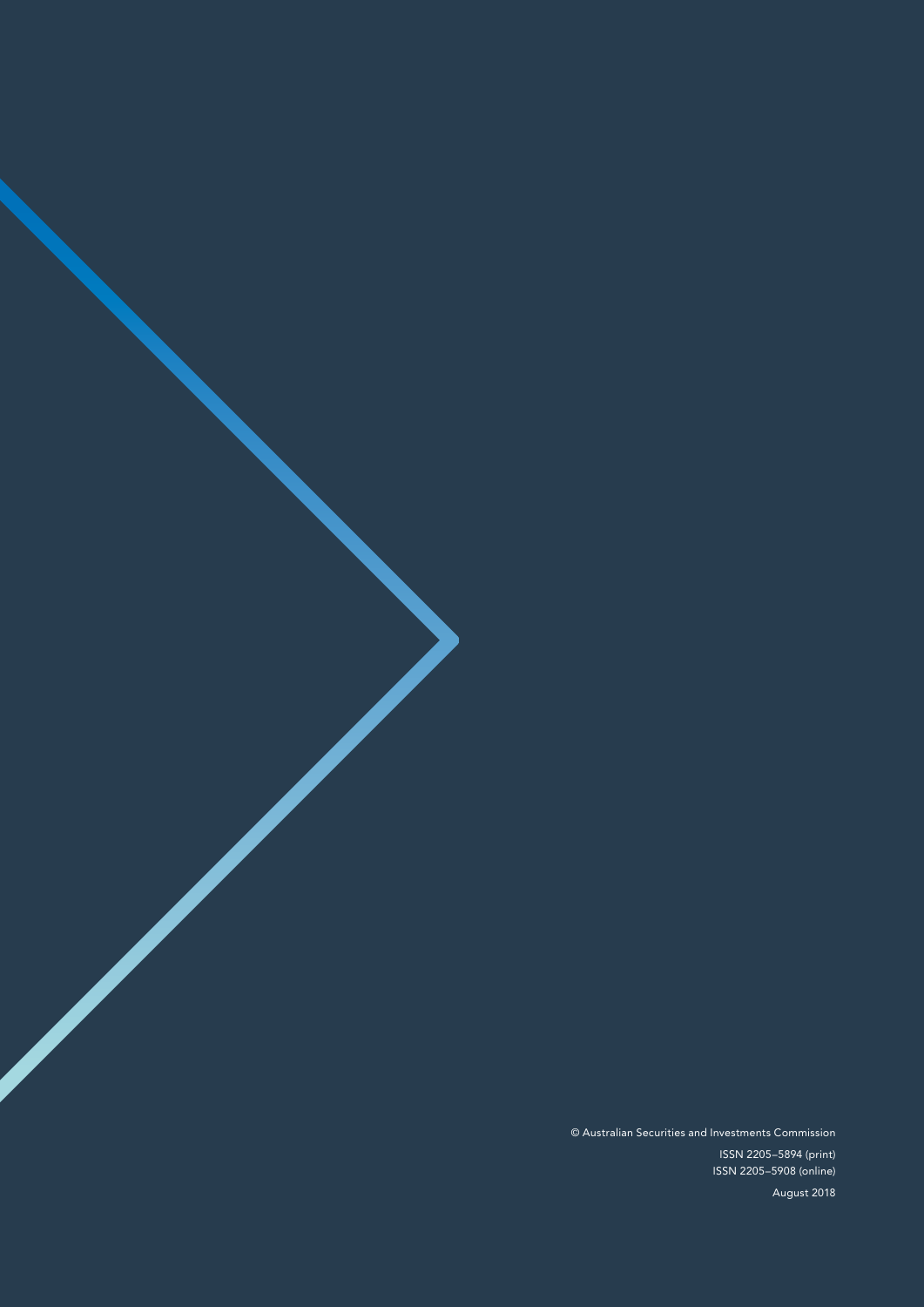# **Contents**

| <b>Contents</b>                                                                           | 01 |
|-------------------------------------------------------------------------------------------|----|
| <b>Message from the Chair</b>                                                             | 02 |
| Our vision and mission                                                                    | 03 |
| <b>Strategic planning framework</b>                                                       | 04 |
| <b>Environment</b>                                                                        | 06 |
| <b>Focus areas</b>                                                                        | 10 |
| Strategy and approach for<br>realising our vision                                         | 11 |
| <b>Actions</b>                                                                            | 13 |
| Change behaviours to drive good<br>consumer and investor outcomes                         | 13 |
| Act against misconduct to maintain trust<br>and integrity in the financial system         | 18 |
| Promote strong and innovative<br>development of the financial system                      | 24 |
| Help Australians to be in control of their<br>financial lives                             | 28 |
| Provide efficient and accessible business<br>registers that make it easier to do business | 30 |

| <b>Capabilities</b>                                | 31 |
|----------------------------------------------------|----|
| <b>Measuring and evaluating</b><br>our performance | 36 |
| <b>Endnotes</b>                                    |    |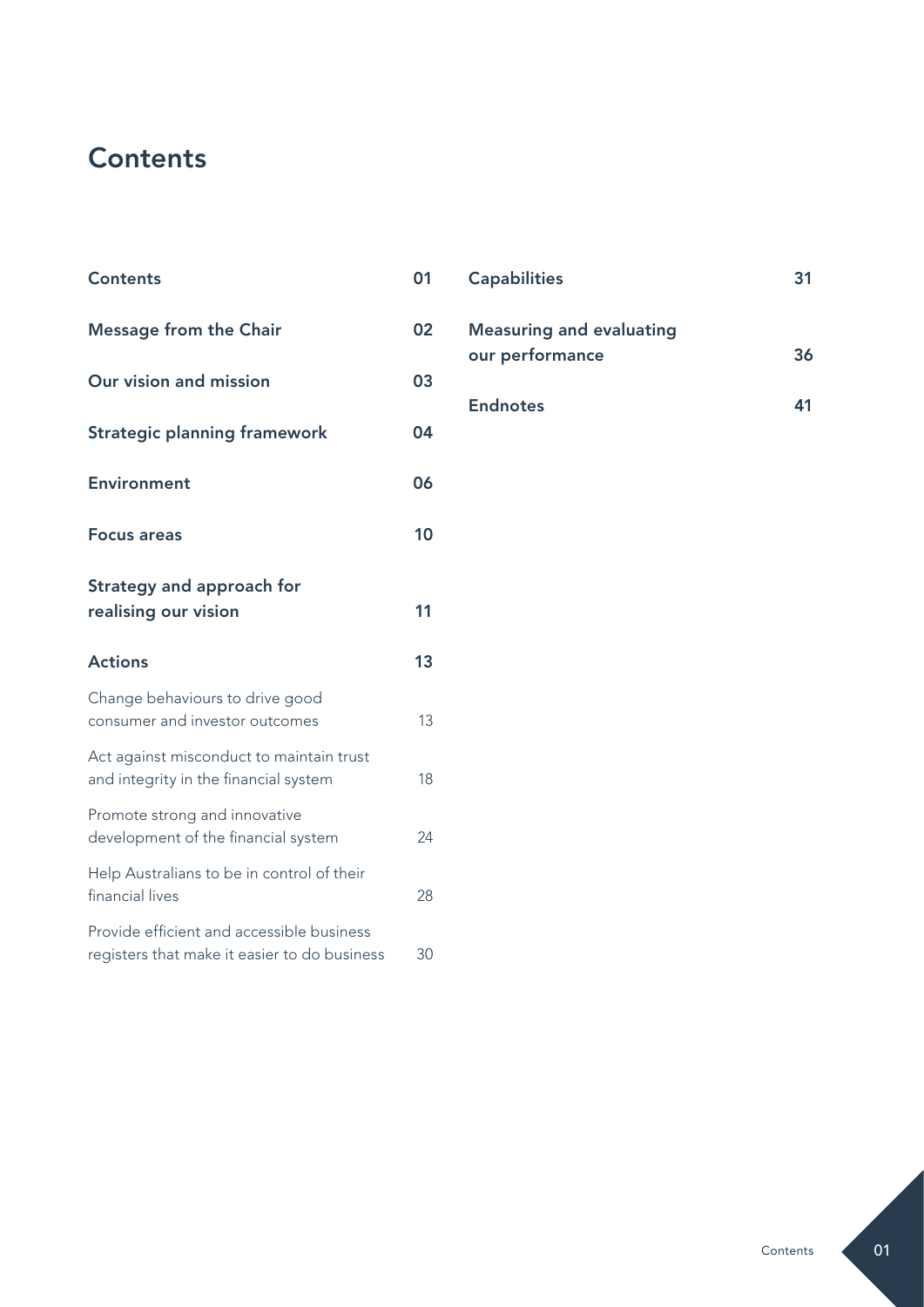# <span id="page-3-0"></span>Message from the Chair

On behalf of ASIC's Commissioners, I am pleased to present our 2018–19 to 2021–22 Corporate Plan and our enhanced vision and mission statements.

- › Our vision *A fair, strong and efficient financial system for all Australians* – reflects our purpose as Australia's conduct regulator for corporate, markets, financial services and consumer credit, and highlights the important role we play on behalf of all Australians.
- › Our regulatory and registry mission statements articulate the way we will realise our vision.

Corporate Australia needs to build trust among the broader community. The financial sector is facing unprecedented scrutiny.

The Royal Commission into Misconduct in the Banking, Superannuation and Financial Services Industry (Financial Services Royal Commission) has highlighted the harms that unlawful and unethical conduct can inflict on consumers and investors.

As a starting point to establishing trust, individuals, firms and industry need to improve their conduct by demonstrating greater levels of professionalism.

Cultural change and better governance are also vital. Industry needs to address systemic issues, such as conflicts of interest. Firms need to ensure they adopt a culture of professionalism and make sure it is cascaded through the entire firm and sector.

ASIC is a core part of the financial system. We have an important role in driving the behaviours that will build and restore trust. We will do this by being a strategic as well as forceful regulator, and by:

- › proactively identifying harms to consumers (including vulnerable consumers such as Indigenous Australians), investors and markets
- › prioritising and addressing the most significant harms
- › accelerating enforcement outcomes
- › implementing new supervisory approaches
- › promoting adoption of regulatory technology (regtech) by industry.

We will continue to work with Government on the significant upgrade to ASIC's enforcement powers and penalties, and the proposed financial product governance obligations and intervention powers. We will also continue to support the whistleblower reforms and continue to implement the ASIC competition mandate.

In addition, we look forward to the recommendations from the important work of the Financial Services Royal Commission.

As an organisation, we will adapt and evolve in responding to the rapid changes in the financial sector. For this purpose, we have enhanced our internal governance frameworks to better support strategic decision making.

ASIC welcomes the additional funding recently announced by Government to progress our strategic priorities. This includes implementing a new and more intensive supervisory approach by regularly placing ASIC staff onsite in major financial institutions to more closely monitor their governance and compliance with laws.

We are committed to transparency, and the introduction of industry funding in 2017–18 makes this all the more important.

ASIC's values – accountability, professionalism and team work – guide the way we work and make decisions. We do not exclude our organisation and our people from the same standards we expect of industry.



James Shipton *Chair*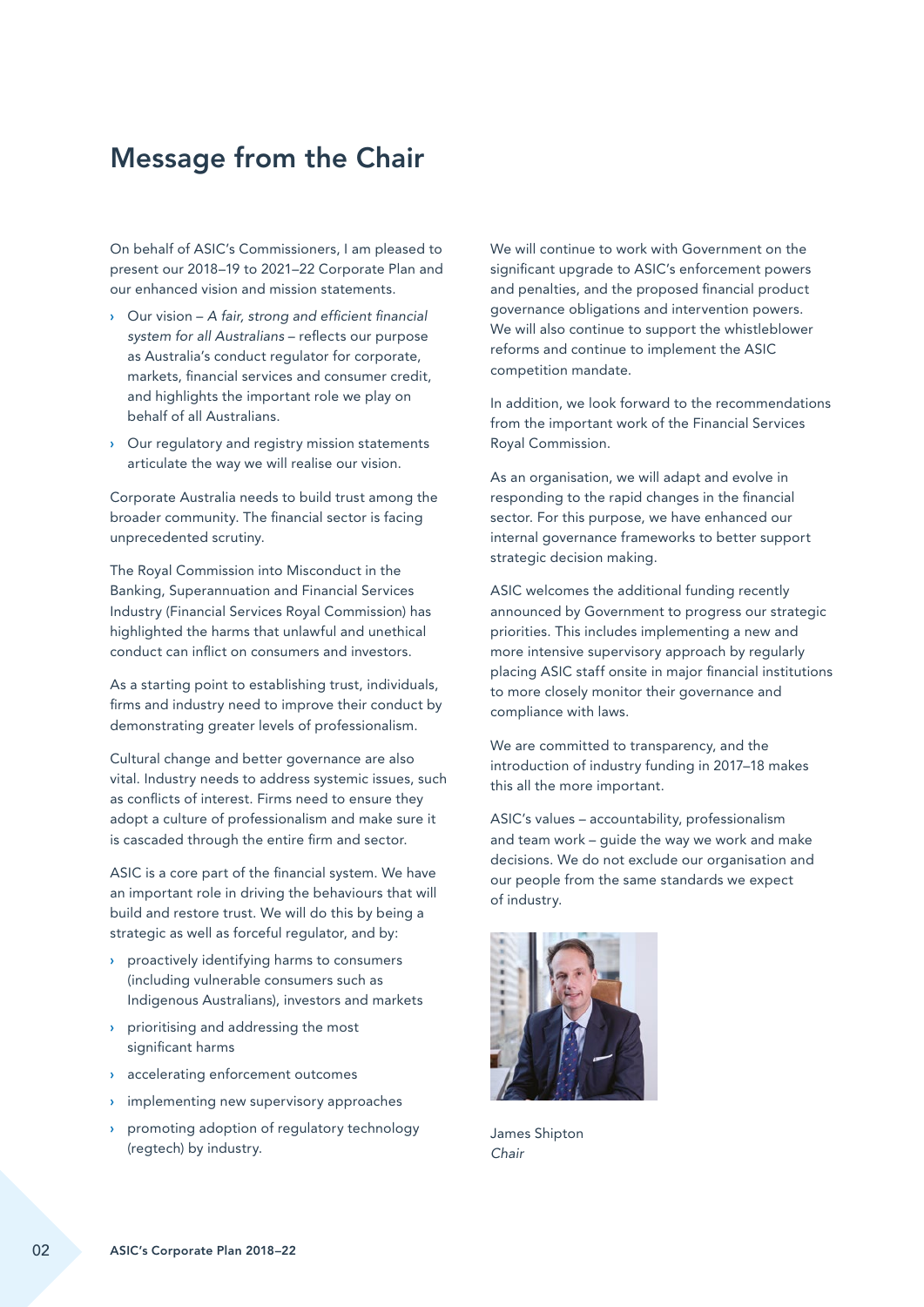# <span id="page-4-0"></span>Our vision and mission

ASIC is Australia's corporate, markets, financial services and consumer credit regulator. ASIC's vision and mission statements reflect our role under the *Australian Securities and Investments Commission Act 2001* (ASIC Act).

Our statutory role under the ASIC Act is to:

- › maintain, facilitate and improve the performance of the financial system and the entities in it
- promote confident and informed participation by investors and consumers in the financial system
- $\rightarrow$  administer the law effectively, and with minimal procedural requirements, enforce and give effect to the law
- › receive, process and store information that is given to us efficiently and quickly
- › make information about companies and other bodies available to the public as soon as practicable
- $\rightarrow$  take whatever action we can, and which is necessary, to enforce and give effect to the law.

# Our vision A fair, strong and efficient financial system for all Australians.

#### Our regulatory mission

To realise our vision we will use all our regulatory tools to:

- › change behaviours to drive good consumer and investor outcomes
- › act against misconduct to maintain trust and integrity in the financial system
- › promote strong and innovative development of the financial system
- › help Australians to be in control of their financial lives.

#### Our registry mission

To realise our vision we will:

› provide efficient and accessible business registers that make it easier to do business.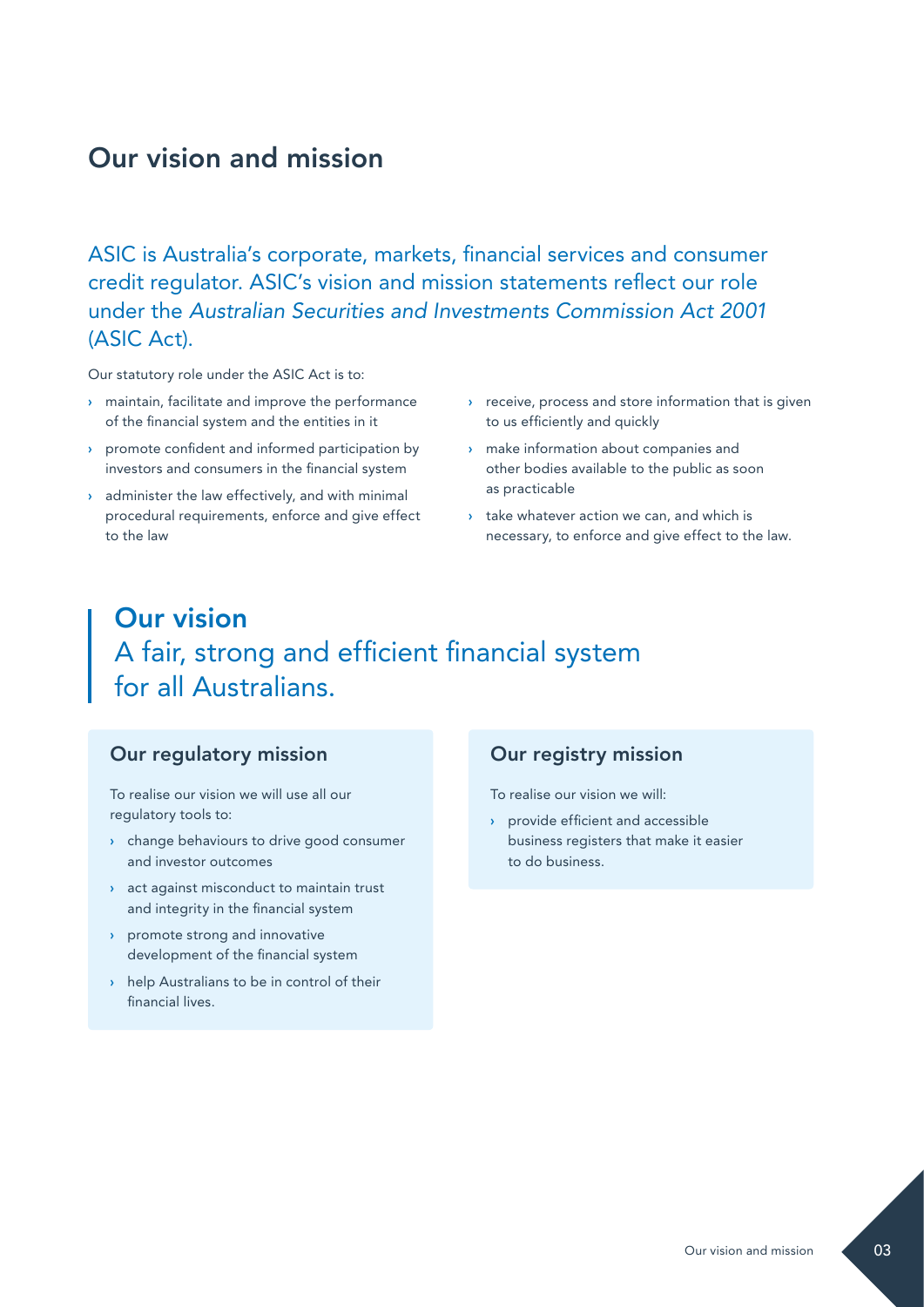# <span id="page-5-0"></span>Strategic planning framework

ASIC's integrated strategic planning framework and process guide the development of our corporate plan.

## Our updated strategic planning framework

ASIC's Commissioners set our vision and mission statements. They are also responsible for ASIC's strategic planning framework and process.

We have enhanced our strategic planning process by introducing a new threat, harm and behaviour framework to better identify, describe and prioritise actual and potential harms that need to be addressed.

This framework guides how we identify and prioritise threats of harm, the behaviours that underpin them, and actual and potential harms to consumers, investors and fair and efficient markets.

The framework includes our approach to:

- › monitoring our operating environment to understand key trends
- › identifying and prioritising areas of focus by understanding the behaviours that drive misconduct and the harms that result from them
- › testing the threats and harms that we have identified by consulting independent external advisory panels and experts.

The ASIC Emerging Threat and Harm Committee analyses, monitors and responds to changes in our operating environment, including changes to threats of harm and any emerging threats that may cause harm.

Our framework also supports how we plan our regulatory actions and allocate our resources – staff and budget (see regulatory approach on page 12 and budget on page 31).

In addition, our framework supports how we evaluate the outcomes of our work and report on our performance.

### Our corporate plan

ASIC's corporate plan covers the period from 2018–19 to 2021–22 and has been prepared as required by s35(1)(b) of the *Public Governance, Performance and Accountability Act 2013*.

It is ASIC's primary planning document and was developed in accordance with ASIC's integrated strategic planning framework and process.

ASIC's corporate plan:

- › describes our operating environment
- identifies our focus areas over the medium term and in 2018–19
- › explains our strategy and regulatory approach to realise our vision
- $\rightarrow$  explains the regulatory actions we will take over the medium term and in 2018–19 (which we have aligned to ASIC's regulatory and registry mission statements)
- › outlines how we will strengthen our capabilities to realise our vision
- › outlines our performance evaluation framework (which we have aligned to ASIC's regulatory and registry mission statements).

As we are expecting rapid changes to ASIC's operating environment over the next four years, updates to the plan will be needed. These updates include addressing recommendations from the Financial Services Royal Commission, and from other inquiries such as the Productivity Commission's review of the competitiveness and efficiency of the Australian superannuation system.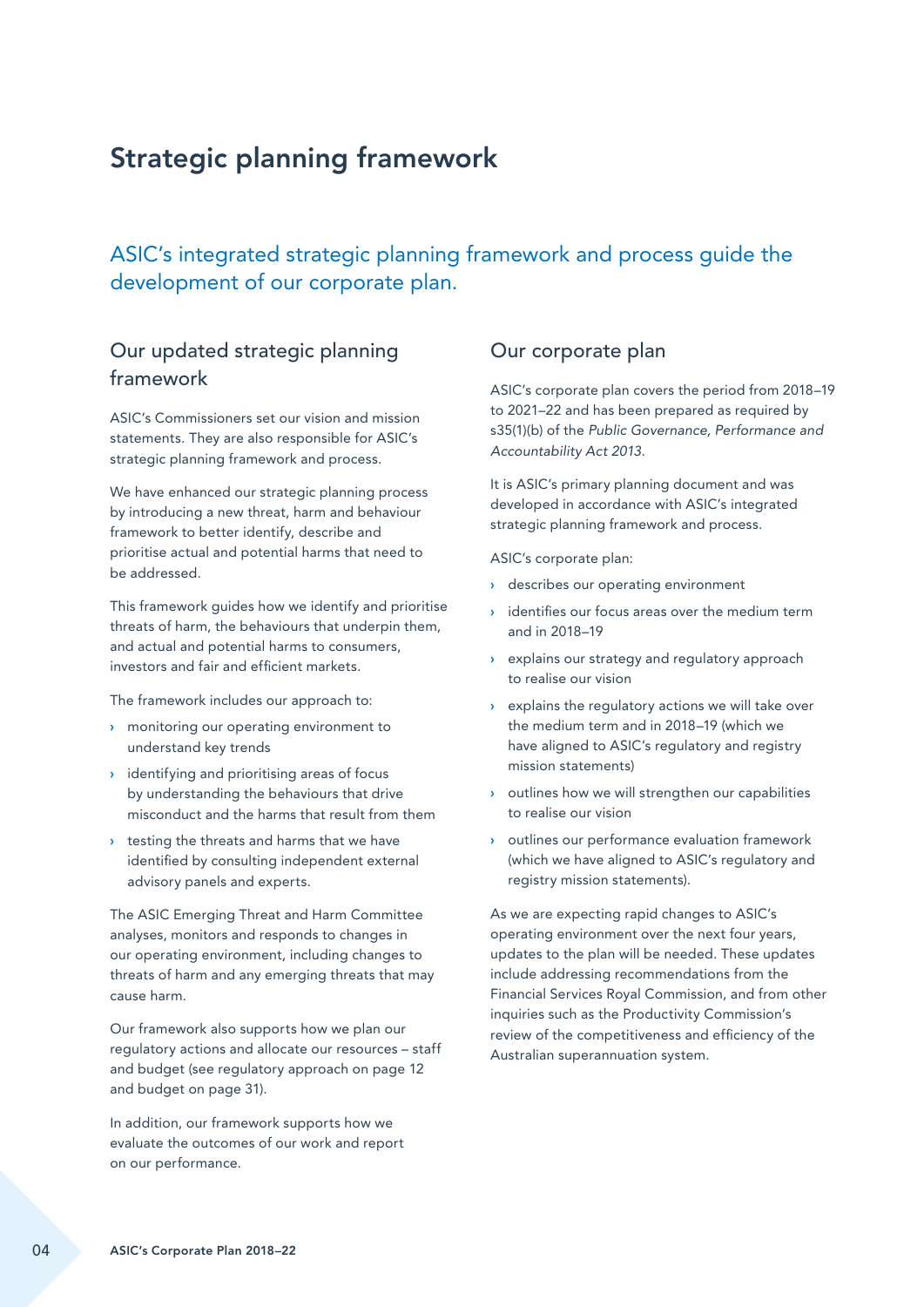ASIC's integrated strategic planning framework guides how we identify and prioritise threats and harms that need to be addressed, how we plan our regulatory actions, and how we evaluate and report on our performance.

| <b>VISION</b>                                                                                 |                                                                                                                                                                                                                                                                                                                                                                                                                                           |                                  |                 |                                            |                                             |  |                               |  |
|-----------------------------------------------------------------------------------------------|-------------------------------------------------------------------------------------------------------------------------------------------------------------------------------------------------------------------------------------------------------------------------------------------------------------------------------------------------------------------------------------------------------------------------------------------|----------------------------------|-----------------|--------------------------------------------|---------------------------------------------|--|-------------------------------|--|
| <b>MISSION</b>                                                                                |                                                                                                                                                                                                                                                                                                                                                                                                                                           |                                  |                 |                                            |                                             |  |                               |  |
|                                                                                               | <b>Regulatory mission</b>                                                                                                                                                                                                                                                                                                                                                                                                                 |                                  |                 |                                            | <b>Registry mission</b>                     |  |                               |  |
|                                                                                               |                                                                                                                                                                                                                                                                                                                                                                                                                                           |                                  |                 |                                            |                                             |  |                               |  |
|                                                                                               |                                                                                                                                                                                                                                                                                                                                                                                                                                           |                                  | <b>Strategy</b> |                                            |                                             |  |                               |  |
| Being strategic<br>and agile                                                                  | Accelerating<br>enforcement outcomes                                                                                                                                                                                                                                                                                                                                                                                                      |                                  |                 | Implementing new<br>supervisory approaches |                                             |  | Promoting regtech<br>adoption |  |
|                                                                                               |                                                                                                                                                                                                                                                                                                                                                                                                                                           | <b>ASIC's planning process</b>   |                 |                                            |                                             |  |                               |  |
|                                                                                               |                                                                                                                                                                                                                                                                                                                                                                                                                                           |                                  |                 |                                            |                                             |  |                               |  |
| Environment<br>(monitoring<br>and analysing<br>key trends in<br>our operating<br>environment) | Planned<br>activities and<br><b>Focus areas</b><br>resource allocation<br>(using ASIC's new<br>(including ASIC's new<br>threat, harm and<br>'flexibility reserve'<br>behaviour framework<br>$\lambda$<br>$\mathbf{\lambda}$<br>that will enable<br>to identify and<br>strategic allocation<br>prioritise harms<br>of resources to adapt<br>that need to be<br>and respond more<br>addressed)<br>quickly to changes in<br>our environment) |                                  |                 | $\mathbf{\lambda}$                         | Performance<br>measurement<br>and reporting |  |                               |  |
|                                                                                               |                                                                                                                                                                                                                                                                                                                                                                                                                                           |                                  |                 |                                            |                                             |  |                               |  |
|                                                                                               |                                                                                                                                                                                                                                                                                                                                                                                                                                           | Strengthened by our capabilities |                 |                                            |                                             |  |                               |  |
| People                                                                                        | Culture                                                                                                                                                                                                                                                                                                                                                                                                                                   |                                  |                 | Governance                                 |                                             |  | Data and technology           |  |
|                                                                                               |                                                                                                                                                                                                                                                                                                                                                                                                                                           | Underpinned by our values        |                 |                                            |                                             |  |                               |  |
|                                                                                               |                                                                                                                                                                                                                                                                                                                                                                                                                                           |                                  |                 |                                            |                                             |  |                               |  |
| Professionalism<br>Accountability<br>Teamwork                                                 |                                                                                                                                                                                                                                                                                                                                                                                                                                           |                                  |                 |                                            |                                             |  |                               |  |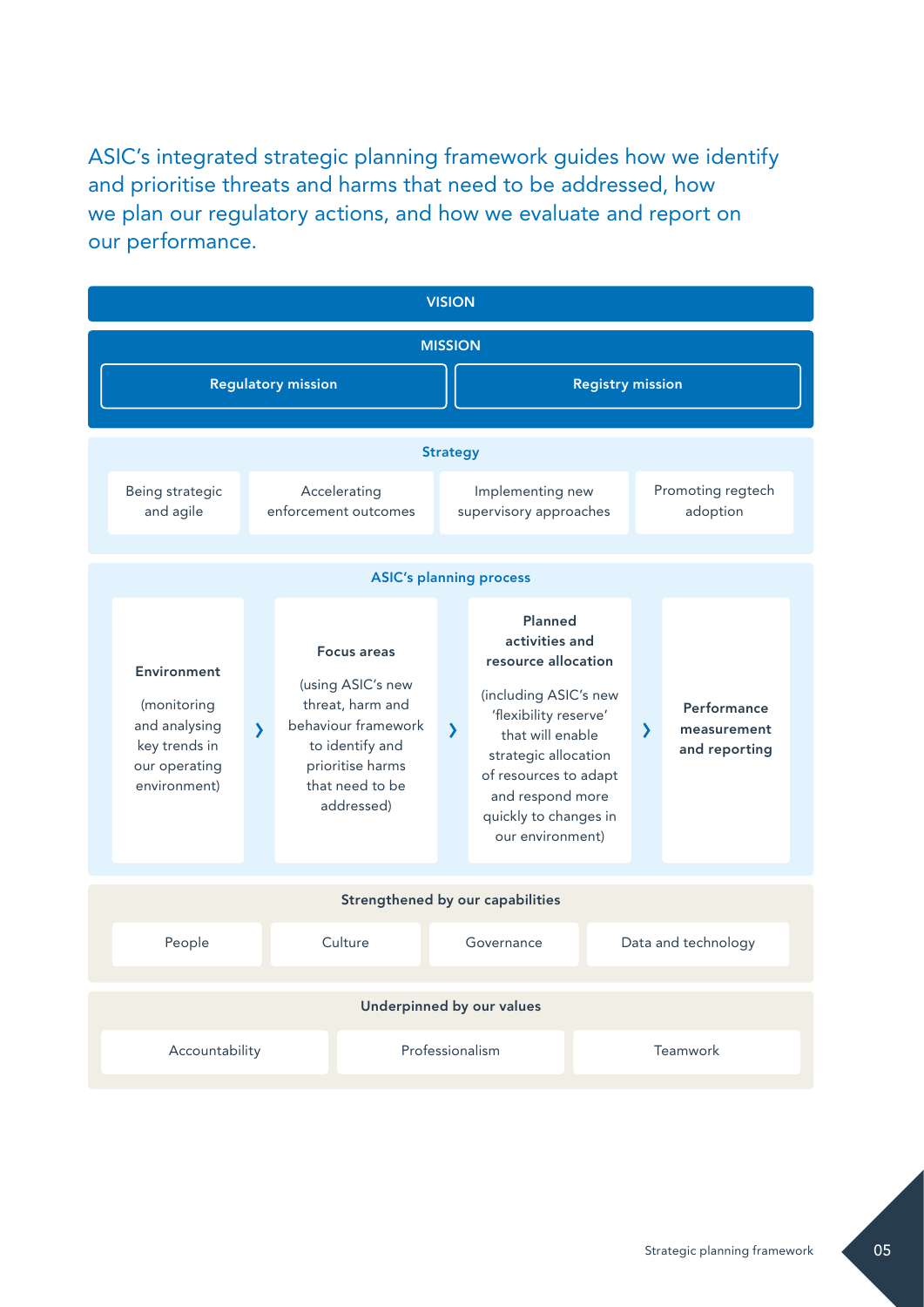# <span id="page-7-0"></span>Environment

# ASIC evaluates the key environmental trends to better understand the challenges to realising our vision over the four years to 2021–22.

## The financial system and the Australian economy

The financial system plays a critical role in supporting economic growth and the well-being of all Australians.

- › There are over 200,000 businesses providing financial and insurance services – 9% of Australian businesses.1
- › 443,600 Australians work in financial and insurance services  $-3.5\%$  of all jobs.<sup>2</sup>
- › 8.8% of the economic activity in 2016–17 was contributed by financial services.<sup>3</sup>
- $\rightarrow$  There is \$2.8 trillion in total credit equivalent to 156% of Gross Domestic Product (GDP).4
- <sup>3</sup> 14.8 million Australians are saving for their retirement through superannuation.<sup>5</sup>

# Structural changes in financial services

The financial services industry faces a period of continued structural change.

- › Recent divestments of life insurance and wealth management businesses (as firms move away from vertically integrated business models) will result in a new competitive dynamic in these sectors.
- › Competition in the financial system will come into renewed focus following the Productivity Commission's recent inquiry into competition in the Australian financial system and the proposed new requirement for ASIC to consider competition issues as part of our functions.<sup>6</sup>
- › Open banking reforms will give customers greater access to, and control over, their own data. We expect this will allow customers to obtain better products and services – e.g. savings accounts and mortgages.

## The economy

Globally, the outlook for major economies is robust. The International Monetary Fund forecasts global economic growth to be 3.9% in 2018 and 2019 – slightly higher than the 3.8% achieved in 2017.<sup>7</sup>

The positive global outlook is supported by low interest rates, low unemployment, and benign inflation.

The main risks to the global outlook are predominantly geopolitical:

- heightened international trade restrictions
- › geopolitical risks, such as the management of Brexit.

The outlook for the Australian economy remains positive. GDP was 3.1% in the year to March 2018, and the Reserve Bank of Australia (RBA) is forecasting a similar growth rate of a little above 3% for 2018 and 2019.8



#### Figure 1: Inflation-adjusted cash rate and Australian household indebtedness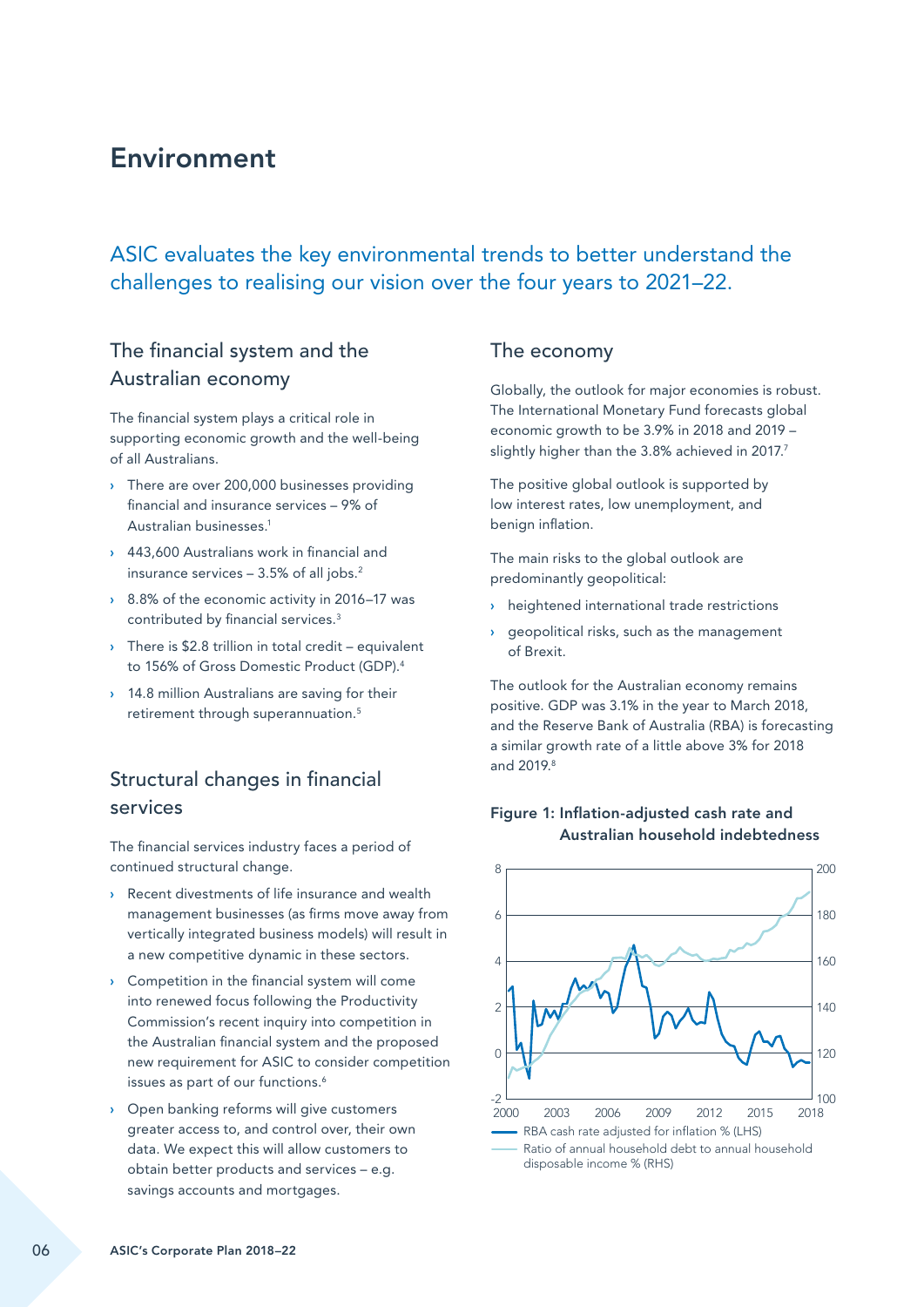This outlook is supported by:

- **an historically low RBA cash rate of 1.5%** (since August 2016)
- › strong business confidence across most sectors, except retail.9

However, risks remain from:

- › the ongoing weakness in the consumer sector due to low wage growth
- › high levels of debt.

The macroprudential measures implemented by the Australian Prudential Regulation Authority (APRA) have been effective in helping cool the \$6.9 trillion property market.10 The value of housing finance grew by 5.6% in the year to June 2018, restrained by investor-lending growth of 1.6%.<sup>11</sup>

In the period ahead, housing investment will likely be a smaller contributor to economic growth compared to the past few years.

## Financial markets

Financial markets in Australia are expected to remain robust due to generally positive macroeconomic conditions. Debt capital markets have been resilient against geopolitical tension and the prospect of substantial unwinding of quantitative easing in the United States and Europe.

- › The S&P/ASX 200 Index rose 8.3% in 2017–18.
- › Turnover in Australian over-the-counter (OTC) foreign exchange and interest rate derivatives exceeded \$49 trillion in 2016–17.12
- › Outstanding debt securities issued in Australia by Australian non-financial corporations grew by 5.8% in the year to June 2018 to \$235.6 billion.13

Australia remains an attractive investment location. In addition, the Australian superannuation sector has performed strongly because of supportive financial market conditions.

- › Foreign direct investment into Australia totalled \$3.3 trillion in 2017, increasing by 2.7% compared with 2016 (albeit the slowest growth rate since at least 2002).14
- Superannuation assets totalled \$2.6 trillion as at March 2018, increasing by 6.8% over the previous 12 months.15

Nevertheless, global monetary tightening is increasing funding pressure on Australian banks, which are critical conduits for the supply of credit to the rest of the economy. This could reduce access to credit and is a notable tail risk for domestic markets and the economy.

## Social and demographic trends

Australia has experienced significant population growth in recent years, buoyed by immigration. The Australian population, having risen nearly 20% in the last decade to 25 million, is projected to reach 26.9 million by 2022.16

Although Australia's population will continue to age over the coming years, several factors are offsetting the impact on the nation's work force:

- › greater labour force participation rates among females and older males (which is supported by policy settings and social expectations)<sup>17</sup>
- greater labour force participation rates among new migrants (which is skewed towards younger and skilled migrants).

By 2025, 75% of the global workforce will be millennials.18 They are the most educated and technologically literate generation and have increasingly fragile perceptions of business – e.g. the opinion of business' motivation and ethics among millennials is at its lowest level in four years.<sup>19</sup>

Looking ahead:

- › The ageing of Australia's population will continue to place increased focus on the importance of superannuation.
- › The financial sector will likely face heightened scrutiny and community expectations as a result of the Financial Services Royal Commission. This will include pressure on firms to change their culture and conduct, address conflicts of interest and better support consumer and investor outcomes.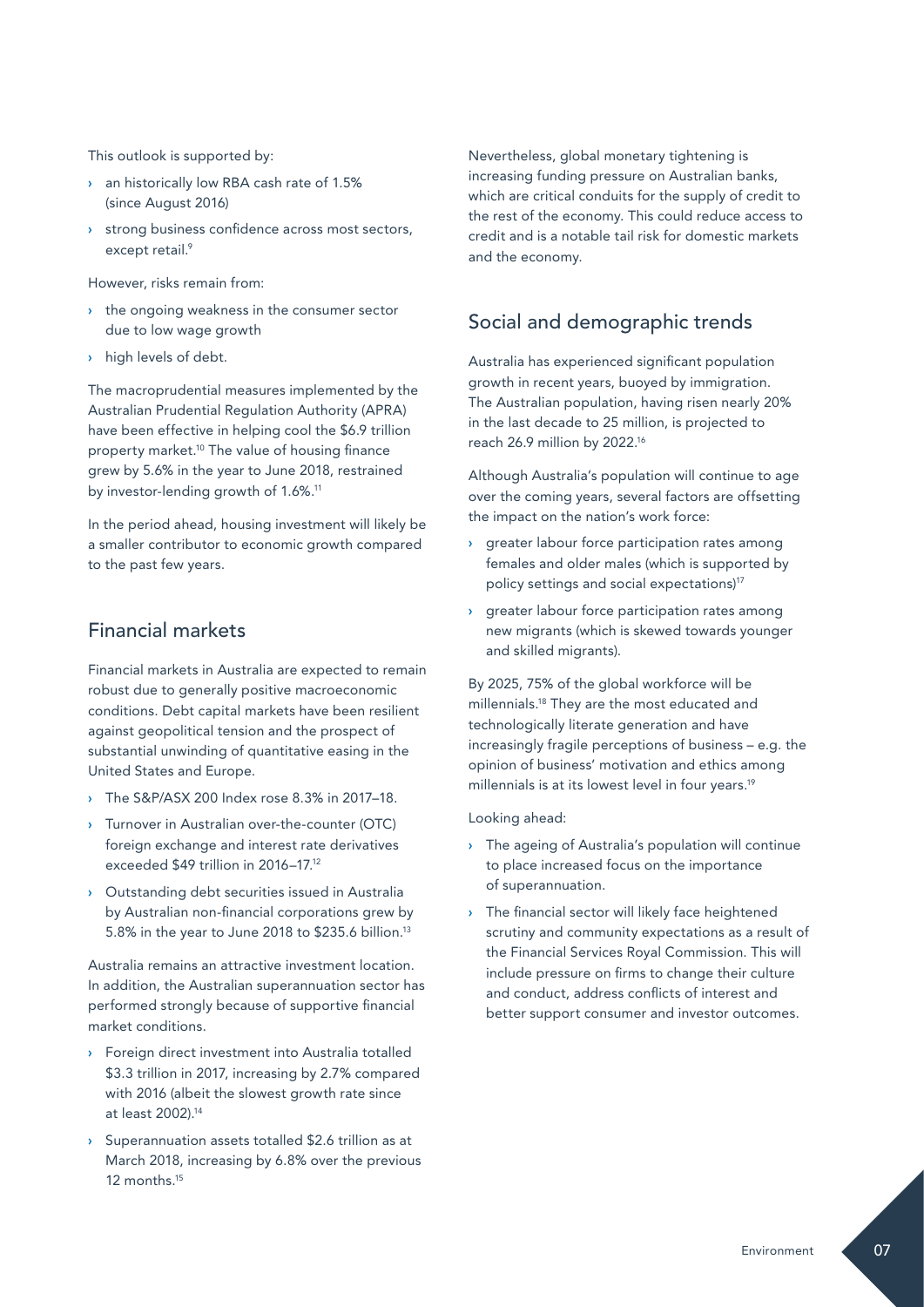## Consumer and investor trends

The general sentiment among consumers has been conservative over the past year, which is consistent with the weakening in household consumption. The majority of consumers continue to favour safe options such as deposits, superannuation and paying down debt as the 'wisest place for savings', with only around 20% of consumers preferring real estate or shares.20

More investors are engaging with financial markets.

- › Over 11 million Australians hold investments outside their institutional superannuation funds, and there are more active younger investors.
- › Over the five years to 2017, the proportion of 18- to 24-year-olds investing has risen significantly (from 10% to 20%).<sup>21</sup>

Investment trends vary depending on the age group.

- › Older generations continue to focus on saving for retirement and supplementing income, while 18- to 24-year-olds are saving for a home deposit or for travel.
- > The 18- to 24-year-olds have lower expectations on returns, are less likely to seek financial advice, and are more receptive to using robo-advice.<sup>22</sup>



Figure 2: Demand for financial advice

The demand for financial advice among Australian adults is growing strongly – around 9.4 million people (52%) had unmet advice needs in 2017.<sup>23</sup> However, the number of Australians who have seen an adviser has declined during the past decade. Factors that inhibit consumers from seeking advice include insufficient wealth and high cost of advice.<sup>24</sup>

Trust in the financial services sector remains a concern. The 2018 Edelman Trust Barometer found Australians distrust the financial service sector, with levels of trust falling from 50% to 49% over the past year. Australia joins 10 other jurisdictions that distrust the financial services sector, including Hong Kong, the UK, and Germany.<sup>25</sup>

## **Technology**

Technological changes will continue to reshape financial services, markets and the regulatory landscape. Innovations like crowdfunding, peer-topeer lending, and digital currencies and tokens have created greater choice for consumers and increased competition within the sector.

The adoption of financial technology (fintech)<sup>26</sup> in Australia has been high compared to global markets.

- › Australia is ranked fifth out of 22 markets, with 37% of our digitally-engaged population having used two or more fintech services in the past 6 months.27
- **>** Fintech investments in Australia have grown strongly, from US\$53 million in 2012 to US\$675 million in 2016.28

Blockchain or distributed ledger technology (DLT) is anticipated to bring significant change to the Australian financial services industry.

- › Innovations in blockchain are expected to increase efficiencies in settlements, data reconciliation and other middle- and back-office functions. For example, the Australian Securities Exchange (ASX) is expected to replace its Clearing House Electronic Sub-register System (CHESS) with a DLT solution by 2021.<sup>29</sup>
- The use of initial coin offerings (ICO) to raise funds has proliferated globally with more being raised in 2018 than in all previous years combined.<sup>30</sup> While the crypto-asset sector still represents a very small portion of global assets, the fast growth is resulting in increased regulatory monitoring.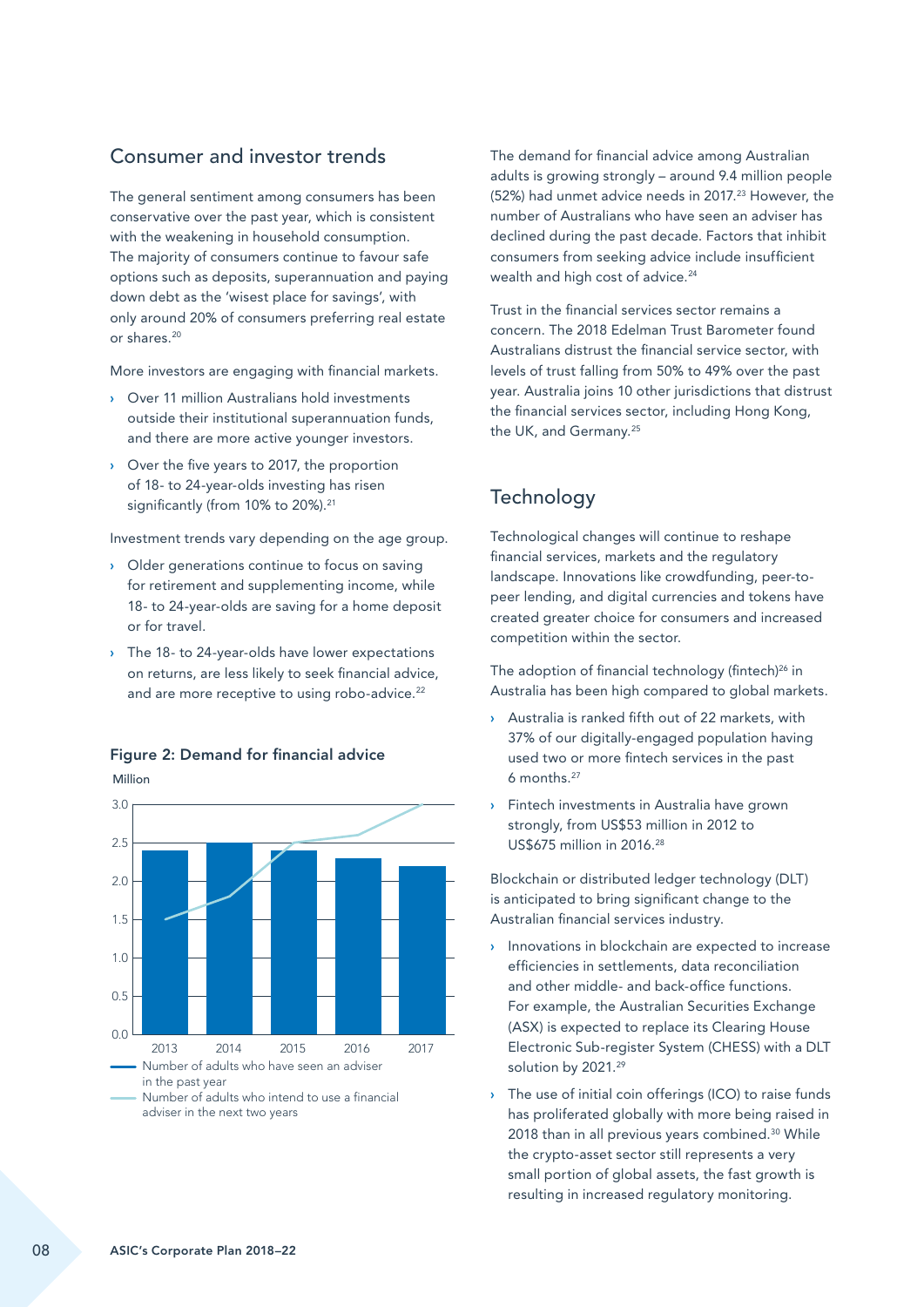The financial sector is also increasingly using data analytics to address regulatory and compliance requirements more effectively. Global investment in regtech totalled \$591 million from 60 deals during the first half of 2017.31

Due to increasing consumer digital engagement and use of technology by the financial sector, there will be a need for stronger cyber resilience – particularly among firms that provide critical infrastructures e.g. exchanges and payment systems – to mitigate systemic vulnerabilities. The World Economic Forum acknowledged that cyberattacks and data theft or fraud were among the five most likely global risks in 2018.32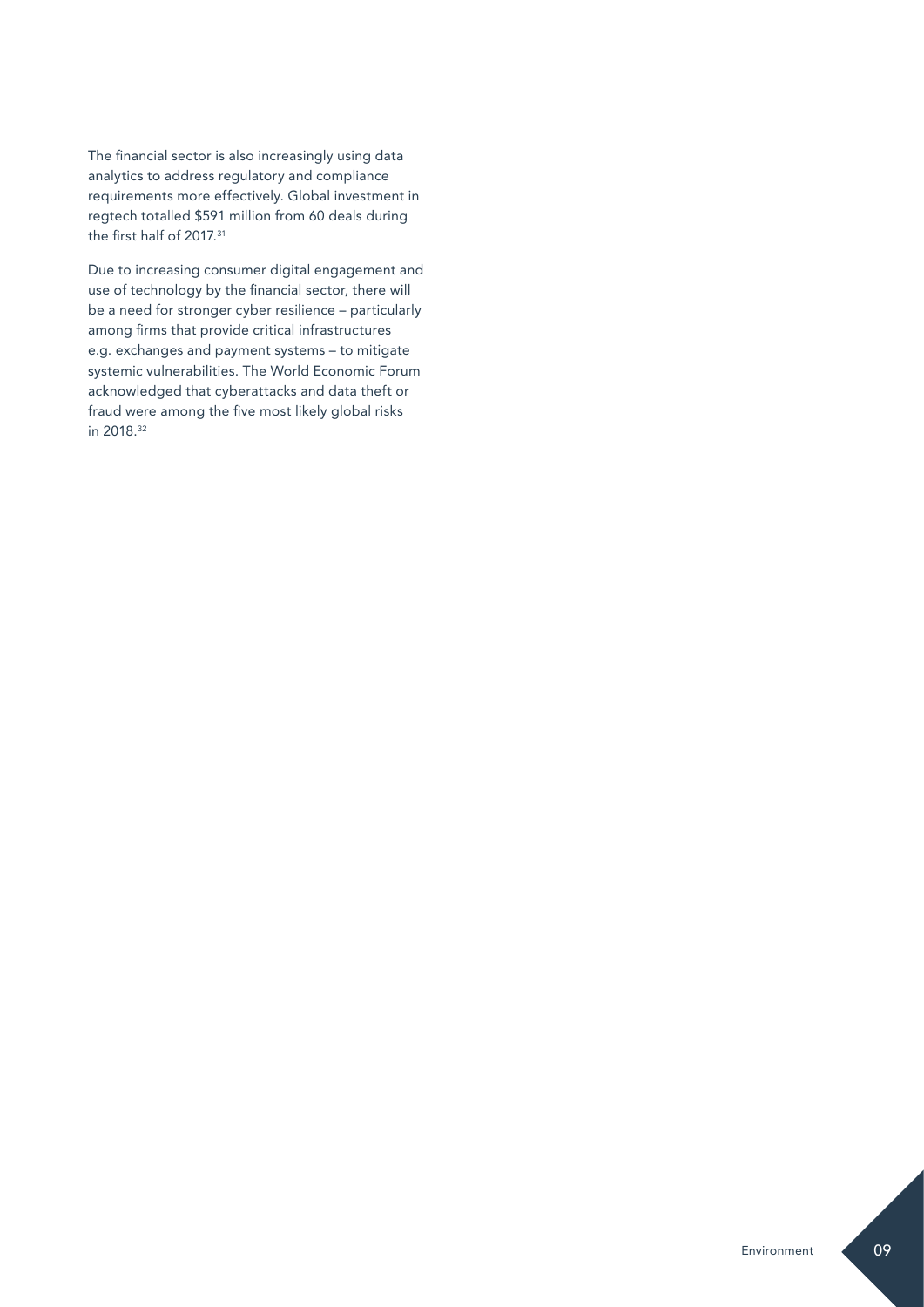# <span id="page-11-0"></span>Focus areas

# We have identified areas with the potential to cause the most significant harms.

Over the four years to 2021–22, we will work to realise ASIC's vision for a fair, strong and efficient financial system for all Australians by delivering on our regulatory and registry mission.

For 2018–19, we have identified several areas that need our particular attention – based on our understanding of our operating environment and ASIC's strategic planning framework.

Our medium-term and 2018–19 focus areas underpin our planning process. They enable us to better plan our regulatory actions.

Our regulatory system is not designed to eliminate market risk, prevent all wrongdoing, or ensure compensation for all investors who lose money as a result of misconduct.

Consistent with the principles on which our regulatory system is based, we work to achieve the best we can with the resources we have.

### Focus areas 2018–19

 Potential harms from technology driven by the growing digital environment and structural changes in financial services and markets. We will continue to focus on monitoring threats of harm from emerging products (e.g. ICOs and crypto currencies), cyber resilience, the adequate management of technological solutions by firms and markets, and misconduct that is facilitated by or through digital and/or cyber-based mechanisms.



Poor culture and professionalism in financial services and credit, particularly in the provision of consumer credit and financial advice, the fair treatment of small business, and the use of consumer data by firms (including data governance).



 Culture, governance and incentives that can harm markets. We will focus on corporate governance and disclosure, the quality of financial reporting and audit, phoenix activity, and misconduct in wholesale markets.



 Practices that target financially vulnerable consumers – such as those on low income and older Australians – by exploiting behavioural biases and adopting practices that affect informed decision making. We will also focus on issues around access to appropriate tools and information and on improving financial knowledge.



 Misalignment of retail product design and distribution with consumer needs. We will focus on inadequate and misleading disclosure, unnecessary product complexity, and conflicts of interest resulting from sales driven incentive structures.



 Increased global uncertainty may lead to inconsistent international regulation and policy settings. We will focus on testing cross-border businesses' compliance with domestic regulation, managing international developments that affect market infrastructure, and acting where cross-border transactions affect fair and efficient markets.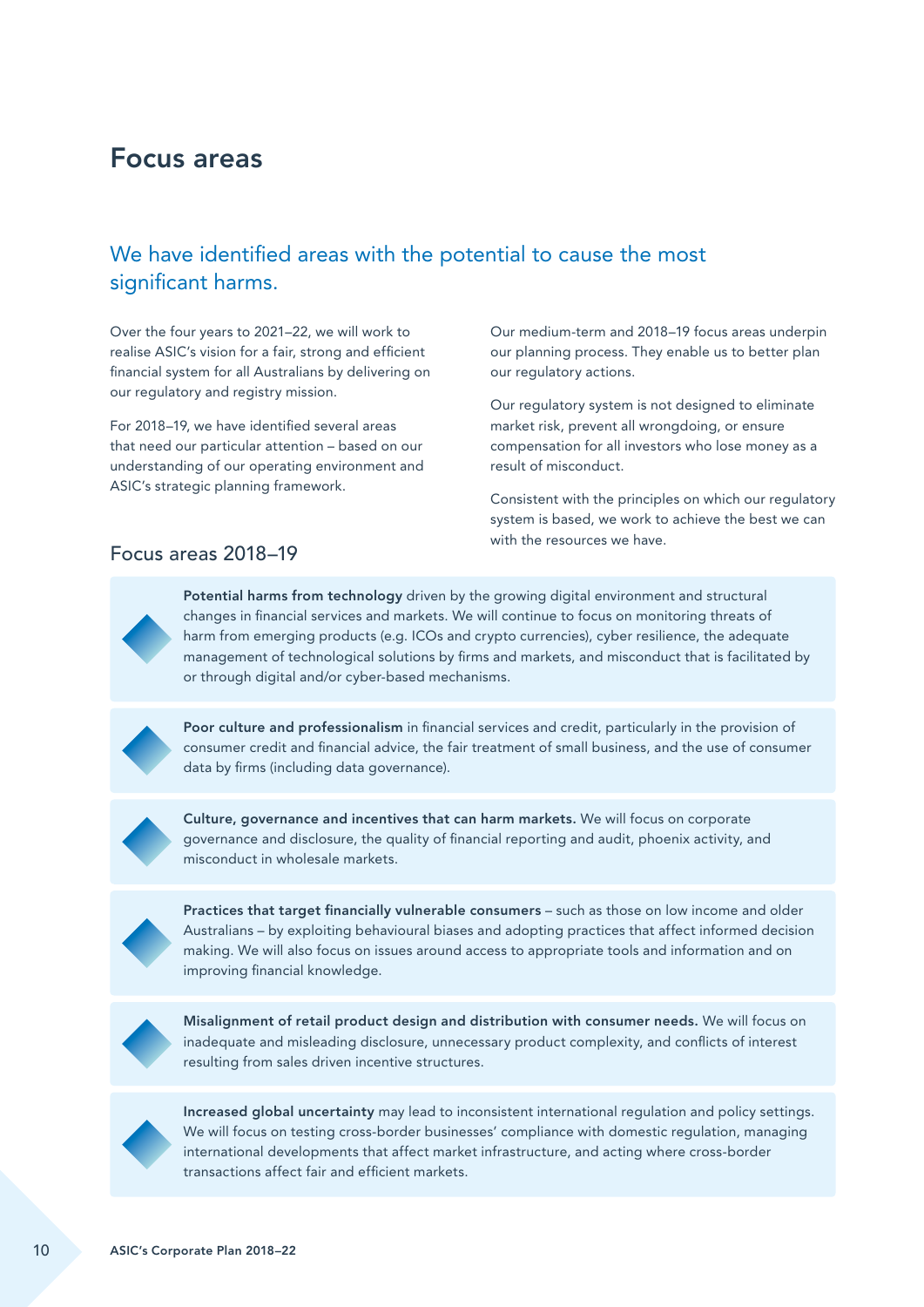# <span id="page-12-0"></span>Strategy and approach for realising our vision

Our strategic priorities and our regulatory approach will enable us to realise our vision.

## Strategic priorities 2018–19 to 2020–22

| Internal priority     | <b>Being strategic</b><br>and agile           | > Enhancing ASIC's vision and mission to better reflect our purpose as Australia's<br>conduct regulator for corporate, markets, financial services and consumer credit,<br>and highlight the important role we play on behalf of all Australians<br>> Enhancing ASIC's strategic planning framework to focus on addressing harms to<br>consumers, investors and markets<br>> Enhancing ASIC's internal governance frameworks to better support strategic<br>decision making<br>Allocating resources - including staff and budget - more strategically to adapt<br>$\mathbf{\Sigma}$<br>and respond more quickly to changes in our operating environment. |
|-----------------------|-----------------------------------------------|----------------------------------------------------------------------------------------------------------------------------------------------------------------------------------------------------------------------------------------------------------------------------------------------------------------------------------------------------------------------------------------------------------------------------------------------------------------------------------------------------------------------------------------------------------------------------------------------------------------------------------------------------------|
|                       | Accelerating<br>enforcement<br>outcomes       | > Accelerating ASIC's enforcement activities and ASIC's capacity to pursue actions<br>for serious misconduct through greater use of external expertise and resources*.                                                                                                                                                                                                                                                                                                                                                                                                                                                                                   |
|                       | Implementing<br>new supervisory<br>approaches | Implementing a new and more intensive supervisory approach by regularly placing<br>$\mathbf{v}$<br>ASIC staff onsite in major financial institutions to closely monitor their governance<br>and compliance with laws*<br>Strengthening our supervision and enforcement focus of the superannuation sector*<br>$\mathcal{F}$                                                                                                                                                                                                                                                                                                                              |
|                       |                                               | Establishing a dedicated taskforce to conduct a review to identify and pursue<br>corporate governance failings in large listed companies*                                                                                                                                                                                                                                                                                                                                                                                                                                                                                                                |
|                       |                                               | Implementing reforms to whistleblower protection laws*<br>$\blacktriangleright$                                                                                                                                                                                                                                                                                                                                                                                                                                                                                                                                                                          |
| Regulatory priorities |                                               | Improving consumer access to the Financial Advisers Register (FAR) and fostering<br>$\mathcal{F}$<br>better compliance in the financial advice industry*                                                                                                                                                                                                                                                                                                                                                                                                                                                                                                 |
|                       |                                               | Investigating and enforcing cases of unfair contract terms involving small businesses*<br>$\mathcal{F}$                                                                                                                                                                                                                                                                                                                                                                                                                                                                                                                                                  |
|                       |                                               | Enhancing cooperation with other regulators, particularly APRA<br>$\mathbf{\Sigma}$                                                                                                                                                                                                                                                                                                                                                                                                                                                                                                                                                                      |
|                       |                                               | Increasing collaboration through internal cross-team working groups - e.g. focusing<br>on conflicts of interest - with an intention to expand to other areas.                                                                                                                                                                                                                                                                                                                                                                                                                                                                                            |
|                       | Promoting<br>regtech                          | > Promoting Australia as a world leader in the development and adoption of<br>regtech solutions*                                                                                                                                                                                                                                                                                                                                                                                                                                                                                                                                                         |
|                       | adoption                                      | Assisting and collaborating with the regtech industry - e.g. by supporting trials and<br>$\mathbf{\Sigma}$<br>proofs of concept.                                                                                                                                                                                                                                                                                                                                                                                                                                                                                                                         |

\* Funded as part of the \$70.1 million in additional funding from Government to accelerate and expand ASIC's enforcement and supervisory work.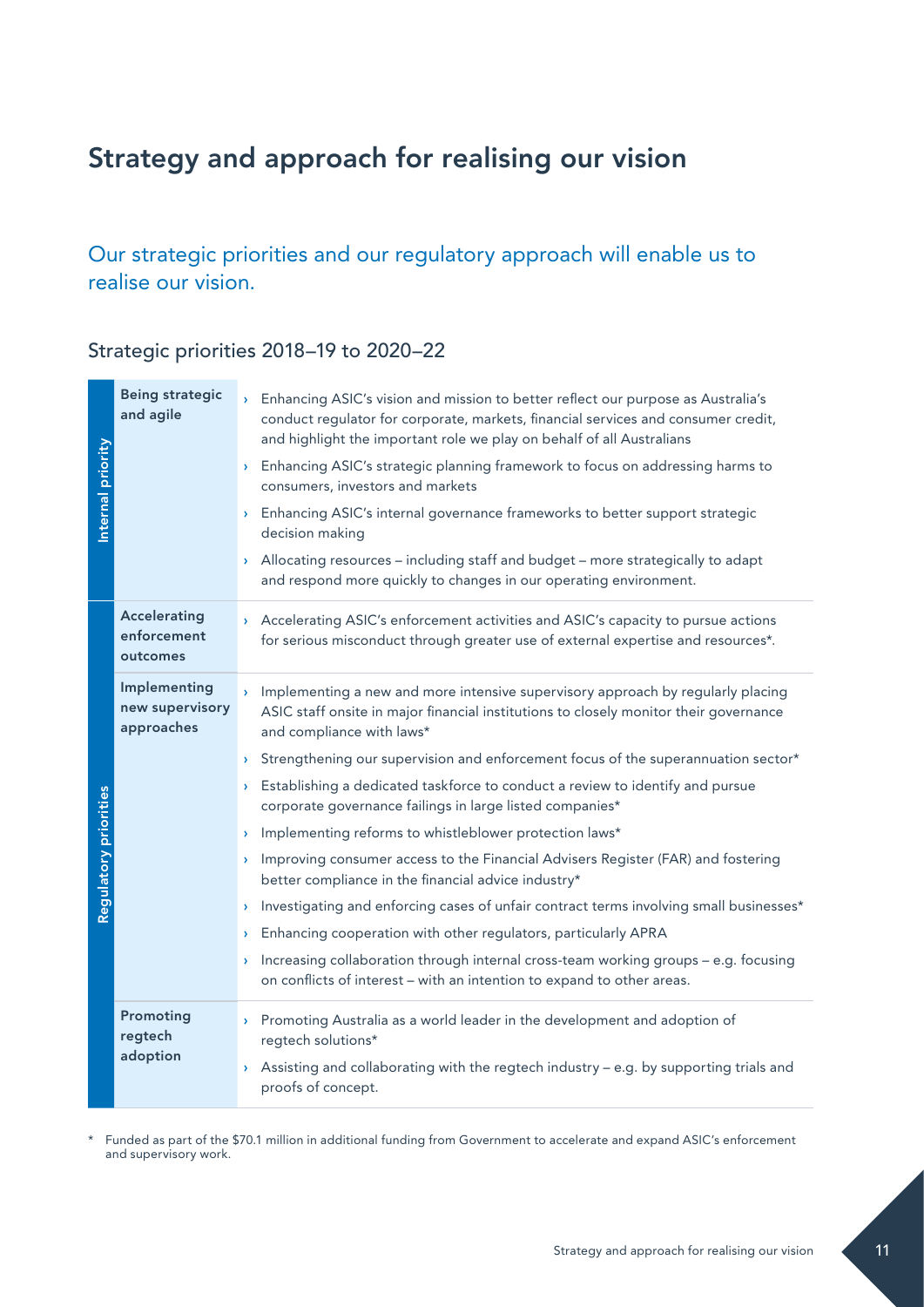## Regulatory approach

ASIC proactively identifies and mitigates harms to consumers, investors and markets.

We have a number of regulatory tools for addressing harms. They include:

- › enforcement action
- supervision and surveillance
- engagement with industry and other stakeholders
- *guidance*
- education
- policy advice.

For most of the issues in our remit, we will use a combination of these tools to achieve the solution, including:

- › supervising entities on an ongoing basis
- › undertaking risk-based surveillances that target specific incidents or transactions
- › reviewing particular entities
- › undertaking thematic reviews that focus on issues across a particular sector.

When we identify a potential breach of the law or a potential harm, we will determine the most appropriate response.

Broadly, we consider the following factors in deciding which regulatory tool or tools to use:

- $\rightarrow$  the strategic significance i.e. the seriousness of the misconduct or harm and taking into account our strategic priorities
- › the likelihood of success from using one or more of the tools available to us
- $\rightarrow$  the issues specific to the case e.g. availability of evidence
- $\rightarrow$  the potential results from pursuing misconduct – e.g. obtainable remedies to punish or deter misconduct and protect or compensate consumers
- › the availability of resources.

ASIC will use whatever regulatory tools are necessary to address harms.

The proposed upgrade to ASIC's enforcement powers and penalties, following the recommendations from the Enforcement Review Taskforce, will significantly transform our regulatory work. They include:

- significantly stronger and clearer rules about the obligation of licensees to report breaches to ASIC honestly and in a timely manner
- › a stronger ability for ASIC to take regulatory action against senior managers or controllers of financial services businesses where they are found to be unfit, improper, or incompetent
- a stronger power to refuse, revoke or cancel financial services and credit licences where the licensee is not fit or proper
- › a power to direct licensees to take particular remedial actions, such as consumer compensation programs
- › enhanced search warrant powers, including ability to use seized materials and telecommunications intercepted materials
- › stronger criminal and civil penalties for licensees, including a new penalty for a breach of the important 'efficiently, honestly and fairly' obligation by licensees, and a new ASIC power to seek additional remedies to strip wrongdoers of profits that have been illegally obtained.

In addition, the proposed financial product design and distribution obligations will bring accountability for issuers and distributors to provide products that meet consumer needs. The proposed product intervention power will better enable ASIC to mitigate significant harms.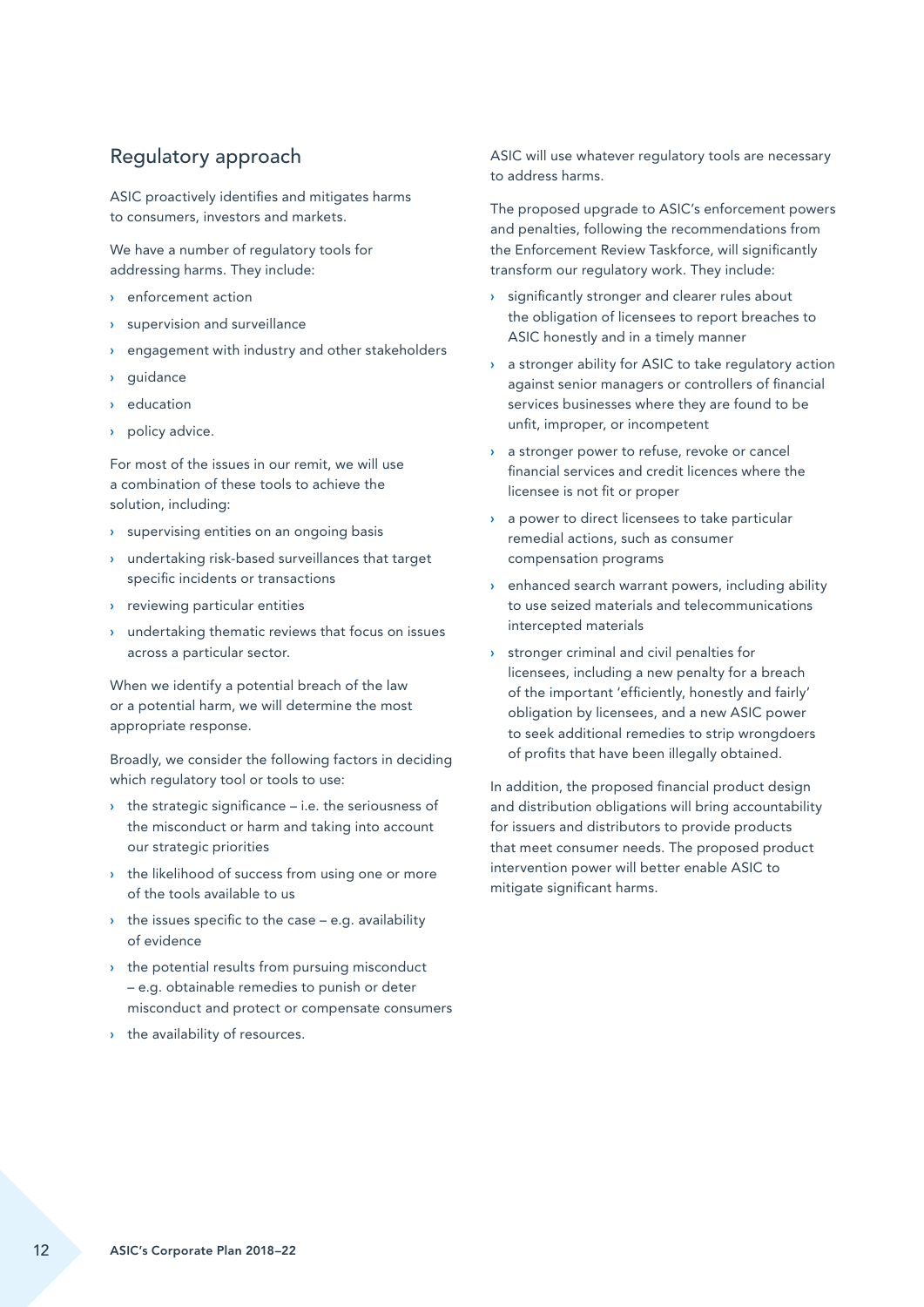# <span id="page-14-0"></span>Actions

We will realise our vision by taking specific regulatory actions over the medium term and in 2018–19.

# Change behaviours to drive good consumer and investor outcomes

#### Action 2018–19 to 2021–22

Over the next four years, we will drive positive behaviours – by individuals and firms in the sectors we regulate – to help improve consumer and investor outcomes.

The positive behaviours include:

- › professionalism by showing high standards of competency, integrity, care, ethics and conscientiousness
- › fair treatment of consumers and investors that meets community standards and expectations, including acting in consumers' and investors' interests and not exploiting decision biases
- › strong levels of compliance with financial services and consumer credit laws
- › providing products and services with features that meet consumer needs and deliver value for money
- **healthy competition** between providers with different business models and structures
- $\rightarrow$  disclosure and reporting practices that are accurate, transparent, timely, and meet consumers' and investors' needs
- › sound corporate governance practices
- › timely breach reporting to ASIC
- › efficient handling of complaints and dispute resolution
- appropriate and timely consumer compensation if they suffer losses from poor conduct.

We will foster positive behaviours by:

- › applying and maintaining standards. This includes ensuring only suitable persons and entities are licensed or registered – e.g. licensing of Australian benchmark administrators. It also includes monitoring the adoption of standards – e.g. FX Code of Conduct, the Banking Code of Practice, and the Insurance in Superannuation Voluntary Code of Practice
- $\rightarrow$  setting and revising standards e.g. standards relating to capital raising allocations, and design and distribution practices for warranties sold in car dealerships
- $\rightarrow$  issuing new and revised guidance e.g. revised Regulatory Guide 209 *Credit licensing: Responsible lending conduct* (RG 209)
- › providing policy advice and supporting government initiatives, such as:
	- › working with Treasury on product design and distribution obligations, mandatory comprehensive credit reporting regime, and beneficial tracing register and related substantial holding notice reforms
	- contributing to and implementing the changes resulting from the recommendations of the Financial Services Royal Commission
	- › undertaking research on the use of products and services – e.g. general versus personal advice – to inform future law reform
	- monitoring the effectiveness of changes under the *Insolvency Law Reform Act 2016* and the insolvency safe harbour and ipso facto clause law reforms
	- introducing registry processes to receive, process and make publicly available new information that are required to be submitted to the FAR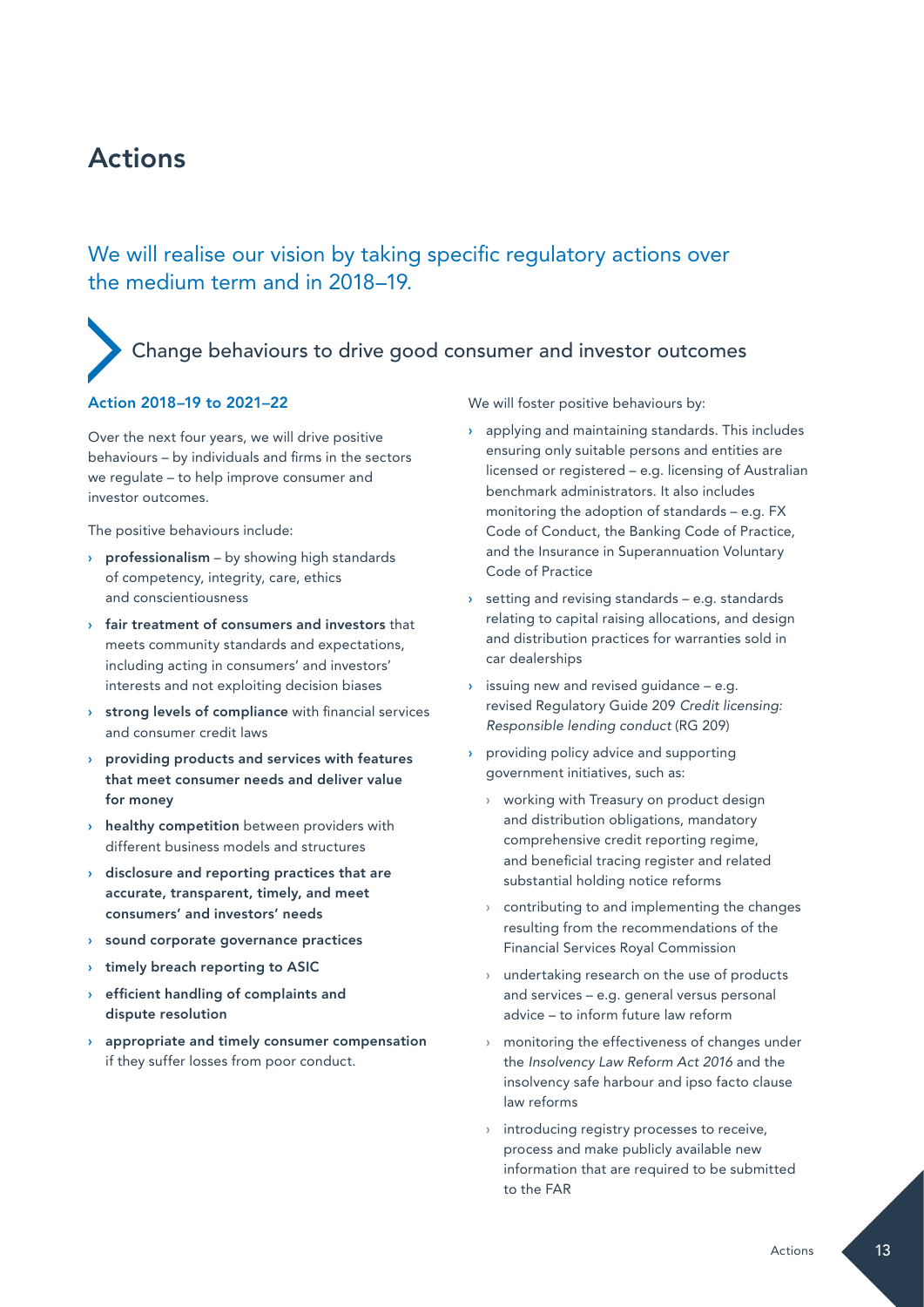- › establishing data reporting regimes to facilitate the monitoring of trends for potential issues – at the individual, firm and sector level – e.g. life insurance claims data
- › reviewing the practical limitations of financial services disclosure, in collaboration with the Netherlands Authority for the Financial Markets
- › undertaking thematic reviews to better understand the structure and dynamics of specific sectors or market segments and to help identify potential harms – e.g. buy-now-pay-later credit facilities that are available in retail outlets
- › incorporating behavioural insights and decision sciences in our regulatory work – e.g. information to consumers and creditors about corporate insolvency processes.

#### Action 2018–19

In 2018–19, we will drive positive behaviours – by individuals and firms in the sectors we regulate – to help improve consumer and investor outcomes through the projects below.

| Project<br>status                         | <b>Focus</b>                                                                                                                                                                                                                                                                                    |
|-------------------------------------------|-------------------------------------------------------------------------------------------------------------------------------------------------------------------------------------------------------------------------------------------------------------------------------------------------|
|                                           |                                                                                                                                                                                                                                                                                                 |
| New project                               | Establishing a dedicated taskforce to conduct a review to identify<br>and pursue corporate governance failings in large listed companies                                                                                                                                                        |
| Ongoing                                   | > Providing policy advice to Treasury on allowing crowd-sourced<br>funding by proprietary companies<br>Refreshing ASIC's online resources for small business                                                                                                                                    |
|                                           |                                                                                                                                                                                                                                                                                                 |
| New project                               | Developing an APL reporting regime for firms that issue products<br>and provide advice, after considering which entities it should apply<br>to, how they will report their data, and how we can ensure data is<br>reliable and consistent                                                       |
| Continuing<br>project from<br>$2016 - 17$ | Providing information and support to guide consumers' decisions<br>about setting up SMSFs and engaging where poor advice has been<br>provided to consumers. This follows our regulatory action over<br>the past several years and the publication of our review findings in<br><b>July 2018</b> |
|                                           |                                                                                                                                                                                                                                                                                                 |
| New project                               | Publishing the revised guidance on responsible lending conduct<br>$\mathbf{\Sigma}$<br>(RG 209) by June 2019<br>> Continuing to monitor and respond to industry practices to<br>improve consumer outcomes, including piloting a data collection<br>project for home loans                       |
|                                           |                                                                                                                                                                                                                                                                                                 |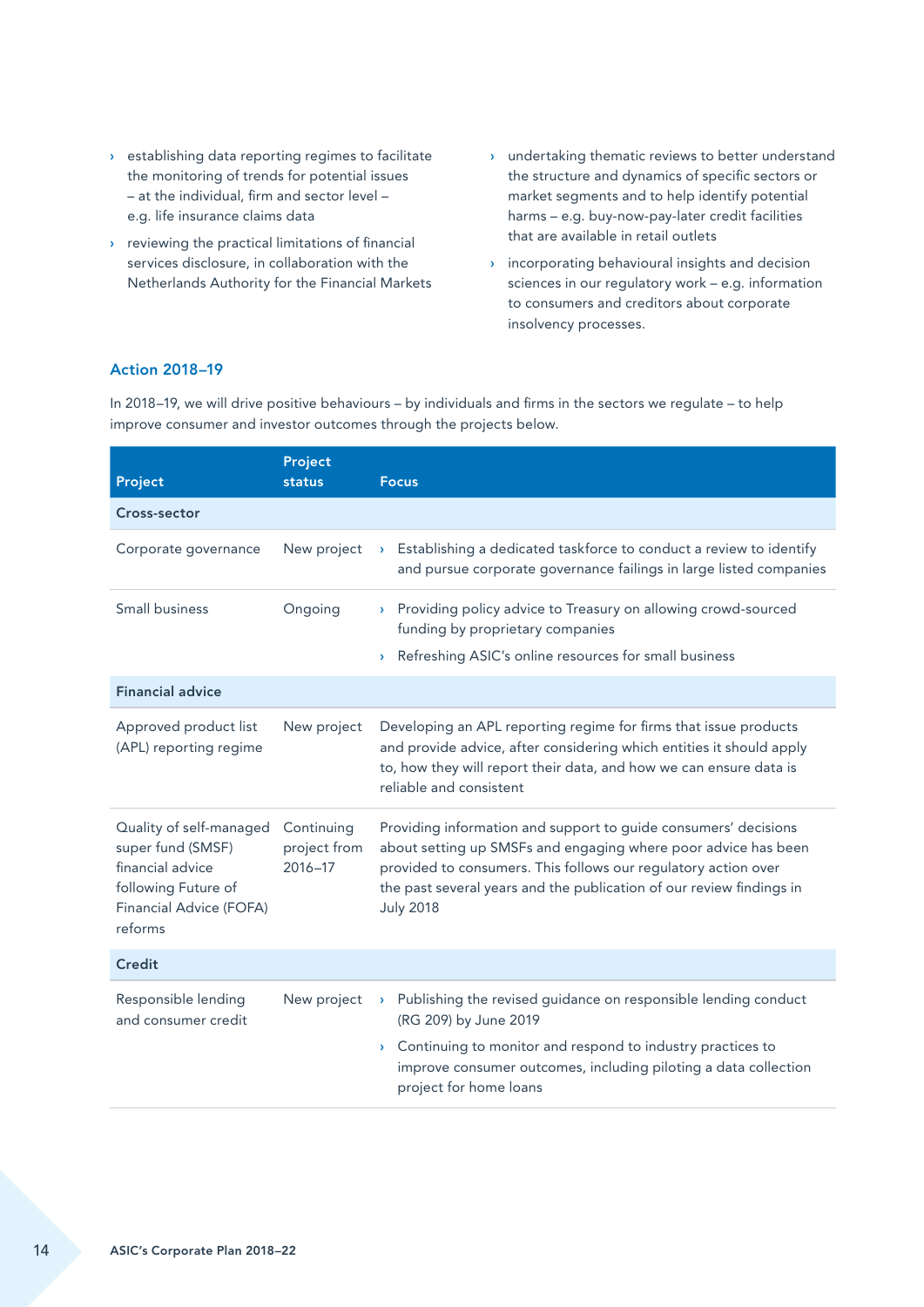| Project                                                | Project<br>status                         | <b>Focus</b>                                                                                                                                                                                                                                                                                                                                                                                                                                |
|--------------------------------------------------------|-------------------------------------------|---------------------------------------------------------------------------------------------------------------------------------------------------------------------------------------------------------------------------------------------------------------------------------------------------------------------------------------------------------------------------------------------------------------------------------------------|
| Buy-now-pay-later                                      | New project                               | Reviewing industry structure, dynamics, composition and potential<br>issues - e.g. size, consumer demographics and potential harms.<br>We will publish our review findings and guidance, and release<br>consumer messages on MoneySmart in 2018-19                                                                                                                                                                                          |
| Mandatory<br>comprehensive credit<br>reporting regime  | New project                               | Monitoring the implementation of the new regime and providing<br>input to the future legislative review                                                                                                                                                                                                                                                                                                                                     |
| Credit cards                                           | Continuing<br>project from<br>$2016 - 17$ | Finalising the legislative instrument for responsible lending<br>assessments of new credit card contracts and for credit limit increases<br>by September 2018. We will undertake follow-up work to our findings<br>in Report 580 Credit card lending in Australia (REP 580)                                                                                                                                                                 |
| <b>Insurance</b>                                       |                                           |                                                                                                                                                                                                                                                                                                                                                                                                                                             |
| Direct sale of life<br>insurance                       | Continuing<br>project from<br>2017-18     | Publishing the findings from our review of life insurance direct sales<br>and distribution to promote better practices - e.g. sales, training,<br>incentives and targets - that will inform future product design and<br>oversight obligations. This is a follow up to Report 498 Life insurance<br>claims: an industry review (REP 498), which found higher rates of<br>declined claims for life insurance sold through the direct channel |
| Sale of add-on<br>insurance through<br>car dealerships | Project<br>expanded<br>from 2017-18       | Consulting on a deferred sales model for add-on insurance and<br>$\mathbf{y}$<br>other financial products sold through car dealerships<br>$\mathbf{v}$<br>Extending improvements to the design, value and sales practices<br>of add-on insurance to warranties sold in car dealerships                                                                                                                                                      |
| Handling of life<br>insurance claims                   | Continuing<br>project from<br>2017-18     | Establishing a reporting regime with APRA for the regular publication<br>of life insurance claims and claims-related disputes data - at<br>industry and insurer-specific levels - to improve transparency<br>and accountability across the sector                                                                                                                                                                                           |
| Superannuation and managed funds                       |                                           |                                                                                                                                                                                                                                                                                                                                                                                                                                             |
| Promotion practices for<br>new super products          | New project                               | Monitoring promotion practices, intervening in misleading<br>promotions, and communicating with industry about good and<br>poor practices                                                                                                                                                                                                                                                                                                   |
| Disclosure of fees<br>and costs                        | Continuing<br>project from<br>2016-17     | Updating guidance for fee- and cost-disclosure in product disclosure<br>statements and periodic statements to ensure disclosure is clear,<br>practical and meet the needs of consumers. This follows an external<br>review of the regulatory framework that was completed in mid-2018                                                                                                                                                       |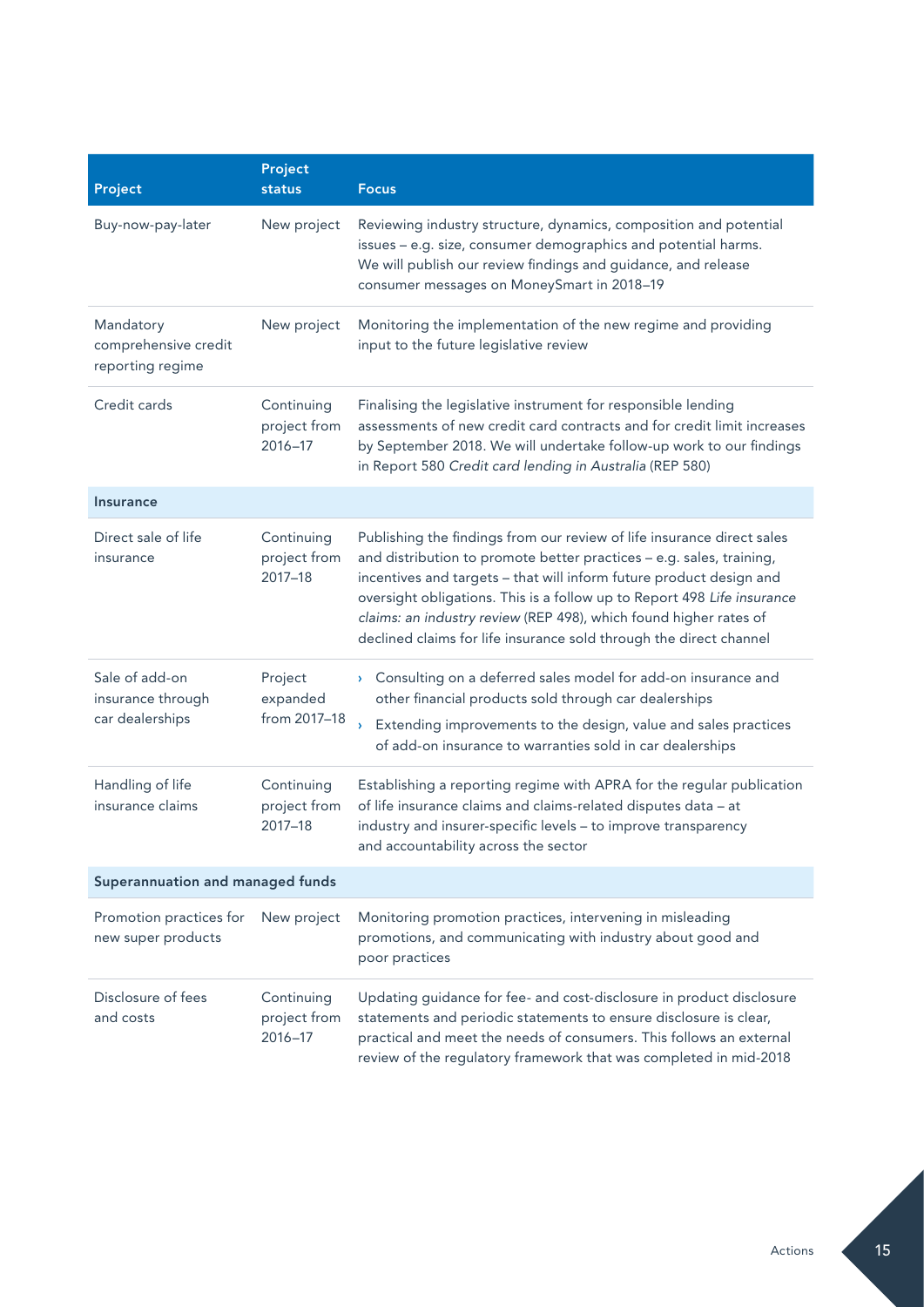| Project                                              | Project<br>status                         | <b>Focus</b>                                                                                                                                                                                                                                                                                                                                                                                                                                                                                        |
|------------------------------------------------------|-------------------------------------------|-----------------------------------------------------------------------------------------------------------------------------------------------------------------------------------------------------------------------------------------------------------------------------------------------------------------------------------------------------------------------------------------------------------------------------------------------------------------------------------------------------|
| Corporations                                         |                                           |                                                                                                                                                                                                                                                                                                                                                                                                                                                                                                     |
| Crowd-sourced funding<br>(CSF)                       | New project                               | Reviewing the disclosure in the CSF offers of a sample of<br>$\mathbf{\Sigma}$<br>companies, including offer documents and advertising on<br>each intermediary's platform and elsewhere, with a focus on<br>compliance with specific disclosure obligations and misleading<br>and deceptive statements                                                                                                                                                                                              |
| Climate-related<br>disclosure                        | New project                               | > Publishing a report on our findings on current disclosure practices<br>Reviewing existing guidance in Regulatory Guide 170 Prospective<br>$\sum_{i=1}^{n}$<br>Financial Information (RG 170) and Regulatory Guide 247 Effective<br>disclosure in an operational and financial review (RG 247)<br>> Engaging with Treasury on ASIC actions to address the<br>Government's response to the recommendations in the Senate<br>Economics References Committee's report Carbon risk:<br>a burning issue |
| <b>Market infrastructure</b>                         |                                           |                                                                                                                                                                                                                                                                                                                                                                                                                                                                                                     |
| Licensing significant<br>benchmark<br>administrators | New project                               | Licensing key Australian benchmark administrators, such as the<br>ASX and its administration of the bank bill swap rate (BBSW),<br>following changes to the law in 2017-18                                                                                                                                                                                                                                                                                                                          |
| FX Code of Conduct                                   | Continuing<br>project from<br>2017-18     | Monitoring industry adoption of the industry code and guidelines<br>in Report 525 Promoting better behaviour: Spot FX (REP 525)                                                                                                                                                                                                                                                                                                                                                                     |
| Financial market<br>licensing regime                 | Continuing<br>project from<br>$2015 - 16$ | Transitioning over 20 professional financial market platforms<br>(that were exempt from holding an Australian markets licence)<br>to the recently revised regime                                                                                                                                                                                                                                                                                                                                    |
| Market intermediaries                                |                                           |                                                                                                                                                                                                                                                                                                                                                                                                                                                                                                     |
| Improving conduct in<br>capital raisings             | Continuing<br>project from<br>$2015 - 16$ | Monitoring practices for determining capital raising allocations,<br>including onsite inspections of retail and wholesale market<br>intermediaries and review of policies and procedures, specific<br>transactions and communications. This is a follow-up to Report 486<br>Sell-side research and corporate advisory: Confidential information<br>and conflicts (REP 486)                                                                                                                          |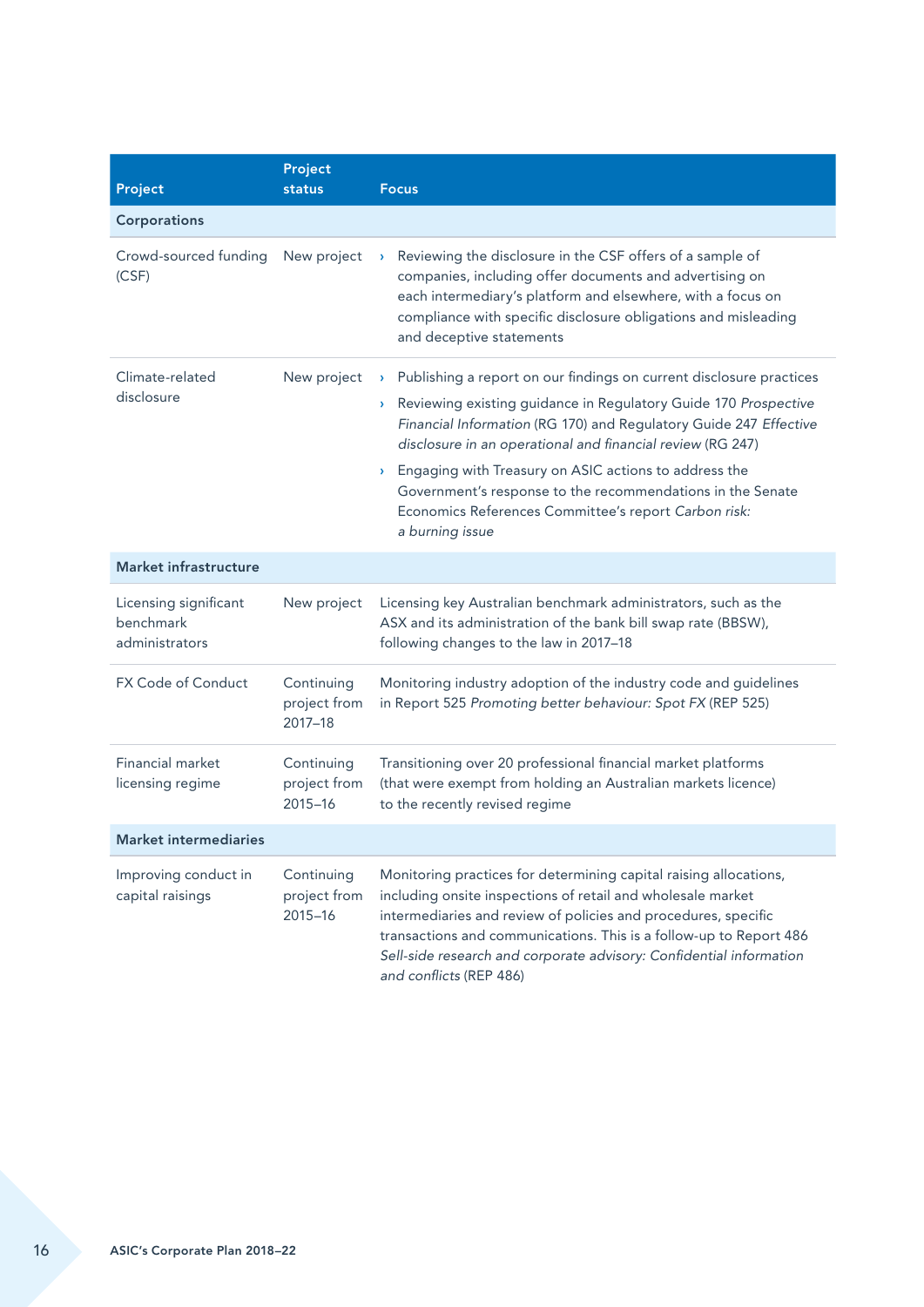| Project                                                                                                     | Project<br>status      | <b>Focus</b>                                                                                                                                                                                                                                                                                                                                                                                                                                        |
|-------------------------------------------------------------------------------------------------------------|------------------------|-----------------------------------------------------------------------------------------------------------------------------------------------------------------------------------------------------------------------------------------------------------------------------------------------------------------------------------------------------------------------------------------------------------------------------------------------------|
| <b>Insolvency practitioners</b>                                                                             |                        |                                                                                                                                                                                                                                                                                                                                                                                                                                                     |
| Assetless<br><b>Administration Fund</b><br>(AA Fund)                                                        | New project            | Engaging with industry to improve outcomes from AA Fund<br>applications, including by communicating best practice<br>through workshops                                                                                                                                                                                                                                                                                                              |
| Reviewing liquidators<br>panel                                                                              | New project            | Implementing a panel of reviewing liquidators funded through<br>$\sum_{i=1}^{n}$<br>the AA Fund (which ASIC administers) to target facilitation of<br>illegal phoenix behaviour by registered liquidators<br>Appointing reviewing liquidators and approving assetless<br>administration funding where illegal phoenix activity is suspected                                                                                                         |
| Handling of external<br>administration funds                                                                | New project            | Consulting with industry to understand the level of protection for<br>funds held to minimise harms from misappropriation                                                                                                                                                                                                                                                                                                                            |
| Improving the conduct<br>of the insolvency<br>practitioners' industry<br>through guidance and<br>engagement | <b>New</b><br>projects | Contributing to the revision and reissue of Regulatory Guide 16<br>$\mathbf{\Sigma}$<br>External administrators - Reporting and lodging (RG 16)<br>Delivering a revised and enhanced Form EX01 - Schedule B of<br>$\mathbf{y}$<br>Regulatory Guide 16 Report to ASIC under s422, s438D or s533<br>of the Corporations Act 2001 or for statistical purposes<br>Delivering a revised and enhanced Form 507 - Report as to Affairs<br>$\sum_{i=1}^{n}$ |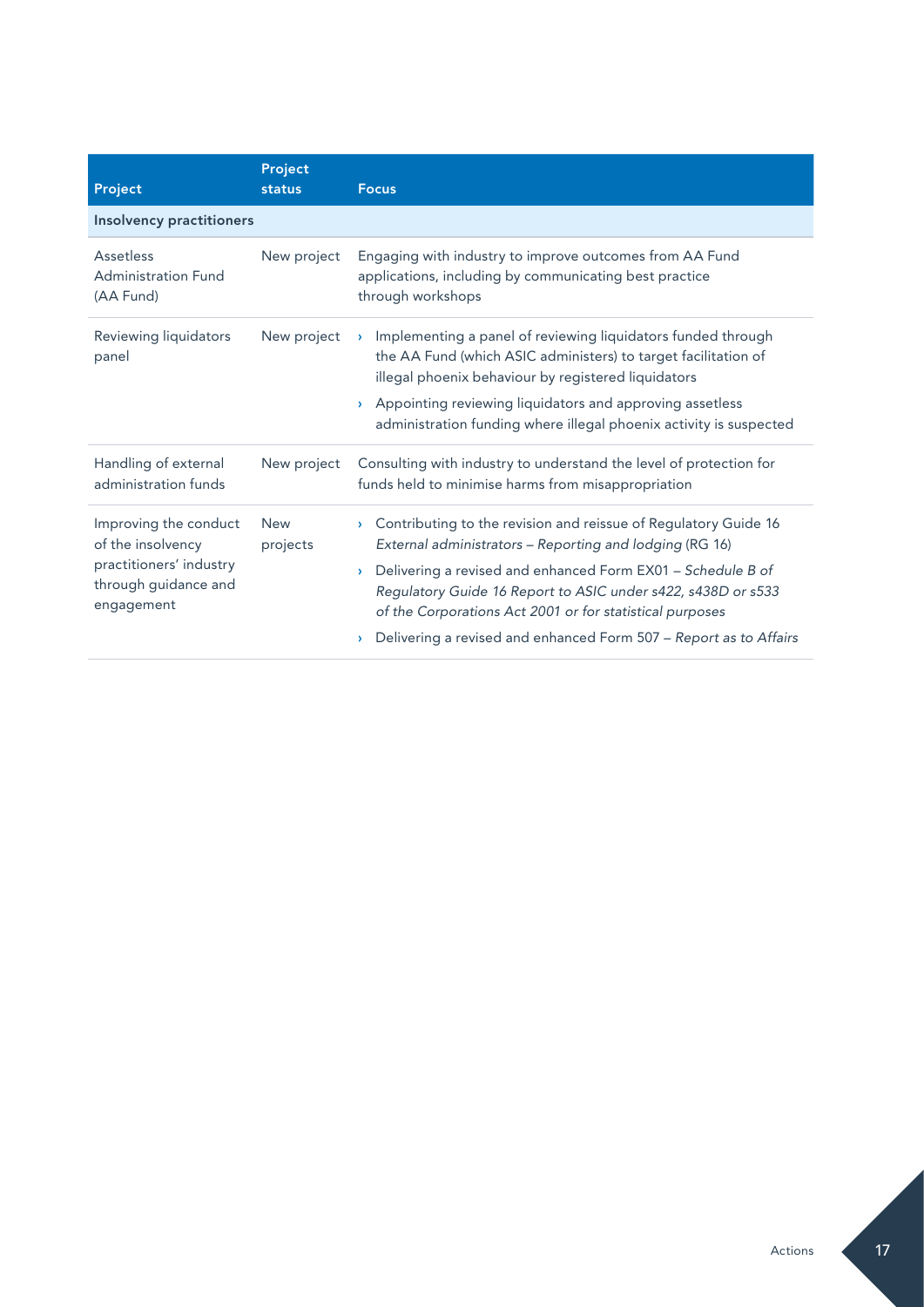# <span id="page-19-0"></span> Act against misconduct to maintain trust and integrity in the financial system

#### Action 2018–19 to 2021–22

Over the next four years, we will identify the most significant harms to consumers, investors and markets. Where we identify misconduct, we will take regulatory action.

We will pay particular attention to:

- › poor professionalism resulting in poor outcomes, such as:
	- › inappropriate products and services being provided, including those that offer poor value and/or provide consumers with very little or no benefit
	- › people being sold products and services that are not aligned with their risk appetite or their financial capacity
	- › people being misled about a product's expected outcomes – e.g. fund performance, fees and costs, and scope and extent of insurance policy cover
- › unfair treatment of consumers e.g. inappropriate sales practices, unfair terms in consumer and small business loan contracts, and unfair borrower financial hardship practices by lenders
- › corporate culture driving poor conduct, such as:
	- › remuneration, rewards, incentives and promotions
	- › recruitment and training policies
	- › whistleblower policies
	- › corporate governance frameworks e.g. relating to handling of complaints and client remediation
- › professionalism, competence, independence and ethical issues affecting markets, including the quality of financial reporting and audit and insolvency practices
- › poor corporate governance practices that undermine market integrity, such as management of conflicts of interest by market intermediaries, market infrastructure providers, corporations, accountants, auditors, and insolvency practitioners
- › poor and ineffective disclosure practices misleading investors and consumers, or affecting their understanding of the risks, fees, costs, features and performance of financial products and services
- $\rightarrow$  issues affecting the accuracy and timeliness of disclosure and reporting of financial information to investors and the market, including exchange market operators' monitoring and enforcement of listed entities' compliance with their continuous disclosure obligations
- market misconduct across wholesale and retail financial markets
- › market developments that undermine trust and confidence and market integrity – e.g. emergence of offshore activist firms and unlicensed providers of retail OTC derivatives.

We will support and drive the implementation of government initiatives, including:

- product intervention powers providing policy advice and developing clear guidance on how ASIC will administer the new powers
- › whistleblower reforms working with Treasury on implementing the reforms to whistleblower protection laws, including developing guidance in relation to internal whistleblower policies
- $\rightarrow$  credit card reforms providing policy advice on the ban of credit limit increase offers, changes to responsible lending assessments, and new obligations for the reduction and cancellation of credit limits
- › dispute resolution
	- $\rightarrow$  external dispute resolution supporting the implementation of the Australian Financial Complaints Authority (AFCA), including approving the new rules and consulting with the AFCA about data reporting
	- internal dispute resolution (IDR) implementing new ASIC standards and rules and developing a framework for collecting and publishing IDR data on a recurrent basis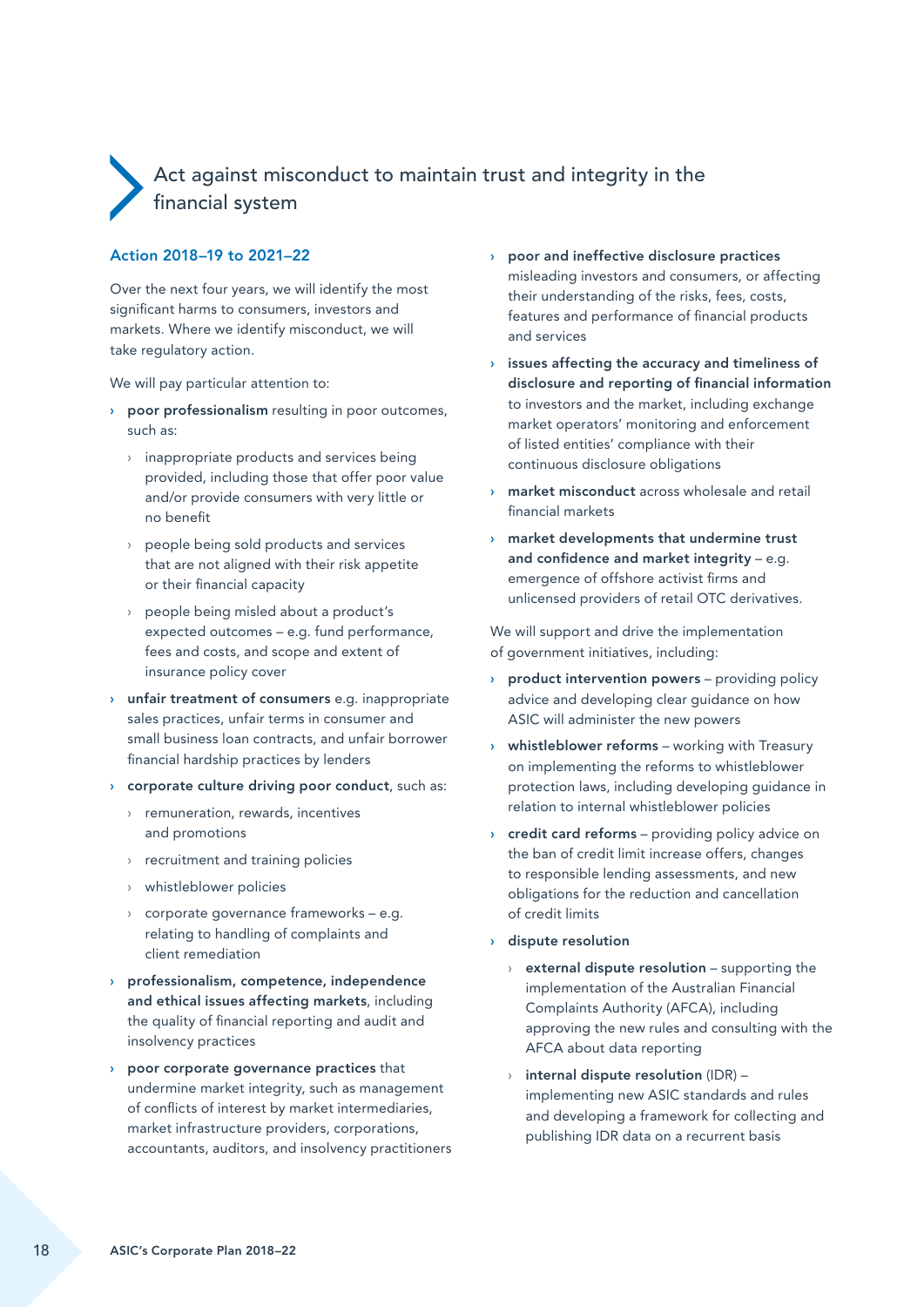$\rightarrow$  phoenix activity – working with Treasury on the introduction of the unique Director Identification Number and measures for tackling phoenix activity, such as preventing backdating of director appointments and preventing directors from being able to resign where this would leave the company without a director.

Internally, we are:

- › adopting a different approach for reviewing prospectuses so we can undertake more high-intensity surveillances
- › developing a new approach for reviewing merger and acquisition transaction documents so we can better focus on those with a higher risk of unequal treatment of investors or adverse impact on market integrity
- › trialing different approaches for prioritising our enforcement work, which includes trialing a more thematic approach and a new workflow process.

#### Action 2018–19

In 2018–19, we will act against misconduct to maintain trust and integrity in the financial system through the projects below.

| Project                                             | Project<br>status                     | <b>Focus</b>                                                                                                                                                                                                                                                                                                    |
|-----------------------------------------------------|---------------------------------------|-----------------------------------------------------------------------------------------------------------------------------------------------------------------------------------------------------------------------------------------------------------------------------------------------------------------|
| Cross-sector                                        |                                       |                                                                                                                                                                                                                                                                                                                 |
| Quality of<br>financial advice in<br>superannuation | New project                           | Improving conflicts of interest management for advice provided to<br>$\mathcal{Y}$<br>existing retail and industry super fund members. This covers advice<br>channels such as advisers employed by or authorised by the fund<br>(or a related entity) and advisers with a referral arrangement with<br>the fund |
|                                                     |                                       | Reviewing samples of advice provided, including relating to fund<br>$\mathcal{V}$<br>consolidation and intra-fund advice - i.e. advice where the cost is<br>borne by all fund members                                                                                                                           |
| Timeshare advice<br>and sales                       | New project                           | Reviewing ASIC's approach for regulating timeshare holiday<br>schemes, including samples of advice that have been provided to<br>potential members                                                                                                                                                              |
| Insurance in<br>superannuation                      | Continuing<br>project from<br>2016-17 | Claims and complaints handling, member engagement, and<br>disclosure practices relating to group cover in superannuation,<br>including monitoring the adoption of the Insurance in Superannuation<br>Voluntary Code of Practice, in conjunction with APRA                                                       |
| Illegal phoenix<br>behaviour                        | Continuing<br>project from<br>2016-17 | Targeted market surveillance of promoters and facilitators<br>$\mathcal{V}$<br>(which include registered liquidators, directors and advisers) and<br>using data analytics to identify and respond to misconduct and<br>facilitation of illegal phoenix activity                                                 |
|                                                     |                                       | Monitoring and assessing reports of alleged misconduct and<br>$\mathbf{\Sigma}$<br>taking appropriate enforcement action                                                                                                                                                                                        |
|                                                     |                                       | Continuing to collaborate with Government agencies through<br>$\mathcal{F}$<br>cross-agency taskforces - e.g. Phoenix Taskforce, Black Economy<br>Taskforce and Serious Financial Crime Taskforce - to share<br>intelligence and minimise the effect of illegal phoenix activity                                |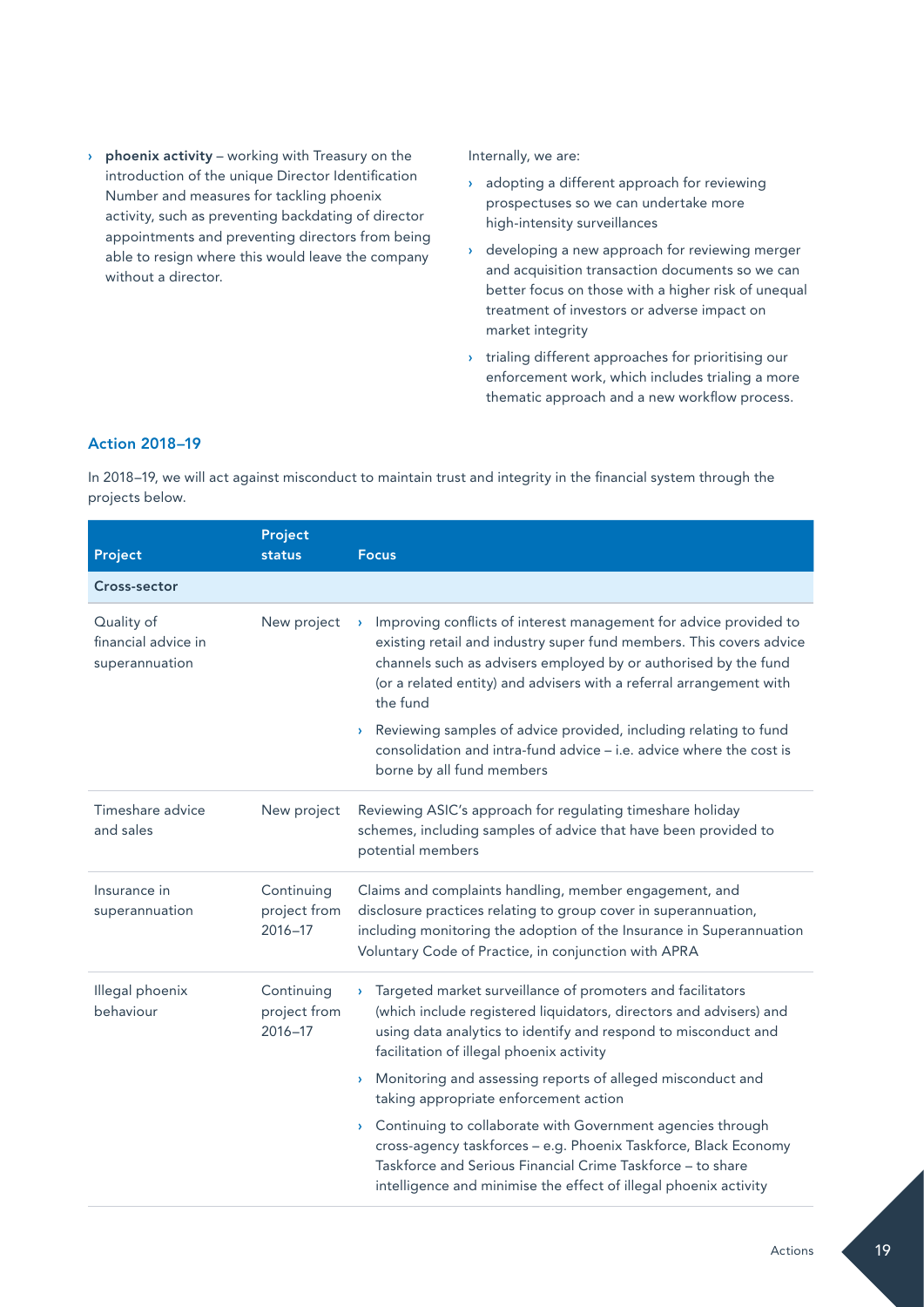| Project                                                                             | Project<br>status                         | <b>Focus</b>                                                                                                                                                                                                                                                                                                                                                                                                                                                                  |
|-------------------------------------------------------------------------------------|-------------------------------------------|-------------------------------------------------------------------------------------------------------------------------------------------------------------------------------------------------------------------------------------------------------------------------------------------------------------------------------------------------------------------------------------------------------------------------------------------------------------------------------|
| Breach reporting<br>practices in large banks                                        | Continuing<br>project from<br>2016-17     | Publishing our review findings on how the big four banks discharge<br>their breach reporting obligations in 2018-19                                                                                                                                                                                                                                                                                                                                                           |
| Small business                                                                      | Ongoing                                   | Reviewing compliance with the unfair contract terms legislation<br>$\mathbf{\Sigma}$<br>by lenders outside the big four banks - including in the context of<br>reforms - and driving changes to align with the enhancements that<br>have been made by the big four lenders as a result of ASIC's review<br>Small business compliance, including illegal phoenix behaviour,<br>$\mathcal{V}$<br>non-compliance with financial reporting obligations and<br>director misconduct |
| Vulnerable consumers                                                                | Ongoing                                   | Taking action for unconscionable or unfair sales of products to<br>$\sum_{i=1}^{n}$<br>vulnerable consumers - e.g. sale of funeral and life insurance<br>products to Indigenous communities                                                                                                                                                                                                                                                                                   |
|                                                                                     |                                           | Taking action to address poor responsible lending practices for<br>$\blacktriangleright$<br>products provided to vulnerable consumers, such as car finance,<br>small amount credit contracts - e.g. payday loans and consumer<br>leases for household goods or products                                                                                                                                                                                                       |
| <b>Financial advice</b>                                                             |                                           |                                                                                                                                                                                                                                                                                                                                                                                                                                                                               |
| Conflicted payments<br>in the financial advice<br>industry                          | New project                               | Analysing data on the extent and aspects of allowable conflicted<br>remuneration e.g. grandfathered commissions and conflicted<br>remuneration allowed by FOFA                                                                                                                                                                                                                                                                                                                |
| Compliance with<br>the fee disclosure<br>statement (FDS) and<br>opt-in arrangements | New project                               | Testing industry compliance with the FDS and renewal notice<br>obligations, including reviewing samples of documentation provided<br>to clients by licensees                                                                                                                                                                                                                                                                                                                  |
| Quality of life insurance<br>advice                                                 | Continuing<br>project from<br>2016-17     | Identifying and banning advisers who have provided poor advice<br>- or taking other regulatory action where appropriate - following<br>our analysis of advisers with a higher likelihood of providing<br>non-compliant life insurance advice                                                                                                                                                                                                                                  |
| Advice compliance at<br>the big five financial<br>advice firms                      | Continuing<br>project from<br>$2015 - 16$ | Banning non-compliant advisers who have been identified as<br>$\sum_{i=1}^{n}$<br>part of previous reviews - or taking other regulatory action<br>where appropriate                                                                                                                                                                                                                                                                                                           |
|                                                                                     |                                           | > Monitoring firms' consumer remediation programs for customers<br>who received non-compliant advice between 1 January 2009 to<br>30 June 2015, including remediation results and the amount paid<br>to clients by each firm                                                                                                                                                                                                                                                  |
|                                                                                     |                                           | Monitoring supervision process improvements at licensees; we<br>Y.<br>anticipate settling agreed actions with each firm by 2019-20,<br>with ongoing monitoring until 2020-21                                                                                                                                                                                                                                                                                                  |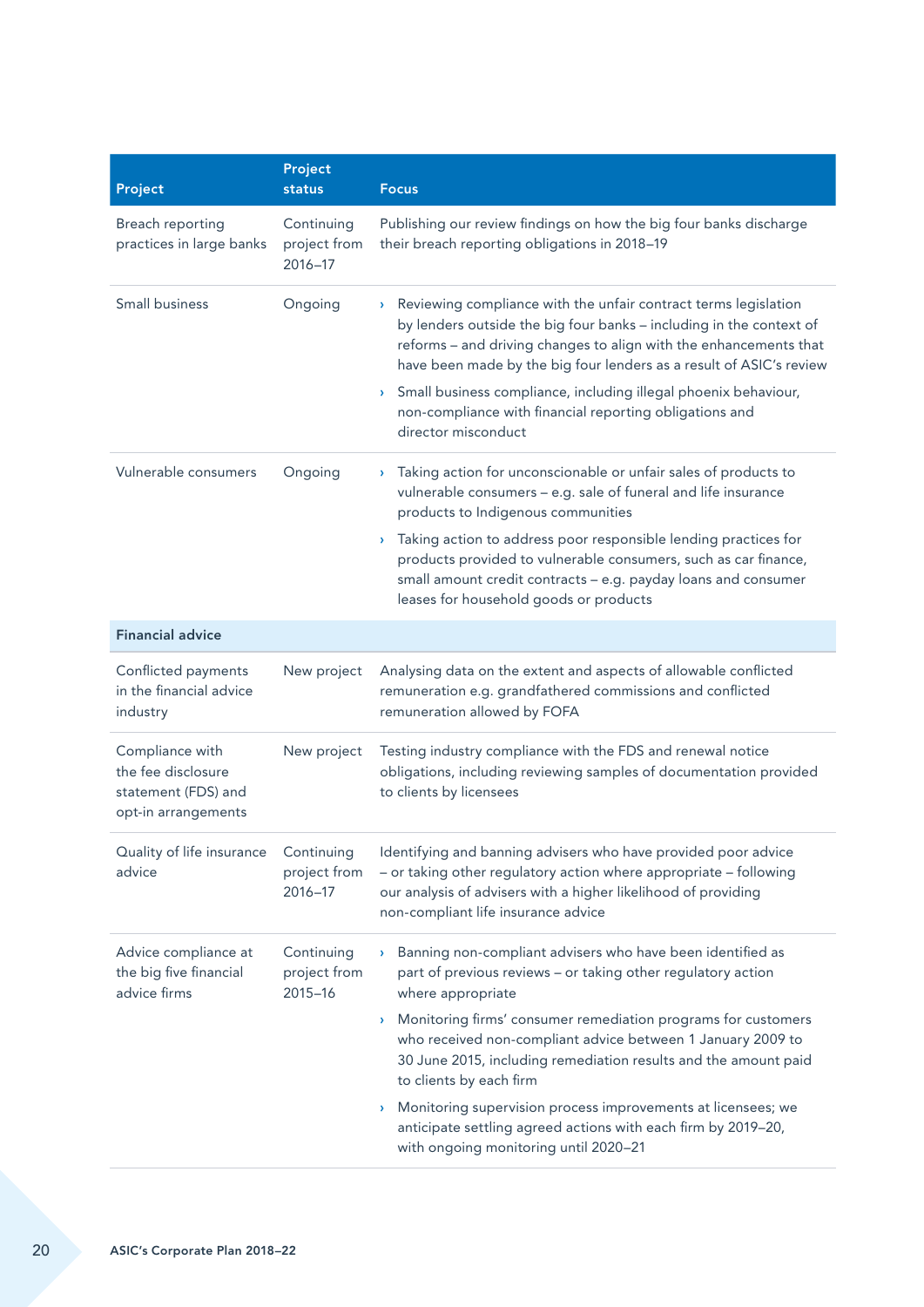| Project                                                   | Project<br>status                         | <b>Focus</b>                                                                                                                                                                                                                                                                                                                                                                                      |
|-----------------------------------------------------------|-------------------------------------------|---------------------------------------------------------------------------------------------------------------------------------------------------------------------------------------------------------------------------------------------------------------------------------------------------------------------------------------------------------------------------------------------------|
| Fee-for-no-service                                        | Continuing<br>project from<br>$2015 - 16$ | Monitoring firms' remediation programs for fee-for-no-service<br>breaches, as a follow-up to Report 499 Financial advice: Fees for no<br>service (REP 499). We will continue to investigate misconduct and<br>take enforcement action                                                                                                                                                             |
| <b>Credit</b>                                             |                                           |                                                                                                                                                                                                                                                                                                                                                                                                   |
| Home loans                                                | Continuing<br>project from<br>2017-18     | Shadow shopping of the home lending market. We will publish our<br>findings by 30 June 2019                                                                                                                                                                                                                                                                                                       |
| Loan fraud                                                | Continuing<br>project from<br>2017-18     | Reviewing loan fraud in the consumer credit market, including the<br>home loans market. We will publish our findings by 31 March 2019.<br>We anticipate follow-up work in 2019-20, including monitoring<br>of compliance with obligations, such as responsible lending and<br>monitoring of complaints                                                                                            |
| Car finance                                               | Continuing<br>project from<br>2017-18     | Reviewing compliance with responsible lending obligations in the car<br>finance industry. A report is anticipated to be published by June 2019                                                                                                                                                                                                                                                    |
| <b>Insurance</b>                                          |                                           |                                                                                                                                                                                                                                                                                                                                                                                                   |
| Consumer credit<br>insurance                              | Continuing<br>project from<br>2017-18     | > Reviewing banks' compliance with the recommendations in Report<br>256 Consumer credit insurance: A review of sales practices by<br>authorised deposit-taking institutions (REP 256). We will publish<br>our findings and recommendations by March 2019<br>> Undertaking follow-up work, including targeted surveillances of<br>banks' sales, distribution, compliance monitoring and complaints |
|                                                           |                                           | handling practices, and monitoring of data trends - e.g. loss ratios<br>and declined and withdrawn claims                                                                                                                                                                                                                                                                                         |
| Total and permanent<br>disability (TPD) claims            | Continuing<br>project from<br>2016-17     | Examining TPD claims practices - e.g. timeframes and evidence.<br>This is a follow-up to REP 498, which found TPD insurance had higher<br>rates of declined and withdrawn claims, disputes and issues with<br>restrictive definitions                                                                                                                                                             |
| Superannuation and managed funds                          |                                           |                                                                                                                                                                                                                                                                                                                                                                                                   |
| Improving outcomes<br>for superannuation<br>members       | New project                               | Boosting supervision of the superannuation sector by strengthening<br>audit and enforcement action to improve transparency and outcomes<br>for superannuation members                                                                                                                                                                                                                             |
| Managed discretionary<br>accounts (MDAs)<br>and platforms | New project                               | Reviewing the market practice of MDAs and platforms to identify<br>issues affecting consumer outcomes - e.g. transparency, conflicts<br>of interest                                                                                                                                                                                                                                               |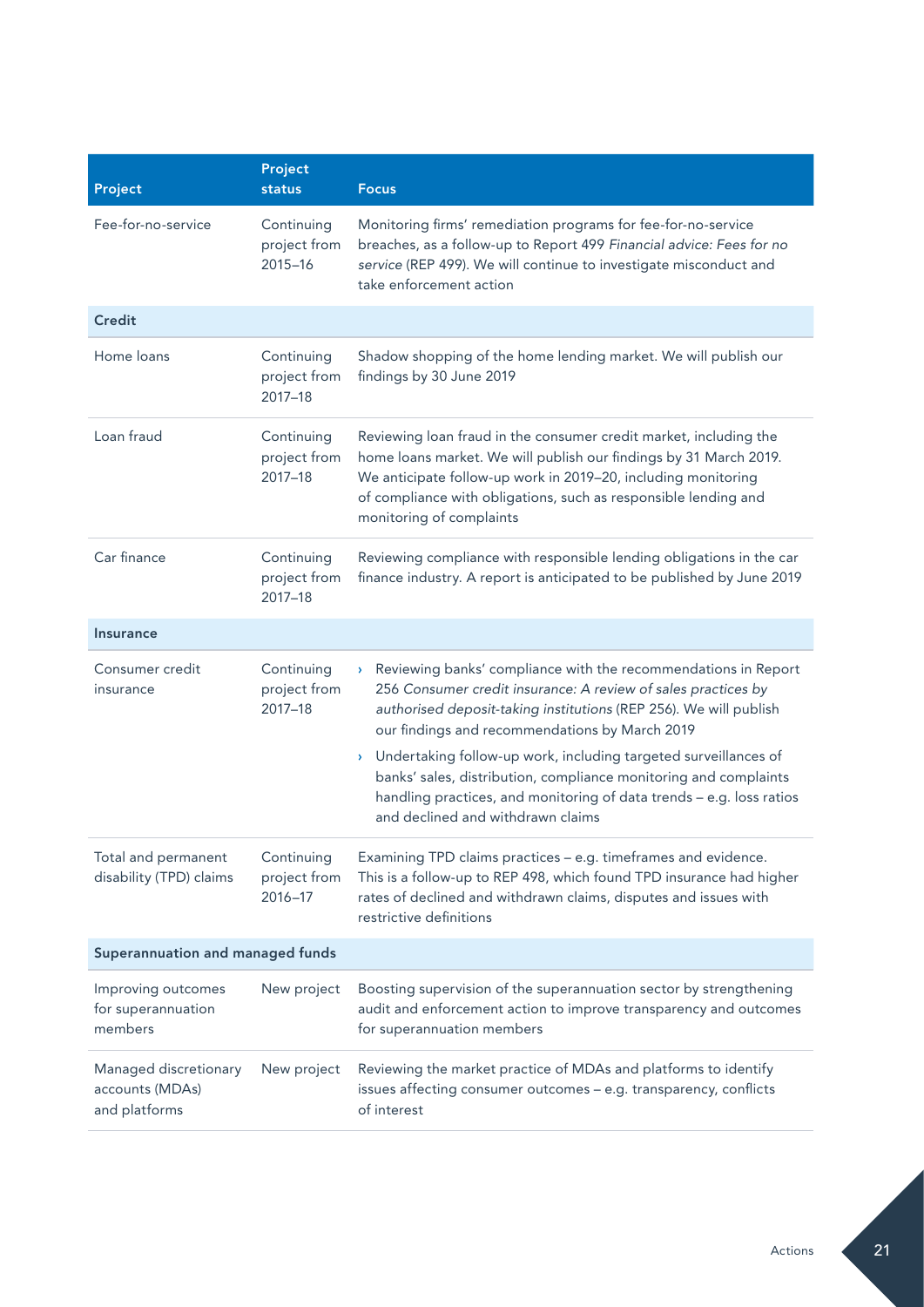| Project                                                                      | Project<br>status                       | <b>Focus</b>                                                                                                                                                                                                                                                                                                                                                                                                                           |
|------------------------------------------------------------------------------|-----------------------------------------|----------------------------------------------------------------------------------------------------------------------------------------------------------------------------------------------------------------------------------------------------------------------------------------------------------------------------------------------------------------------------------------------------------------------------------------|
| Employers and<br>superannuation                                              | Continuing<br>project from<br>2016-2017 | Reviewing practices of superannuation trustees, including provision<br>of advice, fee-for-no-service, disclosure, benefits and inducements,<br>and third party service providers                                                                                                                                                                                                                                                       |
| Risk-profiled<br>responsible entities                                        | Annual<br>program                       | Undertaking surveillances of higher risk responsible entities and<br>superannuation entities - including those offering services for hire -<br>covering culture, incentives and poor compliance arrangements                                                                                                                                                                                                                           |
| Corporations                                                                 |                                         |                                                                                                                                                                                                                                                                                                                                                                                                                                        |
| Independent expert<br>reports (IER)                                          | Ongoing                                 | Reviewing the processes, policies and procedures of independent<br>$\mathcal{F}$<br>experts, and taking action where compliance and competency<br>concerns are identified                                                                                                                                                                                                                                                              |
|                                                                              |                                         | Updating Regulatory Guide 6 Takeovers: Exceptions to the general<br>$\mathbf{\Sigma}$<br>prohibition (RG 6) and Regulatory Guide 111 Content of Expert<br>Reports (RG 111)                                                                                                                                                                                                                                                             |
| Fundraising and control<br>transactions                                      | Ongoing                                 | Real-time oversight of public fundraising and control transactions,<br>$\mathbf{\Sigma}$<br>including achieving changes to transactions where we<br>identify issues                                                                                                                                                                                                                                                                    |
|                                                                              |                                         | Reviewing mining company prospectuses and ASX announcements<br>$\mathbf{\Sigma}$<br>to ensure market observance of the Joint Ore Reserves Committee<br>requirements and Information Sheet 214 Mining and resources:<br>Forward-looking statements (INFO 214)                                                                                                                                                                           |
|                                                                              |                                         | > Updating our 'truth in takeovers' guidance                                                                                                                                                                                                                                                                                                                                                                                           |
| <b>Market infrastructure</b>                                                 |                                         |                                                                                                                                                                                                                                                                                                                                                                                                                                        |
| Evaluating markets to<br>identify potential harms                            | New project                             | Reviewing the effectiveness of existing market settings, including<br>for dark liquidity and high frequency trading in equities and futures<br>markets, reviewing market cleanliness of foreign currency markets,<br>and monitoring OTC derivatives trade repository data                                                                                                                                                              |
| Providers of market<br>infrastructure in<br>Australia's financial<br>markets | Ongoing                                 | Supervising market infrastructure providers' compliance with their<br>obligations, including their management of conflicts of interest and<br>financial risk. This covers providers in equities, futures and OTC<br>markets (such as foreign exchange (FX) and fixed income) and includes<br>market operators, clearing and settlement facility providers, trade<br>repositories, credit rating agencies, and benchmark administrators |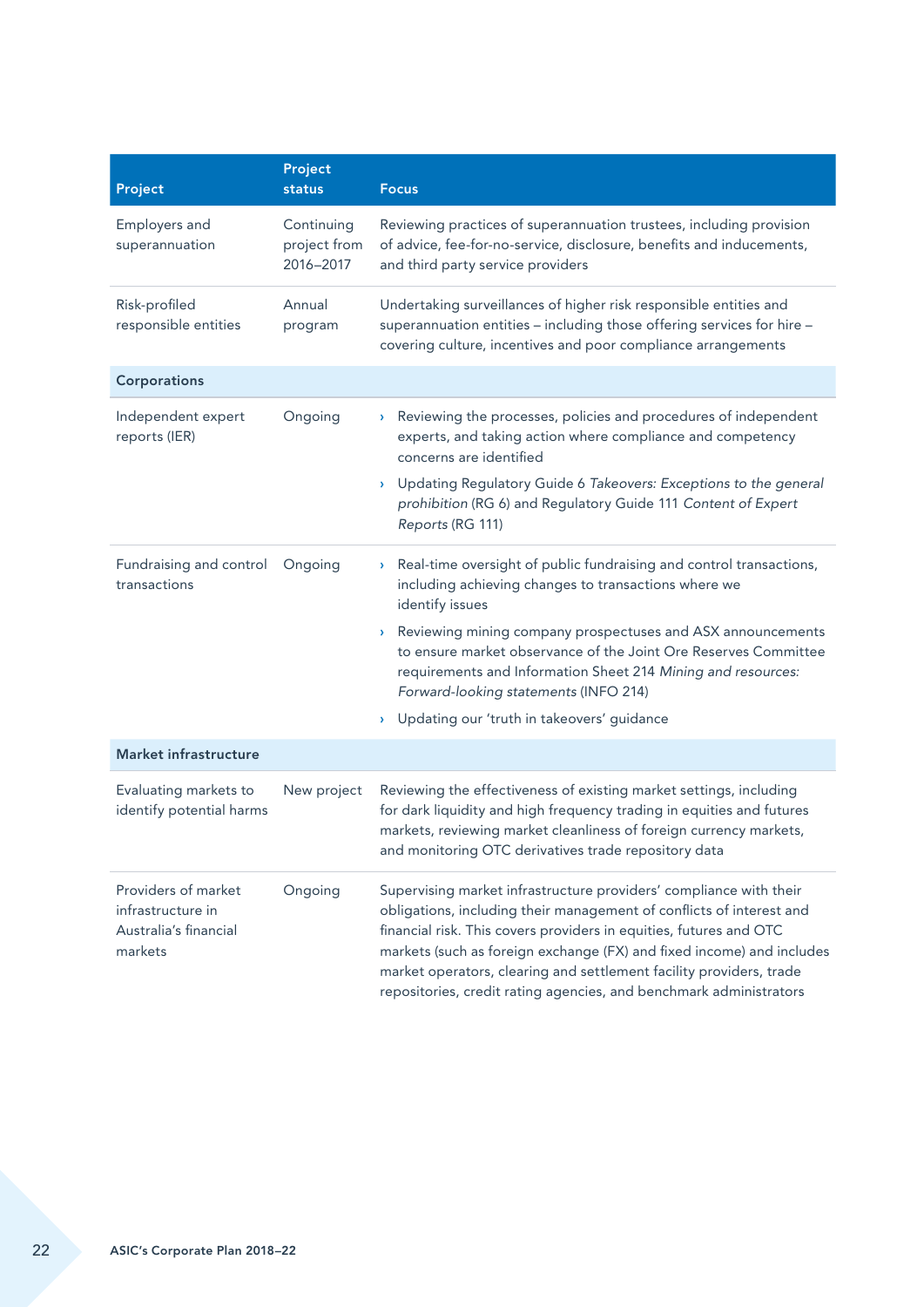| Project                                                     | Project<br>status                     | <b>Focus</b>                                                                                                                                                                                                                                                                                                                                                                                           |
|-------------------------------------------------------------|---------------------------------------|--------------------------------------------------------------------------------------------------------------------------------------------------------------------------------------------------------------------------------------------------------------------------------------------------------------------------------------------------------------------------------------------------------|
| <b>Market intermediaries</b>                                |                                       |                                                                                                                                                                                                                                                                                                                                                                                                        |
| Retail OTC derivative<br>markets                            | New project                           | Supervising retail OTC providers of high risk financial products to<br>consumers through digital platforms and applications, including<br>unlicensed providers                                                                                                                                                                                                                                         |
| Market intermediaries'<br>compliance and<br>conduct         | Ongoing                               | Supervising market intermediaries' (including market participants<br>$\mathbf{\Sigma}$<br>and investment banks) compliance with their obligations<br>and culture and conduct, such as quality of advice and<br>client money reconciliations<br>$\rightarrow$ Enhancing the supervision of intermediaries in the fixed<br>income, currency and commodities (FICC) markets to address<br>poor compliance |
| Financial markets<br>supervision                            | Ongoing                               | Real-time surveillance and monitoring of trading activities across<br>$\blacktriangleright$<br>Australia's equities, futures and OTC markets<br>Monitoring compliance and remediation work required by<br>$\blacktriangleright$<br>court enforceable undertakings, including the FX and BBSW<br>enforceable undertakings                                                                               |
| <b>Financial reporting and audit</b>                        |                                       |                                                                                                                                                                                                                                                                                                                                                                                                        |
| Financial reporting<br>quality                              | Ongoing                               | Reviewing financial reports of listed and other public entities,<br>$\blacktriangleright$<br>including directors and auditors' governance and responsibility in<br>supporting quality and transparency of reporting to the market                                                                                                                                                                      |
| Audit quality                                               | Ongoing                               | Inspecting audit firms, including reviewing selected quality control<br>$\mathbf{\Sigma}$<br>areas at large audit firms, and reviewing the effectiveness of action<br>plans for improving audit quality at the six largest firms                                                                                                                                                                       |
|                                                             |                                       | Reviewing auditors' role and responsibilities, including culture,<br>$\blacktriangleright$<br>behaviours, risk appetite, governance, accountability and quality<br>control, in supporting financial reporting quality and companies'<br>transparency to the market                                                                                                                                     |
| <b>Insolvency practitioners</b>                             |                                       |                                                                                                                                                                                                                                                                                                                                                                                                        |
| Registered liquidators'<br>independence and<br>remuneration | Continuing<br>project from<br>2016-17 | Identifying independence issues by reviewing information in the<br>mandatory declaration of independence, relevant relationships<br>and indemnities forms lodged by registered liquidators<br>Identifying remuneration issues by reviewing the way work<br>$\mathbf{\Sigma}$<br>is charged and disclosed, including encouraging improved<br>industry guidance                                          |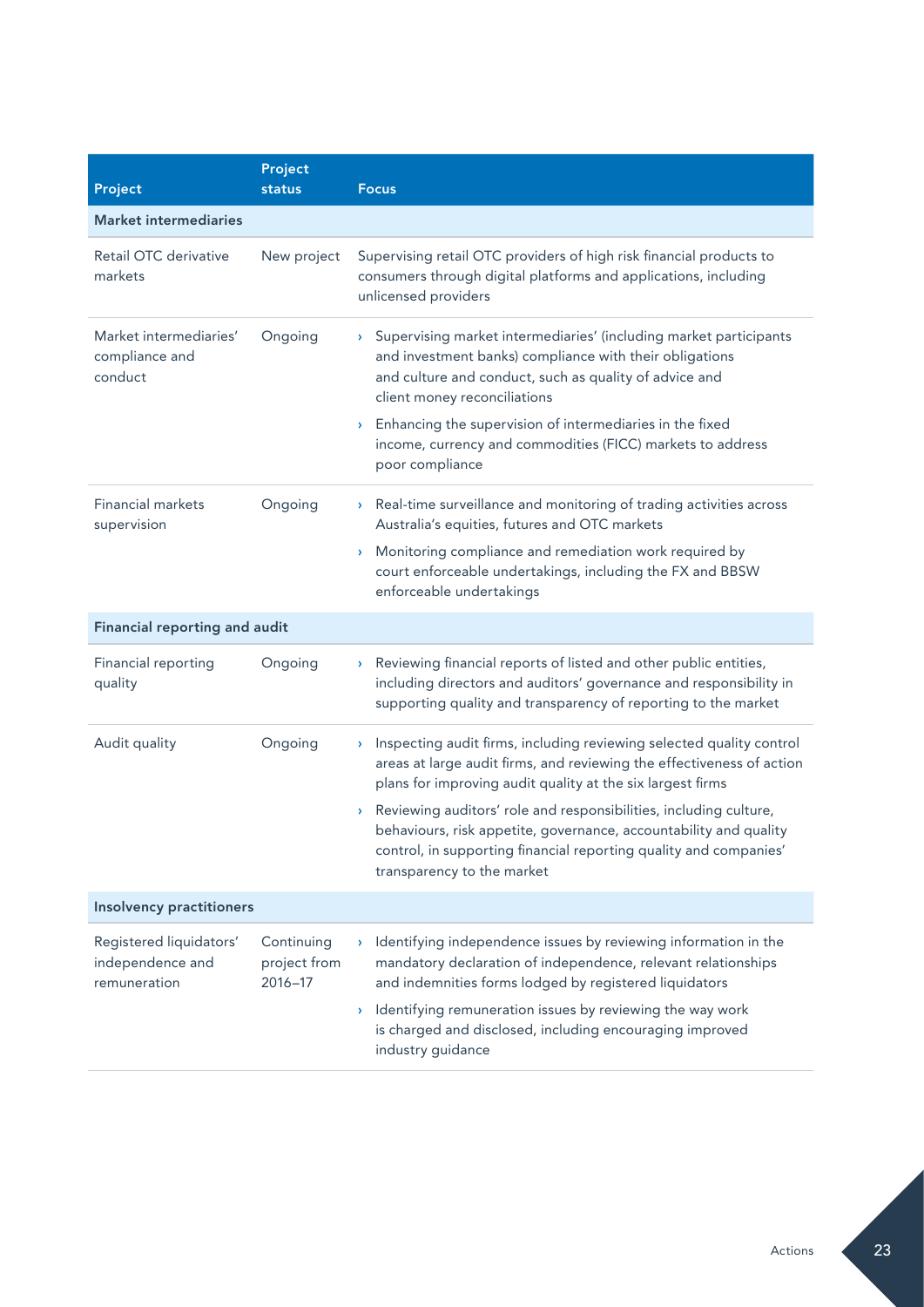# <span id="page-25-0"></span>Promote strong and innovative development of the financial system

#### Action 2018–19 to 2021–22

Over the next four years, we will promote strong and innovative development of the financial system while mitigating harms to consumers, investors and markets.

We will facilitate innovation to enable consumers. investors and markets to benefit from ongoing advancements in technology, including by:

- › supporting the development of the fintech and regtech industries through the Innovation Hub – e.g. providing informal assistance to firms, operating the regulatory sandbox trial environment, and issuing tailored guidance
- engaging and collaborating with the local and international fintech and regtech community, regulators and other bodies to keep abreast of and act on developments – e.g. contributing to discussions at fintech meetups, hosting a quarterly regtech liaison forum, and participating in international initiatives, such as the global sandbox and the various networks of the International Organization of Securities Commissions (IOSCO)
- › collaborating with domestic and international regulators – e.g. through innovative business referrals and implementing the enhanced fintech cooperation agreement between ASIC and the UK Financial Conduct Authority.

At the same time, we will mitigate the potential harms from ongoing advancements in technology, digital disruption and innovation, by:

- › monitoring the use of emerging technologies by the financial services industry – and providing policy advice as required – including:
	- › reviewing new products, services and business models that fall outside the current regulatory settings (and where ASIC cannot take action)
	- reviewing new promotions and delivery channels – e.g. social media, comparison websites, peer-to-peer platforms, technologies utilising artificial intelligence, machine learning, and cloud computing
- › reviewing practices for disseminating company research through social media and online public forums
- › conducting research to understand the implications of open banking on consumers
- › monitoring the impact of technology on financial reporting and audit quality, including:
	- › monitoring the impact of digital disruption on established businesses and the timeliness of their earnings forecast and asset valuation disclosures to the market
	- reviewing revenue recognition practices adopted by businesses, particularly listed technology-based businesses
	- monitoring the impact of new tools on the quality of audits
- › incorporating cyber threats into the real-time monitoring of Australia's financial markets
- › reviewing our regulated populations' risk management arrangements – e.g. the cyber resilience and technology controls of market infrastructure providers and market intermediaries
- › monitoring market misconduct that is facilitated by or through digital and/or cyber-based mechanisms.

#### We will support and implement government initiatives, by:

- › implementing an ASIC decision making framework for considering competition matters in the financial services industry, which includes collaborating with the Australian Competition and Consumer Commission (ACCC) and updating the ACCC and ASIC memorandum of understanding (MOU)
- $\rightarrow$  supporting the introduction of an open banking regime as part of a broader consumer data right in Australia by working closely with the ACCC, the Office of the Australian Information Commissioner, and Data61 – the Data Standards Body.
- › contributing towards mandating the ePayments Code, which includes participating in the Council of Financial Regulators' working group on the payments regulatory perimeter.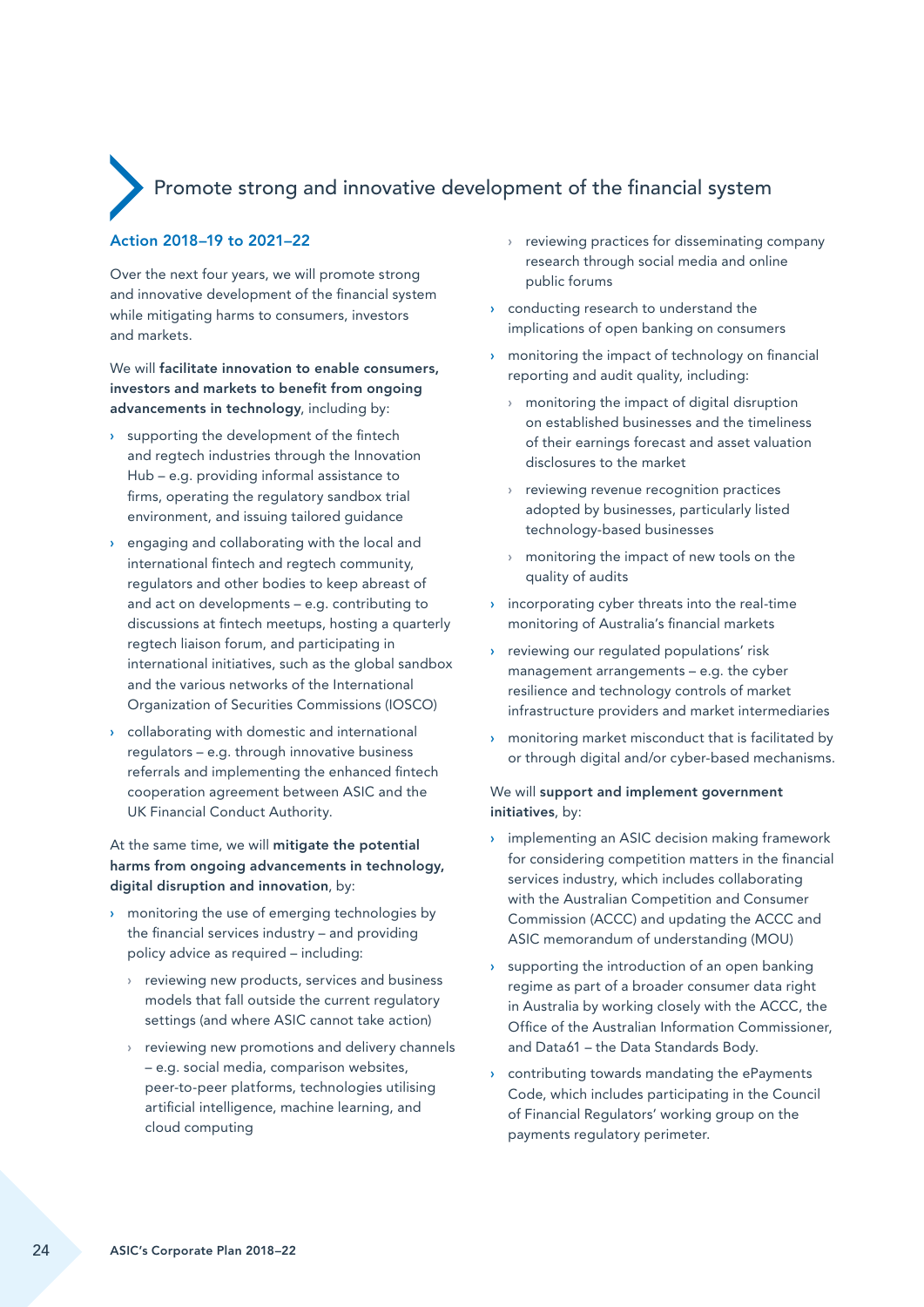#### We will facilitate cross-border transactions and capital flows by:

- › enabling the development of cross-border financial services and new investment vehicles through the Asia Region Funds Passport and the introduction of Corporate Collective Investment Vehicles
- › promoting the development and application of consistent standards and requirements across borders through supporting equivalence assessments with counterpart regulators
- engaging and collaborating with international regulatory bodies by:
	- › focusing on strengthening relationships with key regulators in the Asia-Pacific region, including supporting regulatory-capability-building
	- › hosting the 2019 IOSCO Conference
	- contributing to the work of international organisations, such as IOSCO, the International Association of Insurance Supervisors, Financial Stability Board, and the Organisation for Economic Co-operation and Development
	- › negotiating and implementing bilateral and multilateral agreements and understandings on regulatory, supervisory and enforcement matters
	- › exchanging enforcement information under IOSCO's multilateral memoranda.

At the same time, we will be:

- › monitoring trends domestically and abroad to identify emerging and/or market-wide harms
- › monitoring upcoming and/or potential changes, such as changes to international financial market regulatory requirements and changes flowing from Brexit
- $\rightarrow$  taking action to address the potential harms flowing from the global financial system, including:
	- the increased risk and incidence of misconduct across borders
	- › poor conduct by global businesses, accounting and audit firms
	- › fundraising and control transactions on Australia's financial markets involving crossborder transactions that may increase harms to investors
	- $\rightarrow$  the potential loss for investors resulting from foreign issuers participating in local markets
	- › the increased operational complexity of businesses that operate in multiple jurisdictions, hold multiple licences and are subject to different requirements and standards
	- the increased interconnectedness of markets, which may heighten the impact of market risk events and, in turn, undermine confidence in the global financial system.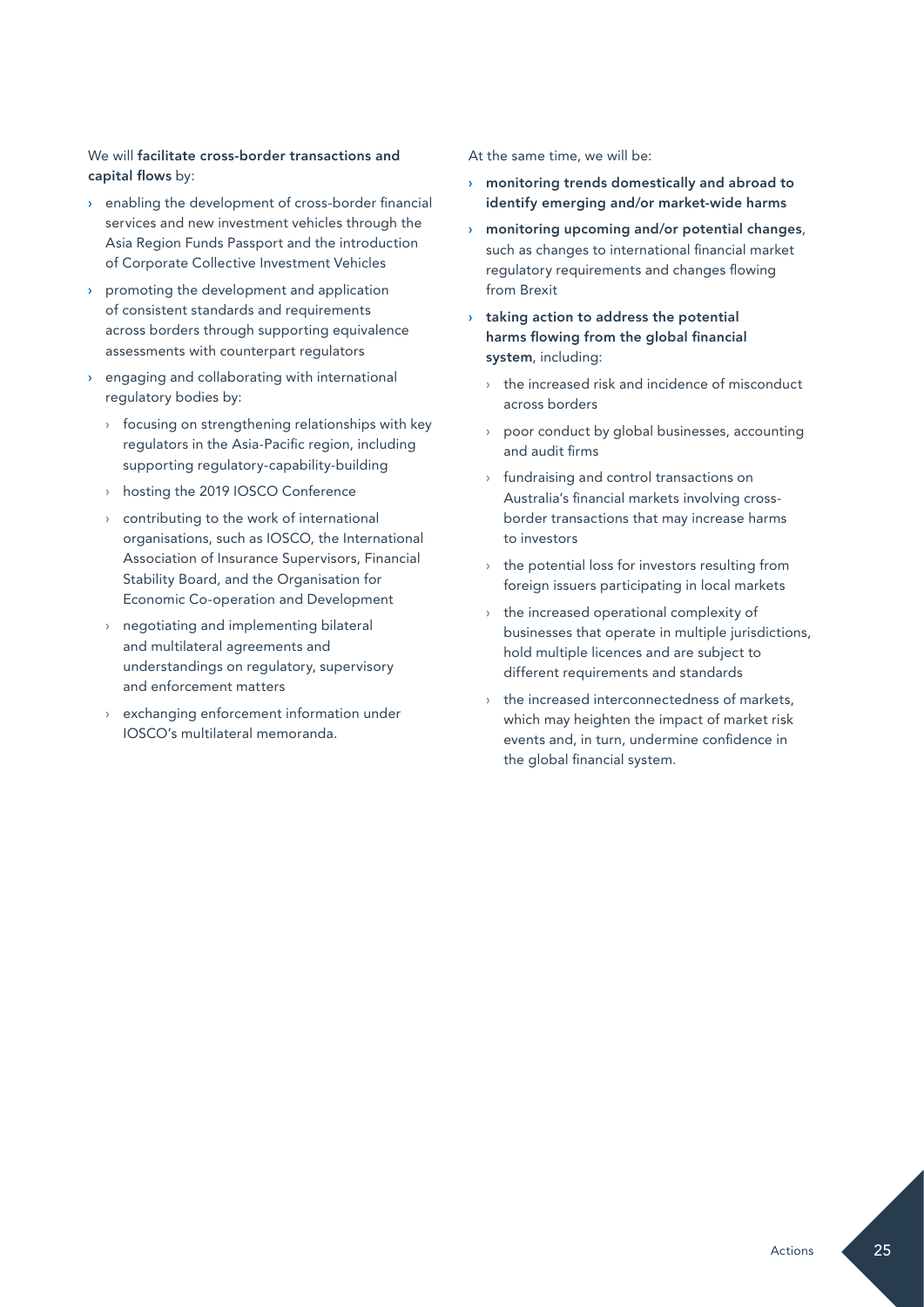#### Action 2018–19

In 2018–19, we will promote strong and innovative development of the financial system while mitigating harms to consumers, investors and markets through the projects below.

| Project                                                   | Project<br>status                     | <b>Focus</b>                                                                                                                                                                                                                                                                                                                                                                                                                   |  |
|-----------------------------------------------------------|---------------------------------------|--------------------------------------------------------------------------------------------------------------------------------------------------------------------------------------------------------------------------------------------------------------------------------------------------------------------------------------------------------------------------------------------------------------------------------|--|
| Cross-sector                                              |                                       |                                                                                                                                                                                                                                                                                                                                                                                                                                |  |
| Crypto currencies                                         | New project                           | Developing our approach for applying the principles for regulating<br>$\mathbf{y}$<br>market infrastructure providers to crypto exchanges<br>> Monitoring emerging products, such as ICOs, and intervening<br>where there is poor behaviour and potential harm to consumers<br>and investors                                                                                                                                   |  |
| Suitability of company<br>for listings                    | New project                           | Emerging market issuers - Identifying threats of harm associated<br>$\sum_{i=1}^{n}$<br>with the growth in issuers with substantial assets or operations in<br>emerging economies, including listing standards and gatekeepers<br>for capital raising<br>> Smaller initial public offerings - Reviewing pre-selling practices<br>and adviser selling and distribution practices                                                |  |
| Foreign financial service<br>providers (FFSP)             | Continuing<br>project from<br>2016-17 | Finalising the policy settings for FFSPs that engage with Australian<br>wholesale clients and are located outside Australia or regulated<br>by certain foreign regulators                                                                                                                                                                                                                                                      |  |
| Innovation Hub                                            | Ongoing                               | Managing informal assistance requests and licensing applications<br>$\mathbf{\Sigma}$<br>from fintech start-up businesses, including the regulatory sandbox<br>licensing exemption and individual relief applications<br>> Driving regtech networking and collaboration between<br>stakeholders - such as firms, third party service providers<br>and regulators - through involvement in trials and<br>problem-solving events |  |
| Superannuation and managed funds                          |                                       |                                                                                                                                                                                                                                                                                                                                                                                                                                |  |
| Asia Region Funds<br>Passport                             | Continuing<br>project from<br>2017-18 | Implementing the regulatory arrangements to give effect to this<br>Σ<br>government initiative<br>> Developing new registry processes for participating operators<br>of Australian and foreign passport funds and their customers                                                                                                                                                                                               |  |
| <b>Corporate Collective</b><br><b>Investment Vehicles</b> | Continuing<br>project from<br>2017-18 | Supporting and influencing the development of the regulatory<br>framework, standards and guidance with Treasury and other<br>external stakeholders                                                                                                                                                                                                                                                                             |  |
| Financial reporting and audit                             |                                       |                                                                                                                                                                                                                                                                                                                                                                                                                                |  |
| Digital financial<br>reporting                            | Ongoing                               | > Encouraging Australian listed entities with mandatory digital<br>financial reporting requirements in the United States and Europe to<br>voluntarily lodge digital financial reports with ASIC<br>Exploring opportunities for the adoption of digital financial<br>$\sum_{i=1}^{n}$                                                                                                                                           |  |
|                                                           |                                       | reporting in Australia                                                                                                                                                                                                                                                                                                                                                                                                         |  |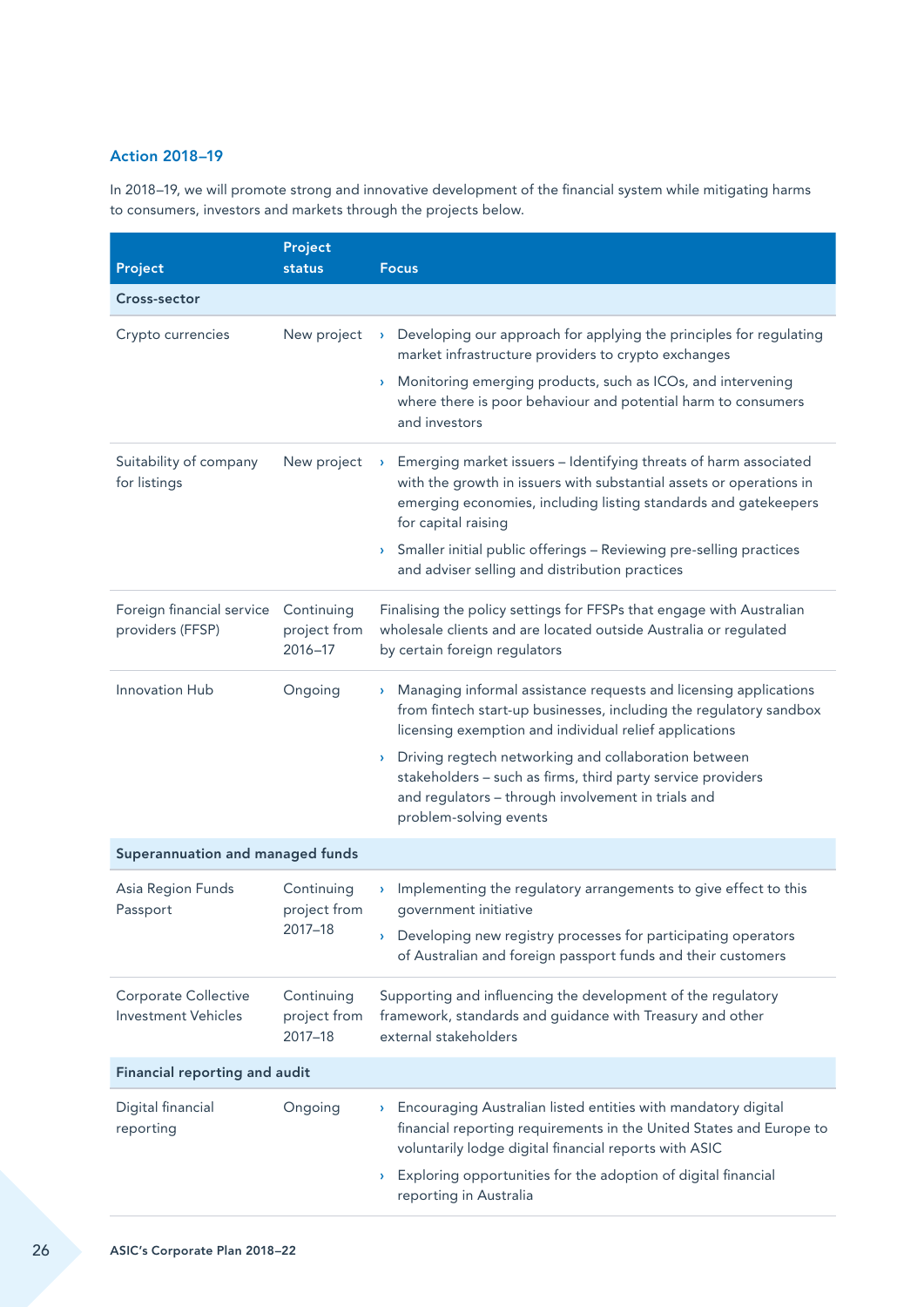| Project                                            | Project<br>status                         | <b>Focus</b>                                                                                                                                                                                                                                                                                                                                                                                                                                                                                                                                                   |
|----------------------------------------------------|-------------------------------------------|----------------------------------------------------------------------------------------------------------------------------------------------------------------------------------------------------------------------------------------------------------------------------------------------------------------------------------------------------------------------------------------------------------------------------------------------------------------------------------------------------------------------------------------------------------------|
| Corporations                                       |                                           |                                                                                                                                                                                                                                                                                                                                                                                                                                                                                                                                                                |
| Review of foreign<br>investment transactions       | Ongoing                                   | Advising the Foreign Investment Review Board on any ASIC issues<br>relevant to their applications                                                                                                                                                                                                                                                                                                                                                                                                                                                              |
| <b>Market infrastructure</b>                       |                                           |                                                                                                                                                                                                                                                                                                                                                                                                                                                                                                                                                                |
| Technology standards                               | New project                               | Developing market integrity rules for market operators' technology<br>governance and operational risk management                                                                                                                                                                                                                                                                                                                                                                                                                                               |
| Share registries                                   | New project                               | Assessing and addressing harms associated with share registries<br>- including off-market transfer activities and potential gaps in<br>governance controls - and setting standards                                                                                                                                                                                                                                                                                                                                                                             |
| Complex exchange-<br>traded products               | Continuing<br>project from<br>2017-18     | Assessing ASX's quoted funds and structured products market,<br>including admission standards, governance and strategy                                                                                                                                                                                                                                                                                                                                                                                                                                         |
| <b>ASX CHESS</b><br>replacement                    | Continuing<br>project from<br>2016-17     | Monitoring the implementation of the CHESS replacement, in<br>conjunction with the ACCC and RBA                                                                                                                                                                                                                                                                                                                                                                                                                                                                |
| Competition in equities<br>clearing and settlement | Continuing<br>project from<br>$2015 - 16$ | Implementing legislative reforms and ASIC rules to support safe and<br>effective competition outcomes                                                                                                                                                                                                                                                                                                                                                                                                                                                          |
| Cyber resilience and<br>technology controls        | Continuing<br>project from<br>2015-16     | Publishing a report on our monitoring and assessment of the<br>technological resilience of market entities, and engaging with market<br>entities to recommend improvements to their controls                                                                                                                                                                                                                                                                                                                                                                   |
| Substituted compliance<br>from foreign regulators  | Ongoing                                   | Enabling Australia's market infrastructure providers - including<br>$\mathbf{\Sigma}$<br>operators of financial markets, clearing and settlement facilities,<br>trade repositories and benchmark administrators - to obtain<br>and maintain substituted compliance recognition from foreign<br>regulators. This enables providers to use their Australian<br>authorisation to offer services to the international market<br>Obtaining equivalence from the European Union on Australia's<br>$\mathbf{\Sigma}$<br>regime for financial benchmark administrators |
| <b>Market intermediaries</b>                       |                                           |                                                                                                                                                                                                                                                                                                                                                                                                                                                                                                                                                                |
| FICC markets                                       | Continuing<br>project from<br>2017-18     | Broadening ASIC's supervision and enforcement approach for<br>FICC markets, including international engagement on FICC market<br>supervision                                                                                                                                                                                                                                                                                                                                                                                                                   |
| Technology risk<br>management practices            | Ongoing                                   | Tailoring the ASIC framework for reviewing market infrastructure<br>providers' technology governance, operational risk management<br>arrangements and outsourcing arrangements to the review of market<br>intermediaries                                                                                                                                                                                                                                                                                                                                       |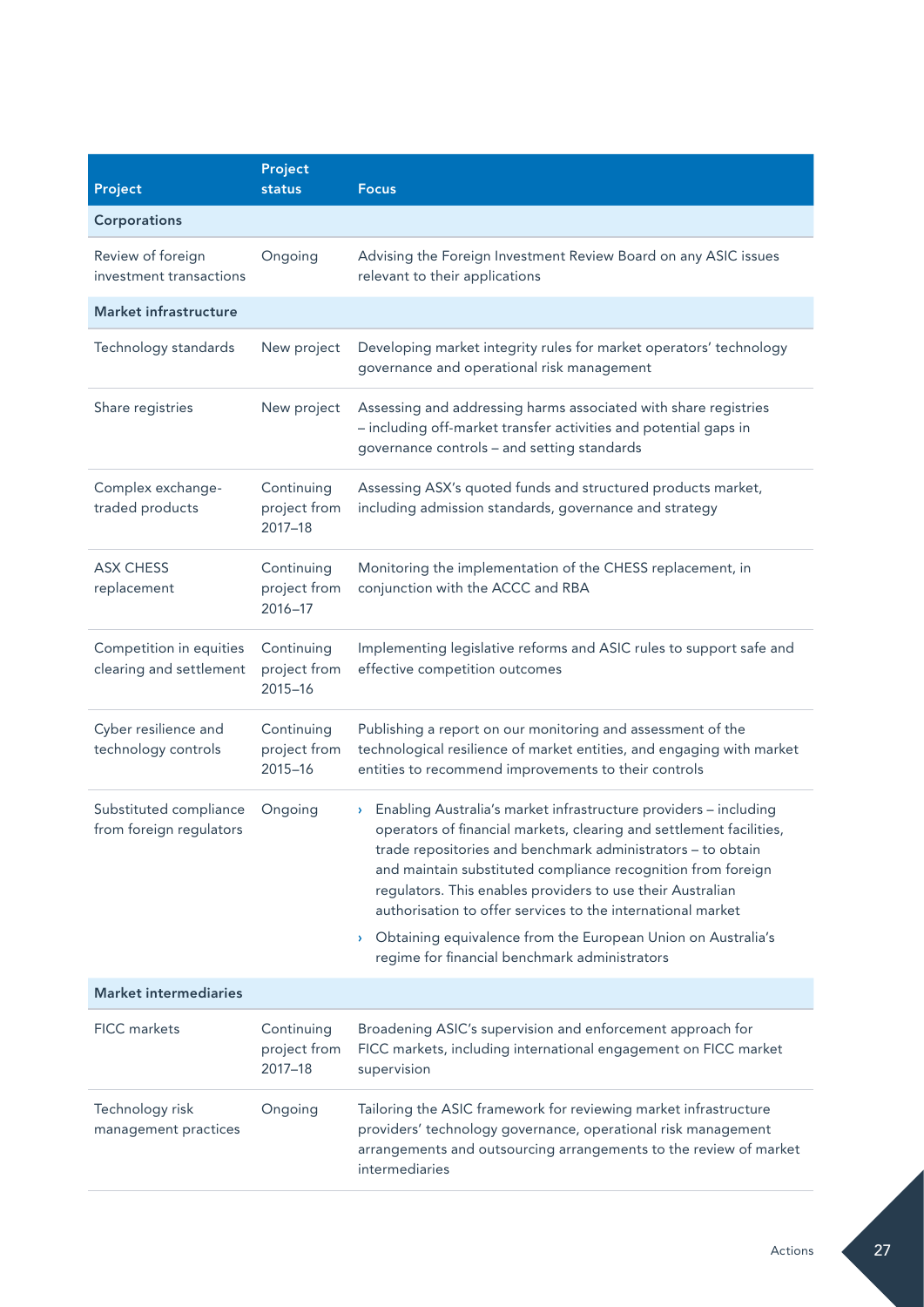# <span id="page-29-0"></span>Help Australians to be in control of their financial lives

#### Action 2018–19 to 2021–22

Over the next four years, we will help Australians to be in control of their financial lives through:

- › implementing policies to promote informed financial decision making by:
	- › launching and implementing the 2018 National Financial Capability Strategy, which outlines the priorities for the government, community, business and education sectors to collaborate in strengthening Australians' financial capabilities
	- › driving a national financial capability research plan to foster a more connected research community, identify current research initiatives, and highlight areas for future research to support evidence-based policy decisions
	- › ensuring our regulatory work is informed by evidence about consumer needs and behaviours
- › delivering educational programs by:
	- $\rightarrow$  collaborating with the primary, secondary and tertiary education sectors to develop resources for students
	- › growing the capabilities of the teaching workforce through professional learning
- › providing up-to-date information, tools and resources by:
	- › upgrading the MoneySmart website
	- $\rightarrow$  providing free and impartial information, including tailored support for specific groups such as women and small business
- › providing outreach services to the Indigenous community
- promoting targeted messages that address specific and emerging issues affecting consumers and investors.

We will address the growing importance of retirement issues by:

- › working closely with the Government and APRA on the Products for Retirement initiative
- › participating in the cross-agency working group on retirement products to explore innovations that achieve good consumer outcomes
- › contributing to the work of IOSCO on senior investor vulnerability to learn from international experiences
- having a stronger internal focus on policy issues relating to older Australians, including by establishing a dedicated superannuation team
- › encouraging women to engage more with their finances, including superannuation.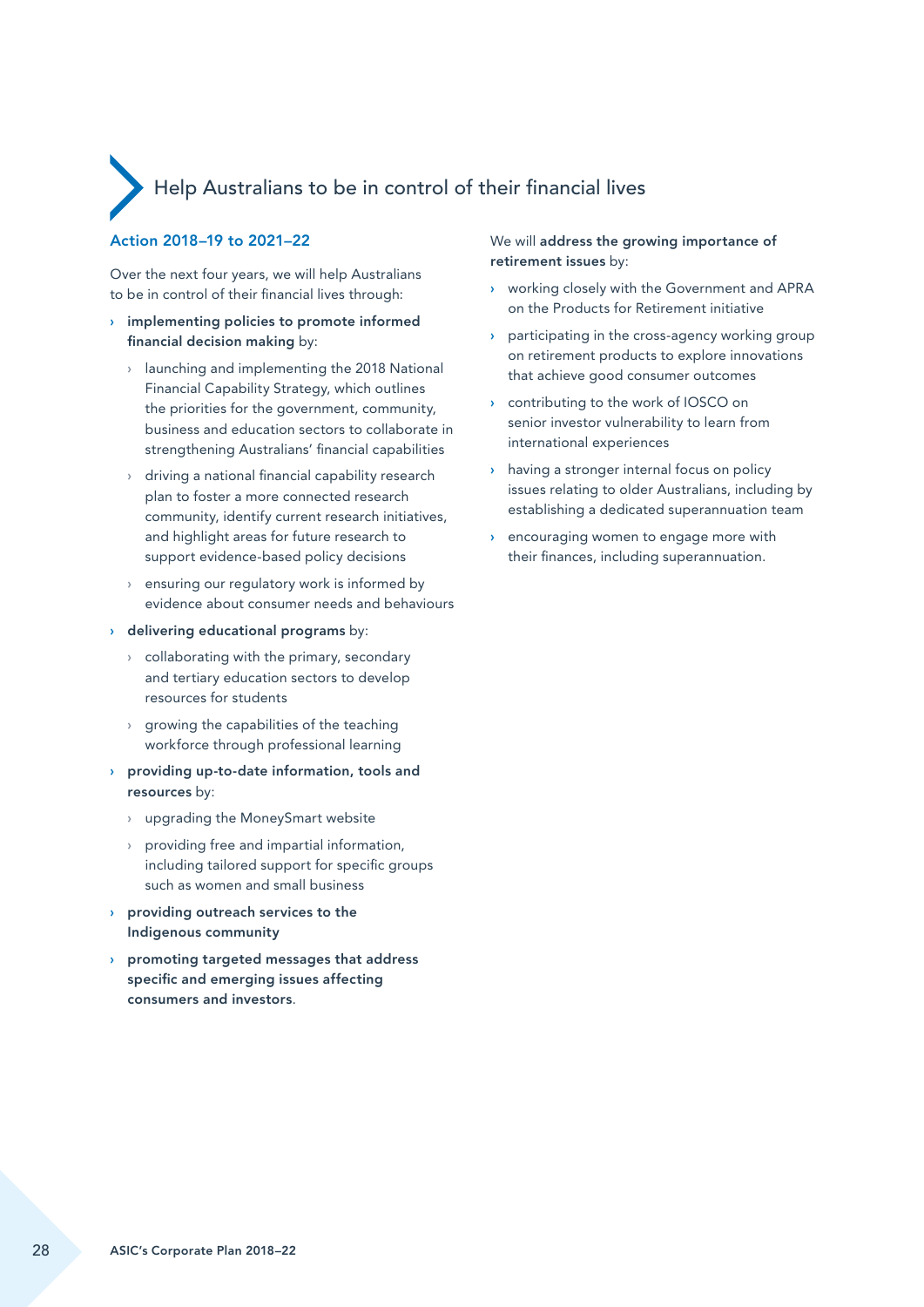#### Action 2018–19

| Project                                                 | Project<br>status | <b>Focus</b>                                                                                                                                                                                                                                                                                                                                                                                                                                                                                                                                                                                                                                                                                                                                                                                                         |
|---------------------------------------------------------|-------------------|----------------------------------------------------------------------------------------------------------------------------------------------------------------------------------------------------------------------------------------------------------------------------------------------------------------------------------------------------------------------------------------------------------------------------------------------------------------------------------------------------------------------------------------------------------------------------------------------------------------------------------------------------------------------------------------------------------------------------------------------------------------------------------------------------------------------|
| Cross-sector                                            |                   |                                                                                                                                                                                                                                                                                                                                                                                                                                                                                                                                                                                                                                                                                                                                                                                                                      |
| <b>National Financial</b><br><b>Capability Strategy</b> | Ongoing           | Launching the strategy in August 2018, and growing engagements<br>among stakeholders from the business, community, government and<br>education sectors                                                                                                                                                                                                                                                                                                                                                                                                                                                                                                                                                                                                                                                               |
| National financial<br>capability research plan          | Ongoing           | Launching the plan, and promoting a central online hub for<br>knowledge sharing and for disseminating research findings                                                                                                                                                                                                                                                                                                                                                                                                                                                                                                                                                                                                                                                                                              |
| Tools and guidance<br>for investors and<br>consumers    | Ongoing           | Continuing to deliver and maintain resources for primary and<br>$\mathbf{\Sigma}$<br>secondary schools, including the broader school community - e.g.<br>by offering new maths teaching resources and working closely with<br>the Australian Curriculum, Assessment and Reporting Authority<br>Launching the MoneySmart universities program<br>Σ<br>> Funding the 2018 Programme for International Student Assessment<br>initiative for surveying financial literacy of 15-year-olds<br>Providing professional development modules for teachers<br>Σ<br>and initial teacher education university students<br>Developing a new MoneySmart website, including:<br>Σ<br>> reviewing and refreshing the MoneySmart brand<br>rebuilding the technology platform, content, features,<br>$\sum_{i=1}^{n}$<br>and workflows |
| Older Australians                                       | Ongoing           | > Publishing a report on our review of the reverse mortgages<br>industry in 2018<br>Monitoring promotions of retirement products<br>$\mathcal{F}$<br>Engaging early with product developers to influence the<br>Y.<br>development, disclosure and marketing of retirement products<br>to ensure they meet consumers' needs<br>Engaging with industry to promote consistent consumer<br>Σ<br>education messages and informed decision making by consumers<br>about retirement products                                                                                                                                                                                                                                                                                                                                |
| Indigenous Australians                                  | Ongoing           | Growing evidence and understanding of the issues<br>Σ<br>affecting Indigenous Australians to support the Indigenous<br>Outreach Program                                                                                                                                                                                                                                                                                                                                                                                                                                                                                                                                                                                                                                                                              |
| Women                                                   | Ongoing           | Launching a series of videos with influential and inspiring Australian<br>Σ<br>women to encourage all women to have money conversations<br>with friends and family                                                                                                                                                                                                                                                                                                                                                                                                                                                                                                                                                                                                                                                   |

In 2018–19, we will help Australians to improve their financial lives through the projects below.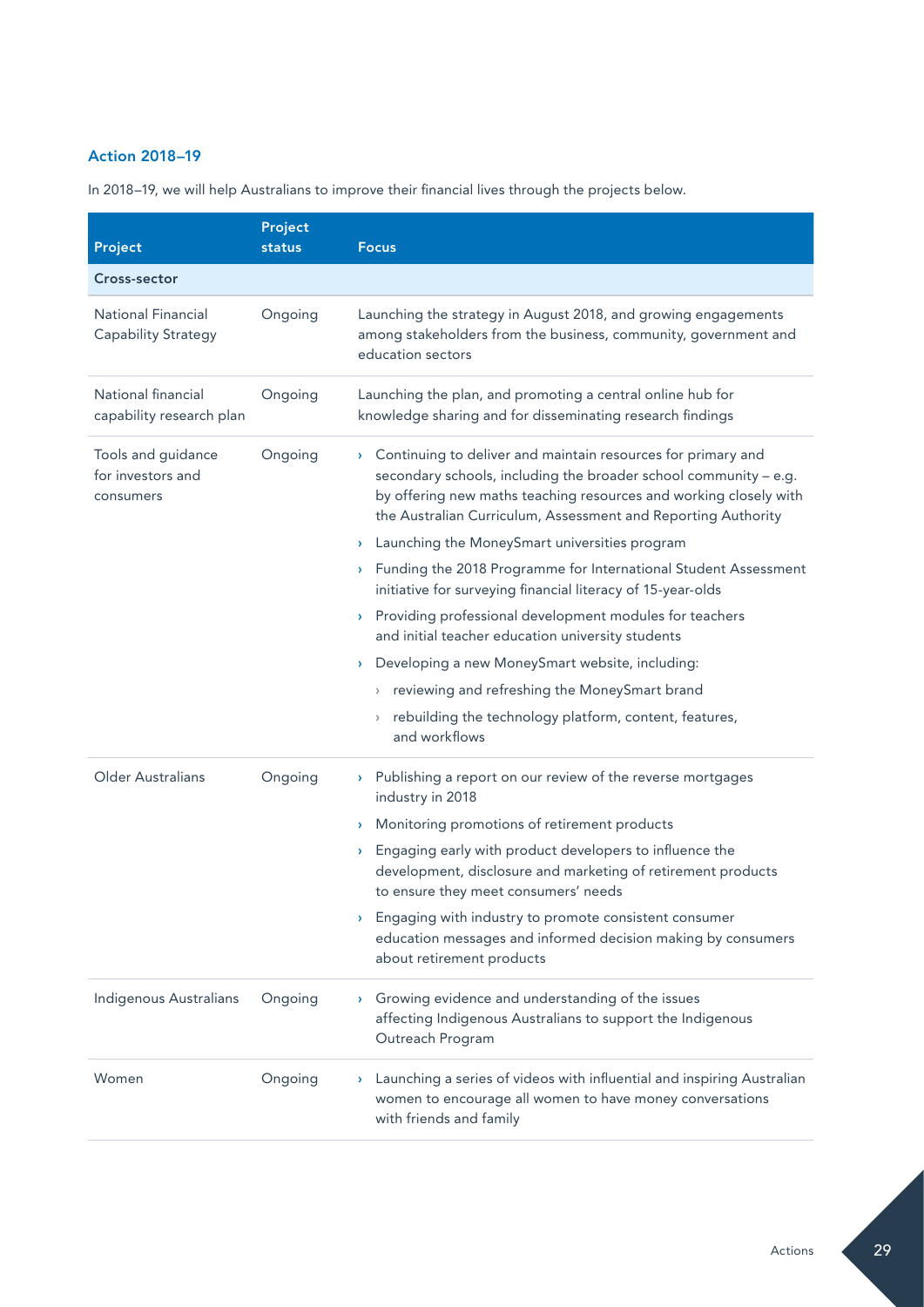# <span id="page-31-0"></span> Provide efficient and accessible business registers that make it easier to do business

#### Action 2018–19 to 2021–22

Over the next four years, we will continue to provide valuable services to all Australians by administering ASIC's registers, including:

- › registering companies and business names
- › maintaining company, business name, professional and other registers – e.g. updating and removing registry information, facilitating company annual reviews and business name renewals
- promoting register integrity through company and business name deregistrations and other activities
- › providing accessible information on ASIC registers – including through our website, information brokers, our NZAU Connect search app and data.gov.au – consistent with the Government's open data policy
- › managing inquiries received through telephone, email, web, webchat, social media and mail channels
- › managing registry lodgment channels and services, including portals, inter-agency, web, direct access, social media and mail
- › administering the unclaimed money register
- managing the collection of fees and charges.

We will also continue to improve and adapt by:

- › identifying and implementing initiatives for improving efficiency and customer service
- › applying the International Organization for Standardization quality certification framework across our registry business
- $\rightarrow$  implementing government policy and reforms that impact the registry.

#### In addition, we will contribute to the program to modernise government business registers by:

- › developing proposals for the Government
- › moving ASIC registers to the Australian Business Register within the Australian Taxation Office, subject to legislation.

#### Action 2018–19

In 2018–19, we will:

- $\rightarrow$  increase online invoicing and review key services, such as company annual reviews and search services
- › streamline back office functions e.g. by centralising workload management and technical support and knowledge functions
- › implement the changes to the structure of our registry business and changes arising from workforce planning
- › develop and multi-skill our staff.

We will implement new registry processes to support the implementation of Government initiatives, including:

- › crowd-sourced funding to 'flag' companies participating in the new regime
- › Asia Region Funds Passport for registering, updating, renewing and searching for participating passport fund operators and their customers
- › Corporate Collective Investment Vehicles for registering, updating, renewing and searching for participating companies and their customers
- professional standards of financial advisers for receiving and making publicly available new information that are required to be submitted to the FAR.

In addition, we will continue to inform and support other key government initiatives, including:

- › the introduction of a unique Director Identification Number and other work arising from proposed phoenix reforms
- › the program of work arising from the government's response to the Black Economy Taskforce Final Report
- › regulation of financial reporting and audit for APRA superannuation funds.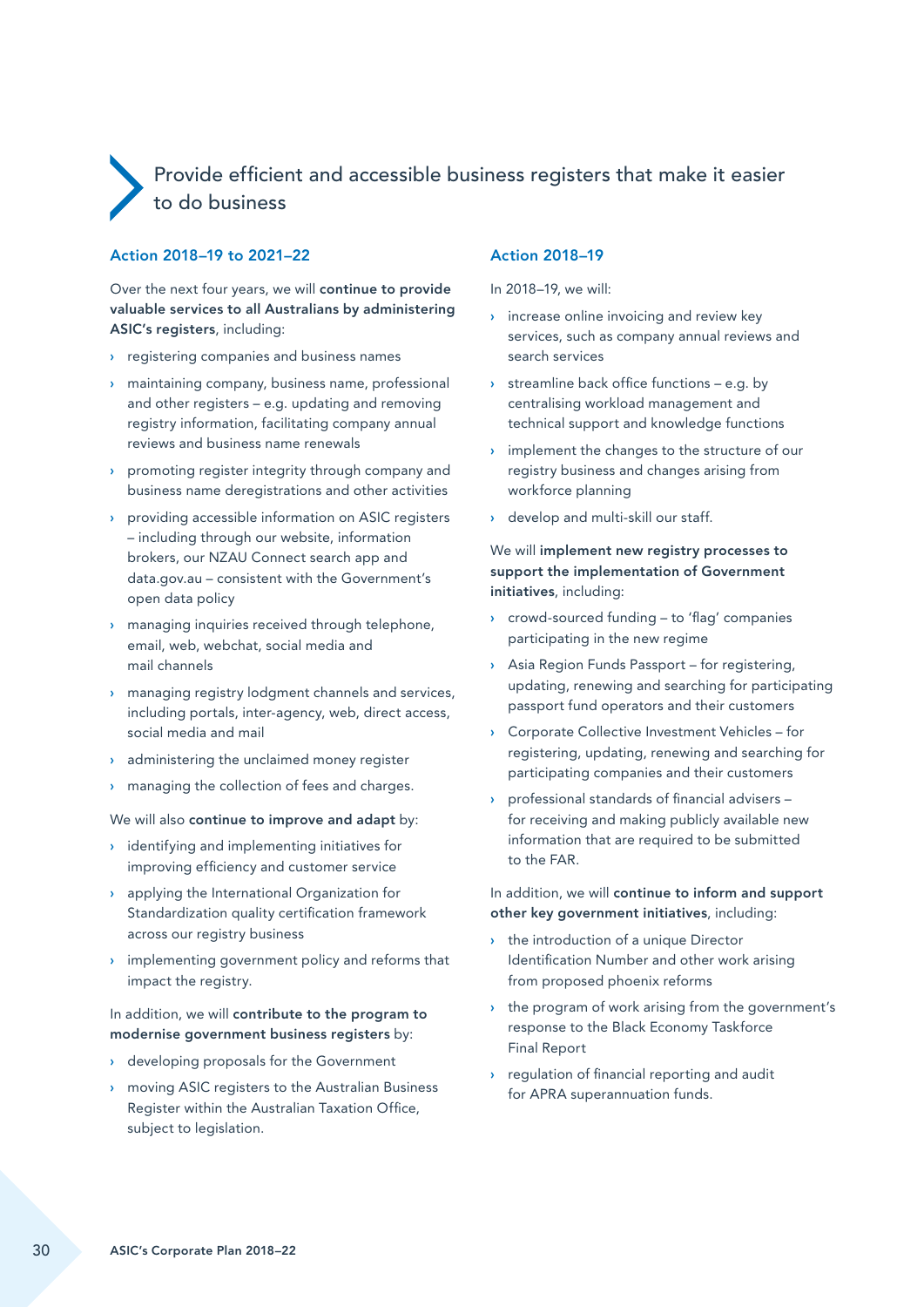# <span id="page-32-0"></span>**Capabilities**

# We will strengthen our capabilities to support our vision.

Over the next four years, we will strengthen our capabilities by:

- › enhancing our internal governance frameworks to better support strategic decision making
- enhancing the skills of our staff focusing on developing best in class regulatory practices through our School of Regulation initiative, developing data management and analytics skills, and building leadership competencies
- › fostering collaboration through internal cross-team working groups and inter-agency working groups and taskforces
- › assisting and collaborating with the regtech industry
- › developing an ASIC-specific code of conduct (as part of the transfer of ASIC outside the *Public Service Act 1999* (PS Act)) to drive a culture of integrity and accountability towards realising ASIC's vision
- › enhancing enforcement by focusing further on the highest priority harms, refining early triage of matters, better communicating the reasons we are taking action, and better communicating outcomes.

These initiatives are part of ASIC's strategic priorities – being strategic and agile, accelerating enforcement outcomes, and implementing new supervisory approaches: see page 11.

## Budget

ASIC welcomes the recent additional funding from Government to accelerate and expand our enforcement and supervisory work.

This year, we have established a flexibility reserve to enable us to allocate resources – including staff and budget – more strategically so we can adapt and respond more quickly to changes in our operating environment.

- The objective of the flexibility reserve is to enable ASIC to support appropriate initiatives and projects more quickly to address the harms we have identified.
- › The flexibility reserve will be embedded in ASIC's resource allocation process to provide a means for funding projects that we are implementing in response to developments in our operating environment after ASIC's annual budget process.
- › This initiative will enable ASIC teams to backfill staff in business-as-usual roles who have been assigned to work on prioritised harmreduction projects.
- › It will also provide ASIC staff with opportunities for professional development through cross-skilling.

New industry funding laws that changed the way ASIC is funded took effect on 1 July 2017, following extensive industry consultation.

Regulated entities will pay a share of the costs related to the regulation of their subsector. The first invoices, which will be issued in January 2019, will reflect ASIC's actual costs of regulating each subsector for the prior year (i.e. 2017–18).

We are engaging with regulated entities to help them meet their reporting requirements under industry funding.

Although government will continue to determine ASIC's total budget through the annual fiscal budget process, industry funding will provide ASIC with greater stability and certainty of funding, ensuring ASIC is adequately resourced to carry out its regulatory mandate.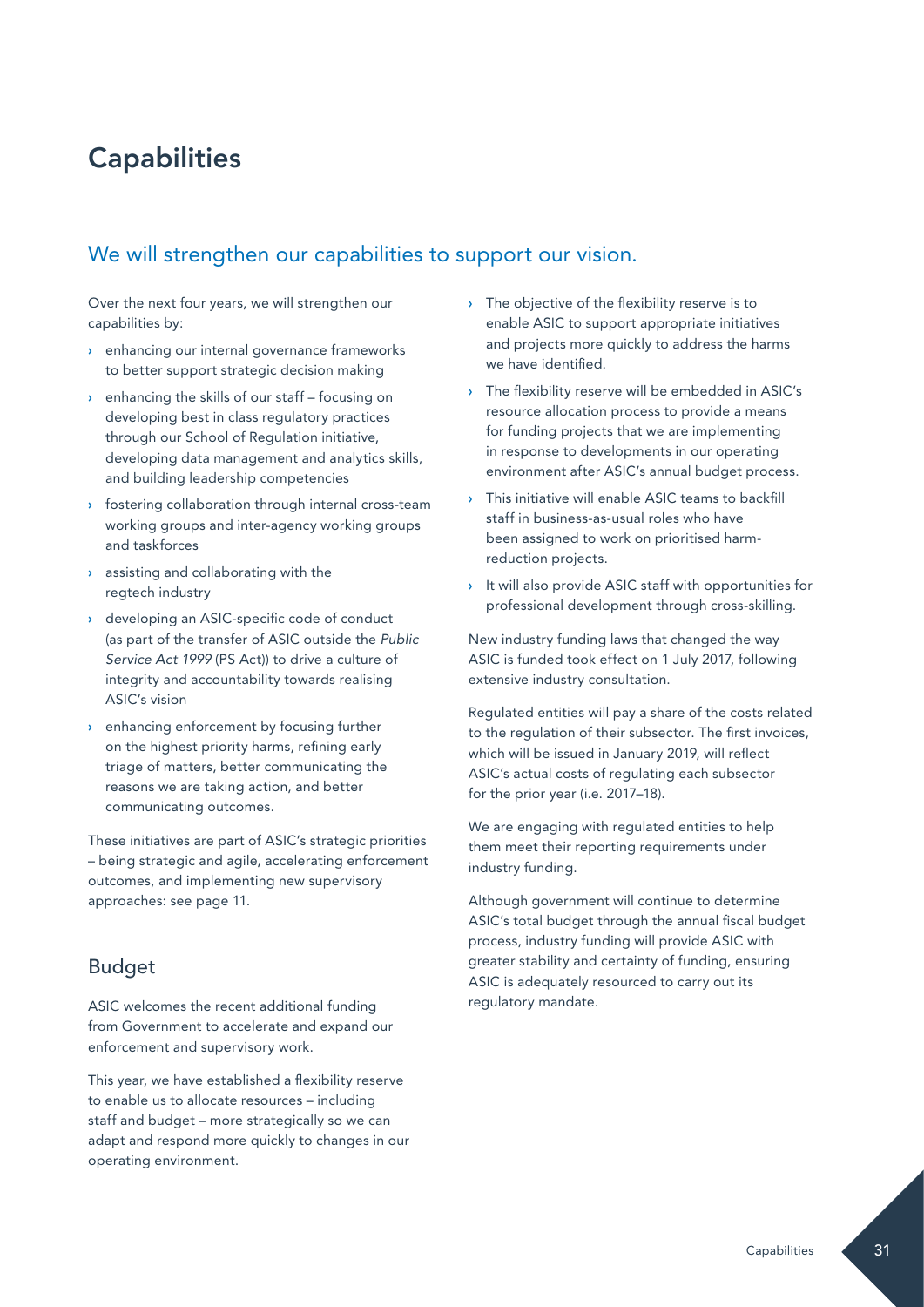#### ASIC's 2018–19 budget

|                                   | 2017-18<br><b>Actual</b><br>(5000s) | 2018-19<br><b>Budget</b><br>(5000s) | 2019-20<br>Forward<br>estimate<br>(S000s) | $2020 - 21$<br>Forward<br>estimate<br>(S000s) | $2021 - 22$<br><b>Forward</b><br>estimate<br>(\$000s) |
|-----------------------------------|-------------------------------------|-------------------------------------|-------------------------------------------|-----------------------------------------------|-------------------------------------------------------|
| Operating expenditure funded by:  | \$355,944                           | \$350,950                           | \$335,995                                 | \$328,591                                     | \$330,584                                             |
| Departmental appropriation        | \$348,041                           | \$342,428                           | \$327,415                                 | \$320,011                                     | \$321,607                                             |
| Revenue from independent sources* | \$7,903                             | \$8,522                             | \$8,580                                   | \$8,580                                       | \$8,977                                               |
| <b>Capital appropriations</b>     | \$39,449                            | \$29,844                            | \$20,760                                  | \$20,918                                      | \$21,040                                              |
| <b>Total budgeted resources</b>   | \$395,393                           | \$380,794                           | \$356,755                                 | \$349,509                                     | \$351,624                                             |

\* Excludes Enforcement Special Account related recoveries of \$33 million in 2017–18

Source: *ASIC Financial Statements 2017–18; Portfolio Budget Statements 2018–19 to 2021–22*

#### New budget measures announced by Government:

| Revised total budgeted resources                                                       | \$395,393 | \$413,879 | \$393,718 | \$349,509 | \$351,624 |
|----------------------------------------------------------------------------------------|-----------|-----------|-----------|-----------|-----------|
|                                                                                        |           | \$33,085  | \$36,963  |           |           |
| Advancing the adoption of regulatory<br>technology for the financial services industry |           | \$3,002   | \$2,954   |           |           |
| Implementing new supervisory approaches <sup>+</sup>                                   |           | \$14,866  | \$14,039  |           |           |
| Accelerating enforcement outcomes                                                      |           | \$15,217  | \$19,970  |           |           |

<sup>+</sup> Includes capital expenditure of \$1.2 million in 2018–19 and \$0.3 million in 2019–20



#### Figure 3: Proportion of 2018–19 estimated effort by activity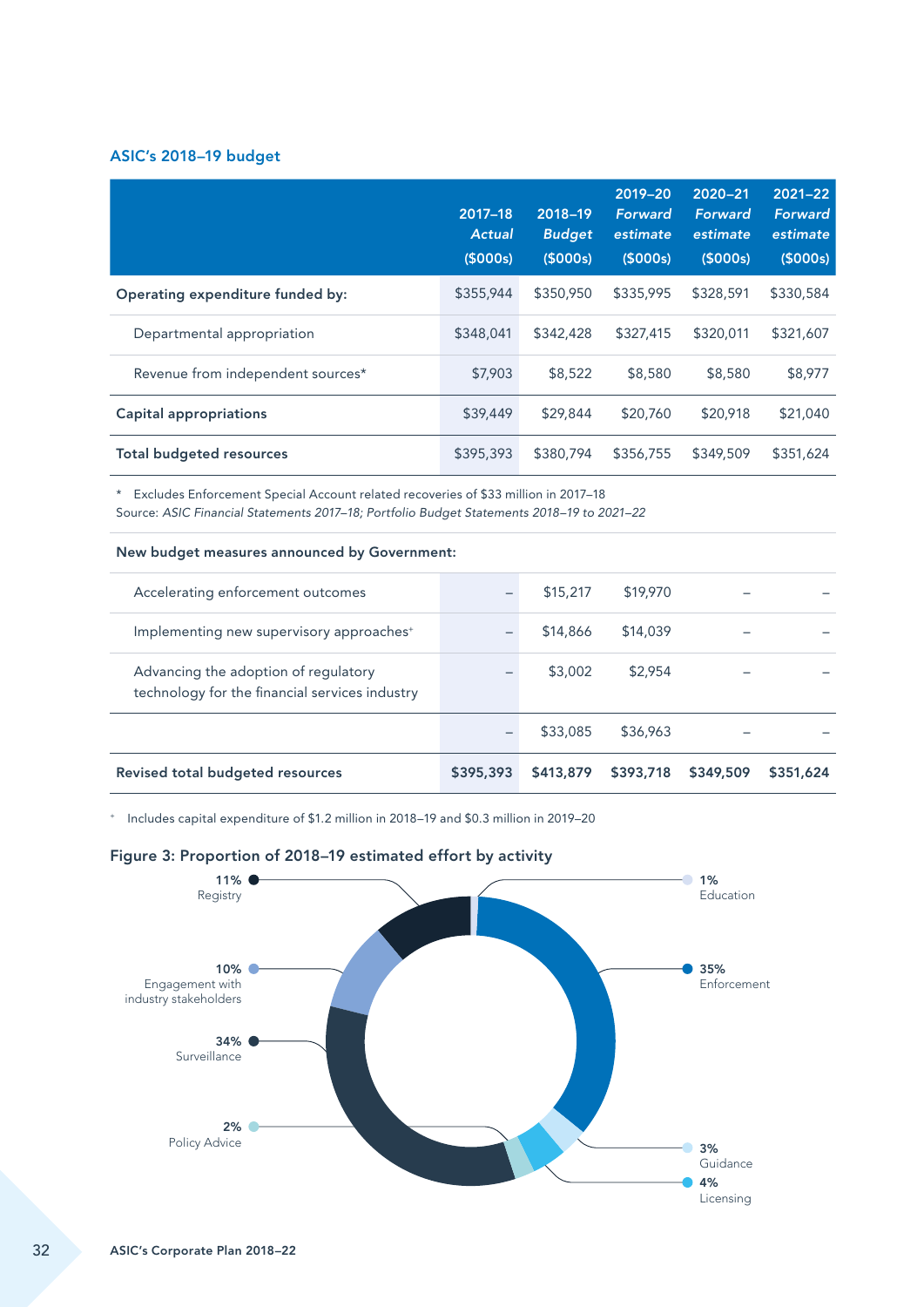## People

We are strengthening our long-term capabilities by investing in our people – around 1,700 full-time equivalent positions.

We are establishing a School of Regulation to support the ongoing professional development of ASIC regulators and apply best in class regulatory practices.

In addition, we are building a new leadership competency framework. The framework will be integrated into ASIC's human resources practices, including recruitment, leadership induction, training and development, talent identification, promotions, and performance management.

As part of the transfer of ASIC outside the PS Act, we are implementing several changes by 2019–20 to align with market best practice and to attract and retain talented staff, including:

- › revised human resource policies and procedures and recruitment practices
- › a new remuneration strategy, policy and framework
- an enhanced employee value proposition by refreshing the branding, recruitment collateral and website, and participating in the Employer of Choice Index.

In 2018–19, we will continue to enhance our capabilities by:

- › recruiting and developing staff from disciplines such as commerce, finance, law, economics, information technology, social sciences, and accounting
- › developing expertise in data management, analytics and applying new technologybased regulatory techniques and tools, and behavioural insights
- › supporting staff development through:
	- › structured learning frameworks on regulatory practice, enforcement, accounting and auditing, legal, and data analysis
	- › knowledge sharing through ASIC's internal professional networks e.g. Data Analysts Network
	- › mentoring, coaching and secondments
	- › sharing resources and ways for building analytical skills with other Australian Government agencies
- › promoting diversity across ASIC
- › promoting an adaptable and flexible working environment.

We will also continue to foster cross-team and interagency collaboration.

- › We have formed internal cross-team working groups to better coordinate the work across ASIC on implementing new supervisory approaches – e.g. our new approach for regularly placing ASIC staff onsite in major financial institutions – and in relation to illegal phoenix activity, poor practices in the insurance sector, crypto currencies, corporate governance, older Australians, small business, and foreign financial service providers.
- We participate in several cross-agency working groups and taskforces, such as those relating to retirement products, the payments regulatory perimeter, illegal phoenix activity, serious financial crime, and the black economy.

We will also focus on enhancing staff wellbeing by aligning our work, health and safety system to AS/NZS 4801:2001.

This year, we will commence the work towards implementing a staff enterprise agreement for 2019–22.

## **Culture**

Our values – accountability, professionalism and teamwork – underpin everything we do.

Our values:

- › provide staff with a shared understanding of what we do and why we do it
- › guide the way we work, make decisions and interact with each other
- › define what our stakeholders and customers can expect when they deal with us.

As part of ASIC's transition outside the PS Act we will develop an ASIC-specific code of conduct to drive a culture of integrity and accountability towards realising ASIC's vision.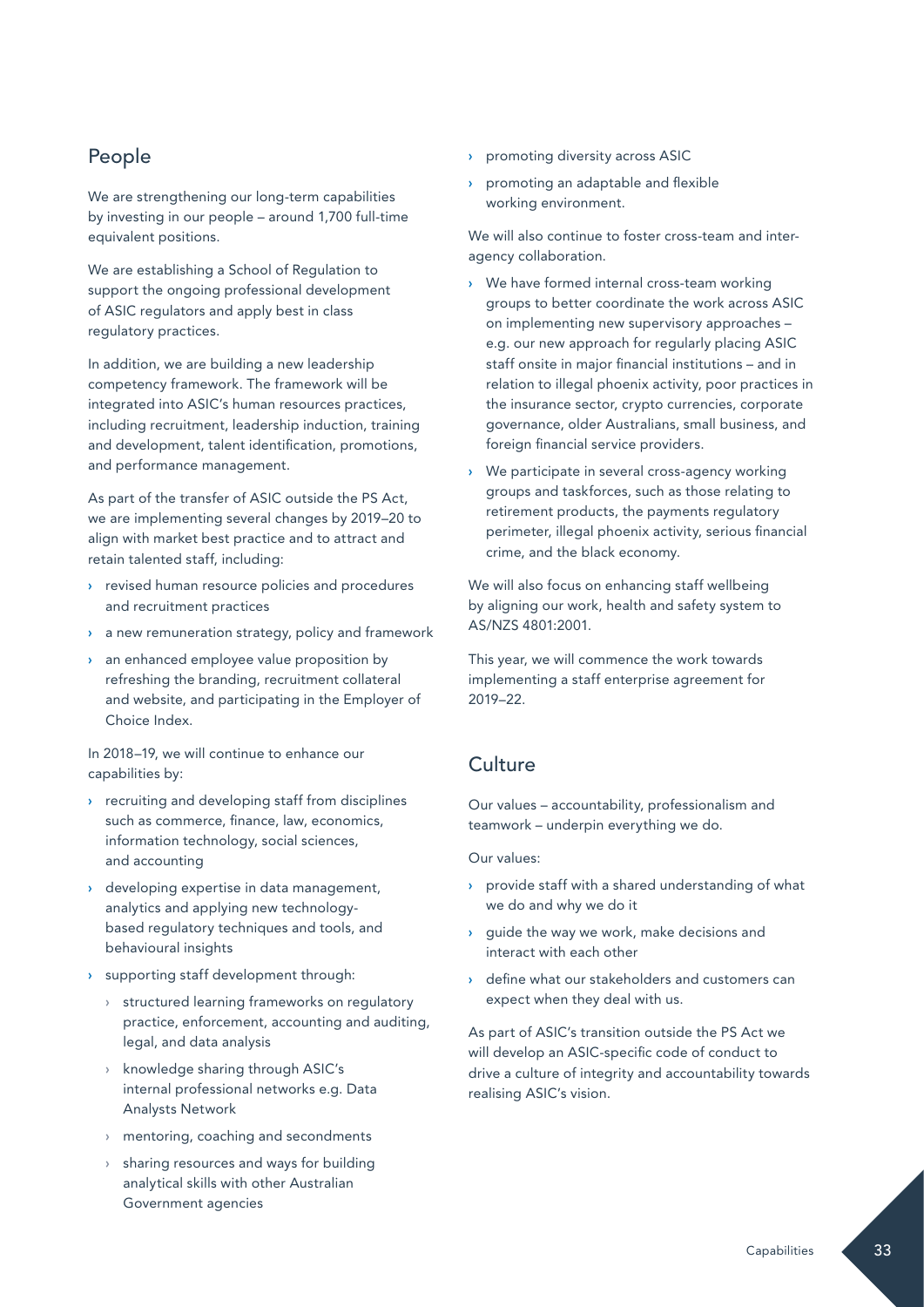In developing the code of conduct, we will:

- › benchmark it against those adopted by domestic and international regulatory agencies
- › conduct focus groups and discussions with a crosssection of ASIC staff (at all levels and geographies), the community, the public sector union, a range of external stakeholders, and the Treasury.

The new code of conduct will be in place by 2019–20.

#### Governance

ASIC is an independent Australian Government body, set up under the ASIC Act. We operate under the direction of commissioners appointed by the Governor-General.

We are accountable to the Commonwealth Parliament and to our responsible ministers.

The Parliamentary Joint Committee on Corporations and Financial Services has oversight of ASIC. We also appear before other parliamentary committees and inquiries as required.

Internally, we are updating our governance frameworks to better support strategic decision making by:

- › establishing a new Management Committee for making significant operational (i.e. non-regulatory) decisions. This committee will report on key decisions and issues, and escalate matters where necessary, to ASIC's commissioners
- › establishing a new Regulatory Issues Committee to consider significant supervision issues that affect multiple sectors – e.g. addressing conflicts of interest. This committee will complement the existing ASIC Regulatory Policy Committee and ASIC Enforcement Committee
- › streamlining decision-making bodies and reporting.

#### Data and technology

We are committed to transforming our regulatory business by:

- making better use of data through continued enhancements to the way we capture, govern and share data, and through the use of analytics
- in making it simpler and easier to interact with us
- › streamlining our processes to facilitate compliance.

We are continuing to build an integrated digital platform, which includes:

- a unified repository of internal and external regulatory information
- › a consistent approach to managing and recording ASIC activities and processes
- › digitised portals and forms that are aligned with the Government's digital transformation agenda.

The platform will give us the flexibility to meet our future needs and those of our stakeholders.

We will leverage ASIC's recently completed, strengthened data analytics solutions to undertake more efficient and diverse data analytics.

In addition, we will continue to develop our data management and data analytics capabilities by:

- › maintaining governance forums, such as the Digital Governance Board and the Data Governance Council
- › continuing to enhance our data management practices, including governance, across the data lifecycle
- › better using information from various external sources to identify trends and potential misconduct – e.g. credit card usage, life insurance claims handling, add-on insurance distribution, funds management flows, and dispute resolution
- › facilitating more streamlined data sharing with other domestic and international agencies – e.g. by developing multi-agency data exchange frameworks
- › promoting knowledge sharing on analytics practices and processes within ASIC – e.g. ASIC Data Analytics Community of Practice – and with domestic and international stakeholders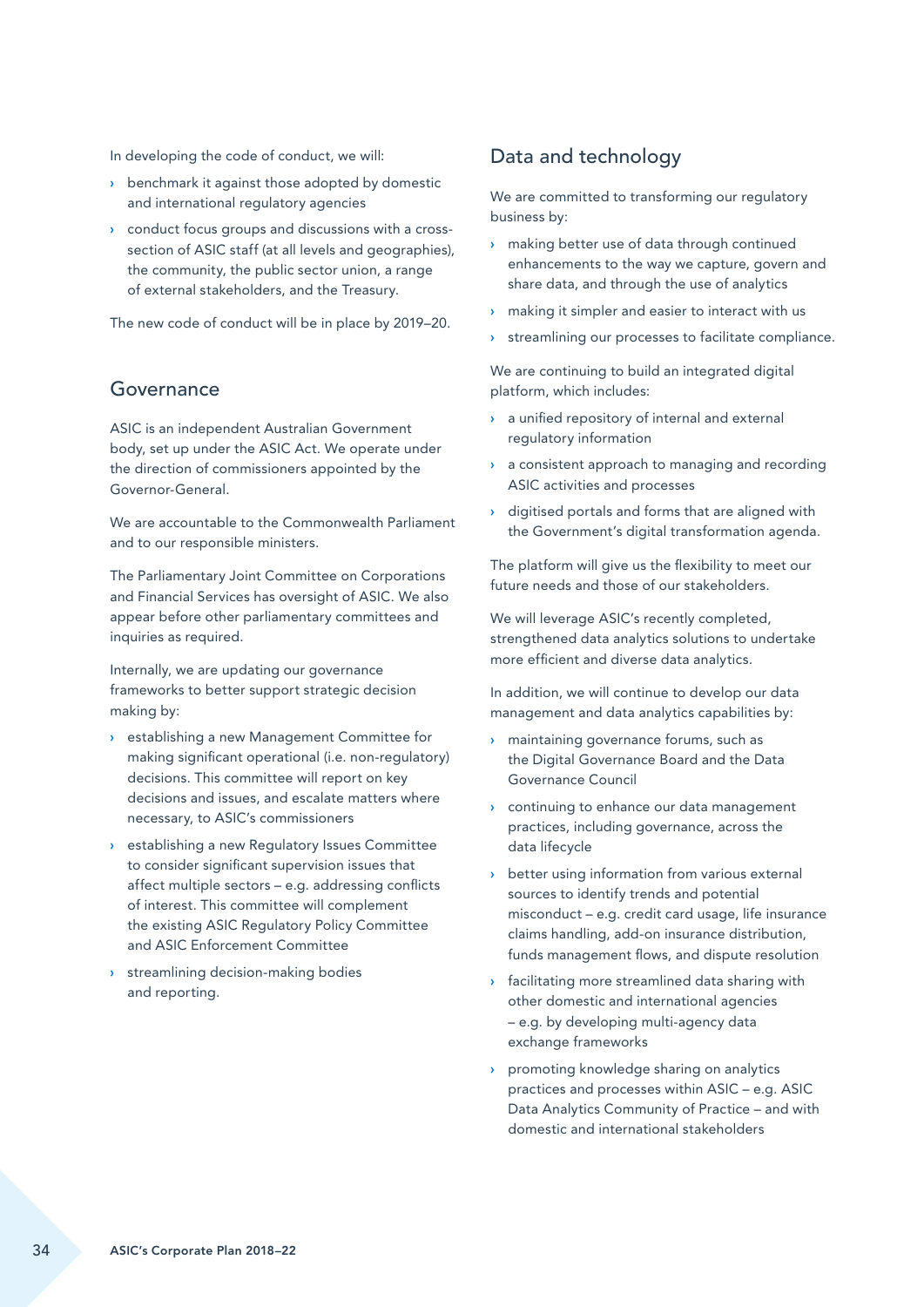- › supporting emerging technologies that deliver positive risk management and compliance outcomes, such as cognitive learning, natural language processing, predictive analytics
- › promoting opportunities for regtech-related networking and collaboration, including trials and proofs of concepts
- › using behavioural insights across our regulatory work.

This year, we will undertake an independent assessment of the development of our data management and analytics capabilities, including our progress against the targets outlined in the ASIC data strategy.

In terms of our processes and technology, we will continue to enhance them by:

- › ensuring the integrity of ASIC's processes, data and systems, in light of the threat of cyber-attacks and the need to maintain the privacy and confidentiality of our data
- › improving our cyber resilience practices and solutions to ensure early detection and prevention
- providing new tools and services to improve workplace flexibility, collaboration and productivity – e.g. upgrade to Microsoft Outlook and expansion of mobile device offerings
- › adopting cloud-based technologies to provide ASIC with a secure and scalable infrastructure while reducing operational complexity and maintenance (in line with the Government's secure cloud strategy)
- › monitoring emerging trends and technologies to identify opportunities to increase ASIC's effectiveness and efficiency.

## Operating risk and audit

We have embedded operational risk management throughout the organisation to support our vision.

Our enterprise risk management framework is consistent with the Commonwealth Risk Management Policy and ISO 31000, and is overseen by the ASIC Operational Risk Committee.

We actively focus on continuous improvement of our framework and capability for managing operational risk across the organisation.

ASIC's Audit Committee, comprising three independent members and a Commissioner, provides independent assurance to the Commission. It reviews the appropriateness of ASIC's financial and performance reporting, system of risk oversight and management, and system of internal control.

The Audit Committee is supported by our Internal Audit team, which completes an annual, risk-based assessment program on the effectiveness of business processes and controls.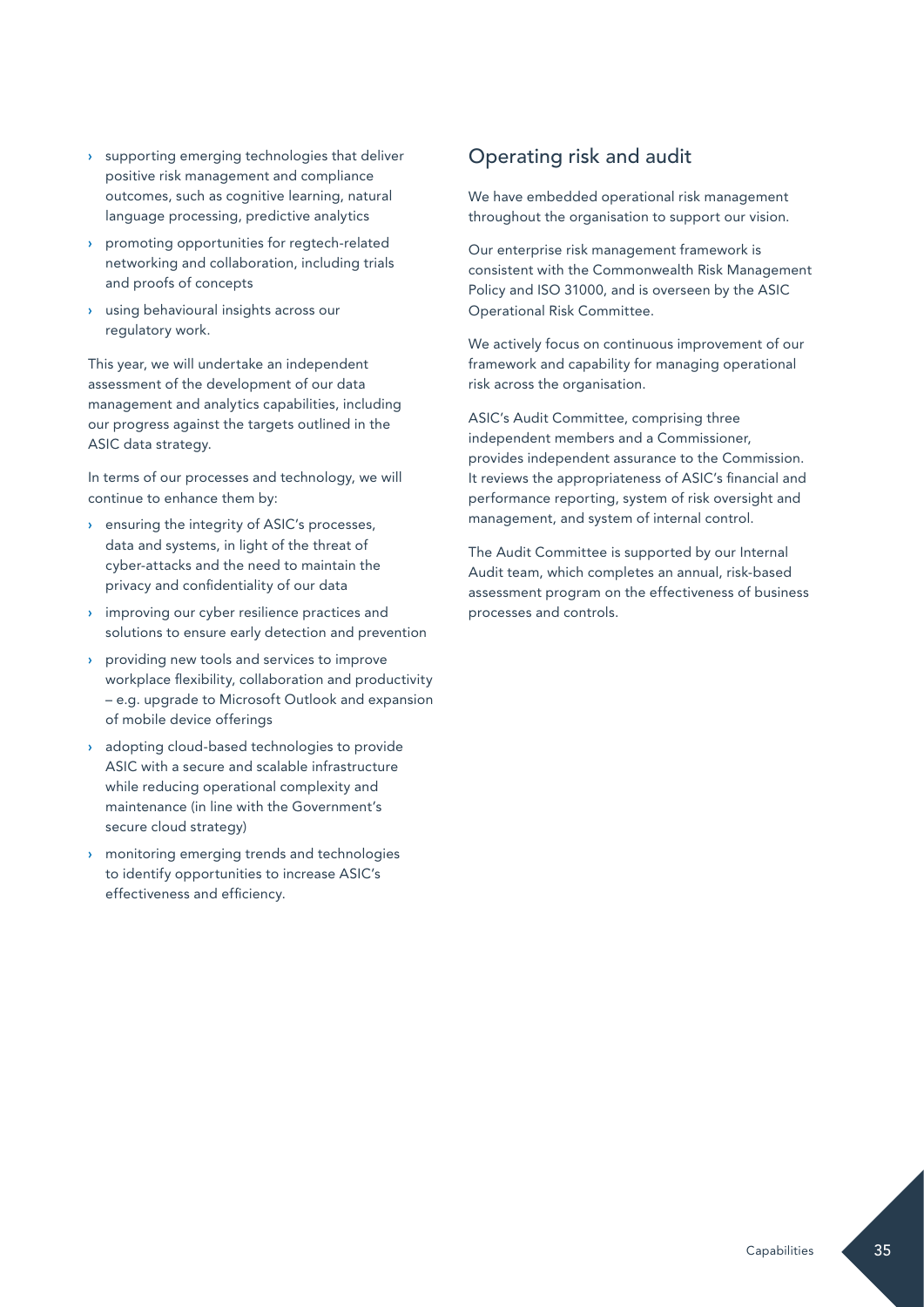# <span id="page-37-0"></span>Measuring and evaluating our performance

## We are committed to evaluating our performance.

ASIC has a performance evaluation framework that sets out how we will measure and evaluate our performance over the period covered by this corporate plan.

Our performance framework has been aligned to our regulatory and registry mission statements.

The table below provides a sample of outcomes we will use to measure our performance and the evidence of those outcomes.

We use qualitative and quantitative measures to evaluate our performance over time.

- › Market outcomes reflect the impact of our regulatory work on the markets and sectors we regulate, including on investors and consumers.
- › Regulatory outcomes include the direct results from using our suite of regulatory tools.

We report our performance using these measures in our annual performance statement, which forms part of our annual report.

ASIC is a law enforcement agency, therefore the volume and results of our surveillance and enforcement activities will remain an important measure of our performance and will continue to be of significant interest to our stakeholders and to the wider community.

To allow us to evaluate and report on the outcomes of some of our most significant projects, we will identify and specify measures of success when planning these projects and may report on them in our annual performance statement.

We will continue to monitor available information and will refine our approach to external performance reporting. This refinement includes reviewing the performance reporting of equivalent regulators locally and overseas to identify best practice.

| <b>Mission</b>                                                             | <b>Outcomes</b>                                                                                                                                                                                                       | <b>Evidence of outcomes</b>                                                                                                                                                                                                                           |  |  |  |  |
|----------------------------------------------------------------------------|-----------------------------------------------------------------------------------------------------------------------------------------------------------------------------------------------------------------------|-------------------------------------------------------------------------------------------------------------------------------------------------------------------------------------------------------------------------------------------------------|--|--|--|--|
| Change                                                                     | <b>Market outcomes</b>                                                                                                                                                                                                |                                                                                                                                                                                                                                                       |  |  |  |  |
| <b>behaviours</b><br>to drive good<br>consumer<br>and investor<br>outcomes | Investors and consumers have trust and<br>confidence in the financial system<br>Fair and efficient processes are in place<br>for the resolution of disputes<br>Financial markets are fair, orderly<br>and transparent | > Stakeholder feedback<br>External data - e.g. the Australian Financial<br>Attitudes and Behaviour Tracker, dispute<br>resolution data and other benchmarking<br>survey data<br>Measures of the cleanliness of the<br>Australian listed equity market |  |  |  |  |

### Outcomes – aligned to ASIC's regulatory and registry mission statements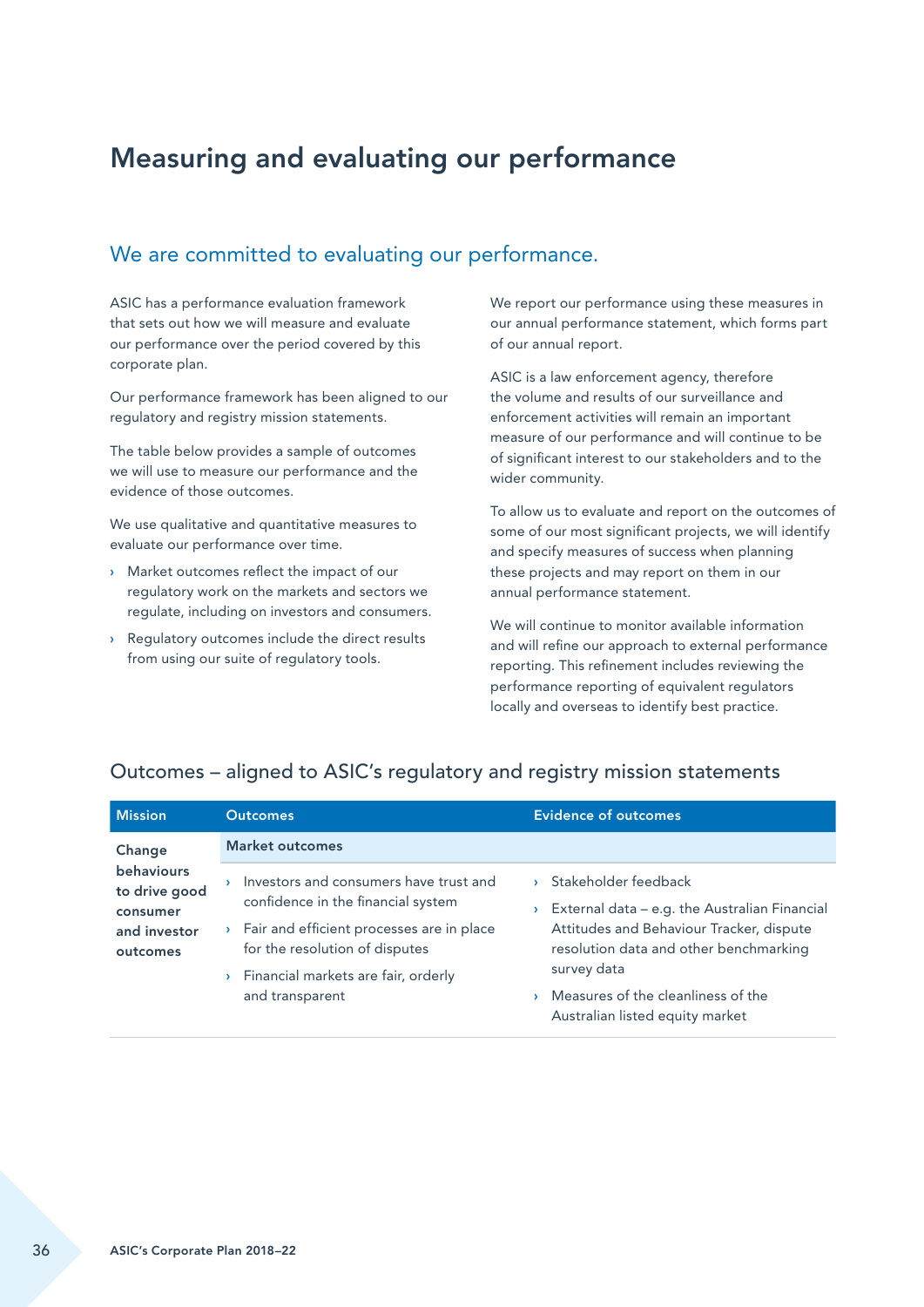| <b>Mission</b>                                                                     | <b>Outcomes</b>                                                                                                                                                                                                                                                       | <b>Evidence of outcomes</b>                                                                                                                                                                                                      |
|------------------------------------------------------------------------------------|-----------------------------------------------------------------------------------------------------------------------------------------------------------------------------------------------------------------------------------------------------------------------|----------------------------------------------------------------------------------------------------------------------------------------------------------------------------------------------------------------------------------|
| Change                                                                             | <b>Regulatory outcomes</b>                                                                                                                                                                                                                                            |                                                                                                                                                                                                                                  |
| behaviours<br>to drive good<br>consumer<br>and investor<br>outcomes<br>(continued) | Financial firms and individuals providing<br>$\mathbf{\Sigma}$<br>financial services act professionally,<br>meet their obligations and treat their<br>clients fairly<br>Entities improve their business<br>$\mathcal{P}$<br>practices in response to identified areas | > Operational data - e.g. meetings and<br>other engagement with stakeholders,<br>consultation papers, feedback statements,<br>regulatory guidance and industry reports<br>published, and licences granted, varied<br>and refused |
|                                                                                    | of improvement                                                                                                                                                                                                                                                        | External committees and panels, such as<br>the External Advisory Panel, Consumer<br><b>Advisory Panel</b>                                                                                                                        |
|                                                                                    |                                                                                                                                                                                                                                                                       | > ASIC reports on progress in remediation<br>of identified breaches                                                                                                                                                              |
|                                                                                    |                                                                                                                                                                                                                                                                       | Case studies of key matters where we<br>have used our regulatory tools to change<br>behaviour in the financial system                                                                                                            |
| Act against                                                                        | Market outcomes                                                                                                                                                                                                                                                       |                                                                                                                                                                                                                                  |
| misconduct<br>to maintain                                                          | n/a                                                                                                                                                                                                                                                                   | n/a                                                                                                                                                                                                                              |
| trust and<br>integrity in                                                          | <b>Regulatory outcomes</b>                                                                                                                                                                                                                                            |                                                                                                                                                                                                                                  |
| the financial<br>system                                                            | > We identify, address and deter misconduct<br>in the financial system                                                                                                                                                                                                | Operational data - e.g. surveillance and<br>enforcement action undertaken and results                                                                                                                                            |
|                                                                                    | We take successful enforcement or<br>$\mathbf{y}$<br>other regulatory action - including<br>court enforceable undertakings and                                                                                                                                        | achieved, reports of misconduct made<br>to ASIC, and ASIC actions in response to<br>misconduct reports received                                                                                                                  |

infringement notices – in response

› We appropriately sanction individuals who commit misconduct including, where warranted, banning them from providing financial services or taking civil or criminal

› Our published reports on surveillance and enforcement outcomes and

industry messages that are delivered to stakeholders articulate our standards

to identified misconduct

action against them

and expectations

- › Compensation for wrongdoing provided to investors and consumers
- › Public outcomes e.g. civil, criminal and administrative actions taken, including bannings
- › Published ASIC reports including the enforcement report and market integrity report
- › Case studies on where we have used our regulatory tools to identify, address and deter misconduct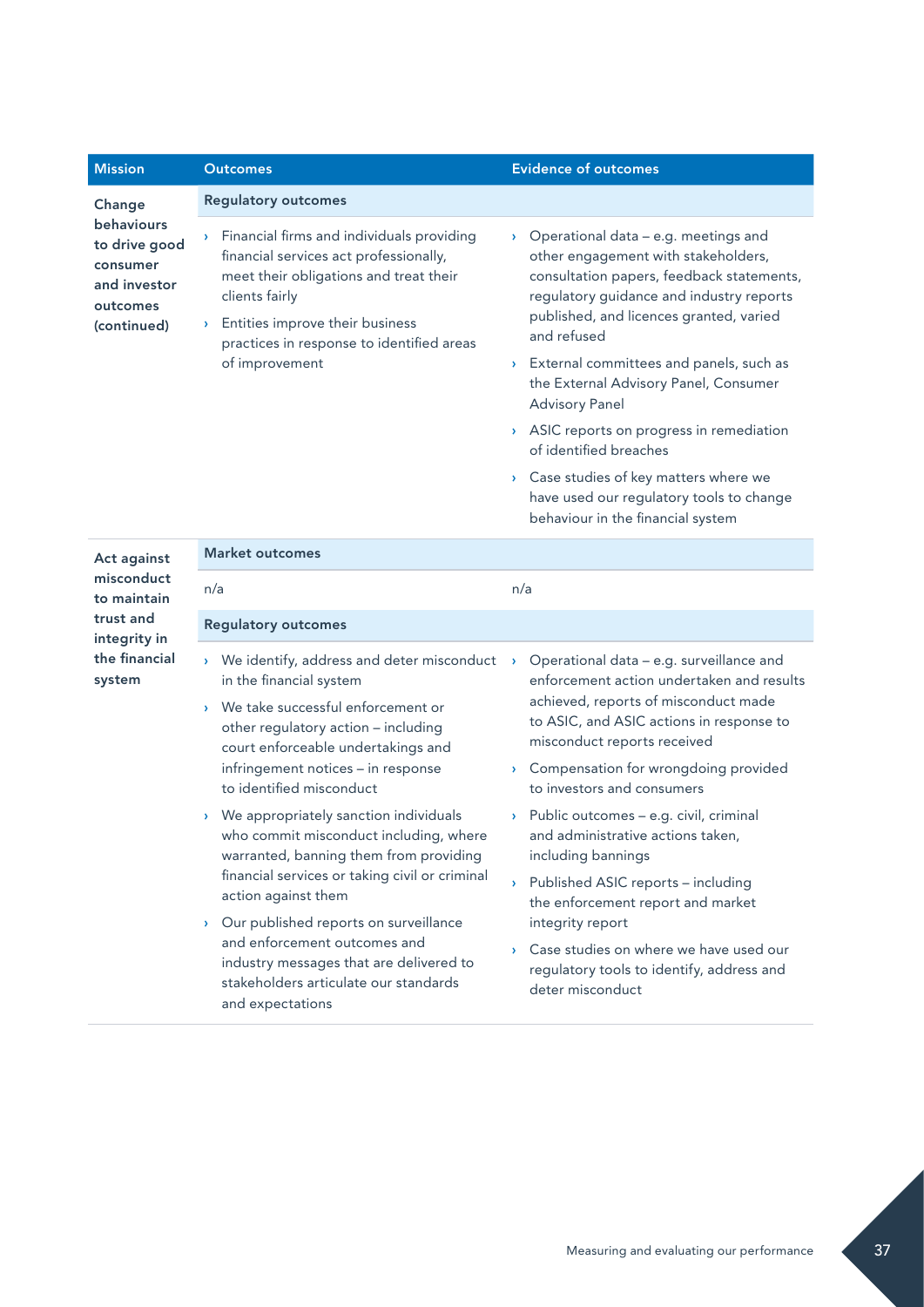| <b>Mission</b>                                                              | <b>Outcomes</b>                                                                                                                                                                                                                                                                                                                                                                                                                                         | <b>Evidence of outcomes</b>                                                                                                                                                                                                                                                                                                                                                                                                                                                                                              |  |  |  |
|-----------------------------------------------------------------------------|---------------------------------------------------------------------------------------------------------------------------------------------------------------------------------------------------------------------------------------------------------------------------------------------------------------------------------------------------------------------------------------------------------------------------------------------------------|--------------------------------------------------------------------------------------------------------------------------------------------------------------------------------------------------------------------------------------------------------------------------------------------------------------------------------------------------------------------------------------------------------------------------------------------------------------------------------------------------------------------------|--|--|--|
| Promote                                                                     | <b>Market outcomes</b>                                                                                                                                                                                                                                                                                                                                                                                                                                  |                                                                                                                                                                                                                                                                                                                                                                                                                                                                                                                          |  |  |  |
| strong and<br>innovative<br>development<br>of the<br>financial<br>system    | The regulatory system supports the work<br>of innovative start-ups and the market<br>testing of novel products and services<br>We promote improved efficiency and<br>reduced compliance costs among<br>our regulated population                                                                                                                                                                                                                         | > Use of the ASIC Innovation Hub by<br>innovative financial firms, including<br>the regulatory sandbox<br>Reported compliance cost savings based<br>on ASIC's activities                                                                                                                                                                                                                                                                                                                                                 |  |  |  |
|                                                                             | <b>Regulatory outcomes</b>                                                                                                                                                                                                                                                                                                                                                                                                                              |                                                                                                                                                                                                                                                                                                                                                                                                                                                                                                                          |  |  |  |
|                                                                             | > We exercise our discretionary powers to<br>grant relief or make a legislative instrument<br>appropriately, where there is a net<br>regulatory benefit<br>We advise the Government on policy<br>issues and law reform options and support<br>the Government's financial services<br>reform agenda<br>We propose and support international<br>policy initiatives that improve regulatory<br>outcomes for Australia and support<br>cross-border activity | $\rightarrow$ Operational data – including relief<br>applications assessed and legislative<br>instruments made<br>Meetings with, and advice to, Treasury and<br>relevant Ministers<br>> Submissions made to government policy<br>consultation processes<br>> Publication of reports by international<br>regulatory bodies to which ASIC<br>has contributed<br>Case studies on where we have used our<br>$\mathcal{P}$<br>regulatory tools to promote the strong<br>and innovative development of the<br>financial system |  |  |  |
| Help                                                                        | <b>Market outcomes</b>                                                                                                                                                                                                                                                                                                                                                                                                                                  |                                                                                                                                                                                                                                                                                                                                                                                                                                                                                                                          |  |  |  |
| <b>Australians</b><br>to be in<br>control<br>of their<br>financial<br>lives | People can take action based on ASIC's<br>educational materials<br>> We support better financial education<br>across Australia's education system                                                                                                                                                                                                                                                                                                       | > ASIC MoneySmart accessibility and usage<br>> External survey data - e.g. the ANZ Survey<br>of Adult Financial Literacy in Australia<br>Collaboration with the formal education<br>sector to support better financial<br>literacy education                                                                                                                                                                                                                                                                             |  |  |  |
|                                                                             | <b>Regulatory outcomes</b>                                                                                                                                                                                                                                                                                                                                                                                                                              |                                                                                                                                                                                                                                                                                                                                                                                                                                                                                                                          |  |  |  |
|                                                                             | We provide a range of tools and resources<br>to help people understand money and how<br>to manage it<br>We coordinate with stakeholders<br>to support the National Financial<br>Capability Strategy                                                                                                                                                                                                                                                     | Personal financial capability tools and<br>resources produced<br>Case studies on where we have helped<br>Australians to be in control of their<br>financial lives                                                                                                                                                                                                                                                                                                                                                        |  |  |  |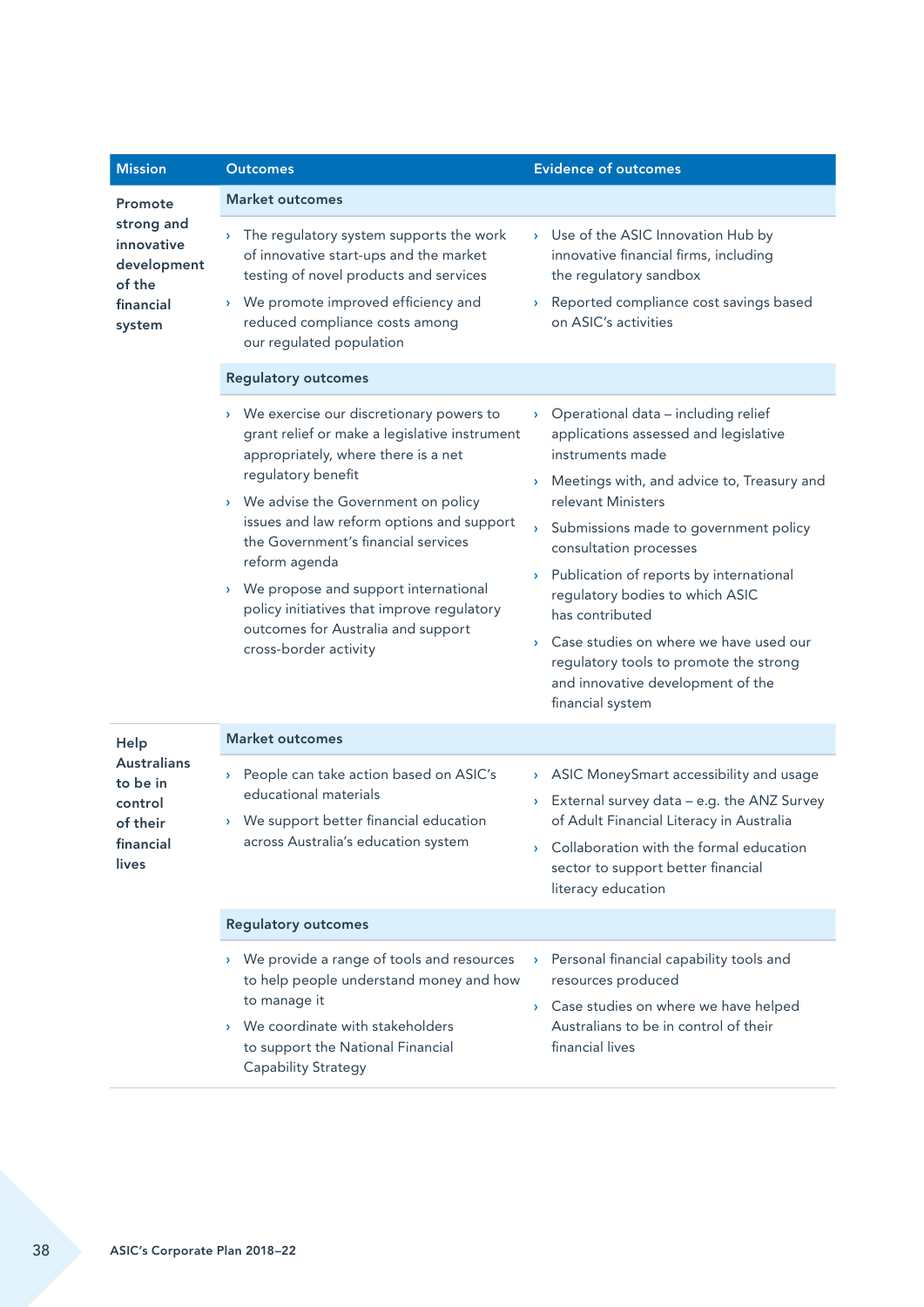| <b>Mission</b>                                                                                                 | <b>Outcomes</b>                                                                                                                                                                                                       | <b>Evidence of outcomes</b>                                                                                                                          |  |  |
|----------------------------------------------------------------------------------------------------------------|-----------------------------------------------------------------------------------------------------------------------------------------------------------------------------------------------------------------------|------------------------------------------------------------------------------------------------------------------------------------------------------|--|--|
| Provide                                                                                                        | <b>Market outcomes</b>                                                                                                                                                                                                |                                                                                                                                                      |  |  |
| efficient and<br>accessible<br><b>business</b><br>registers<br>that make it<br>easier to do<br><b>business</b> | Registration is cost-effective and easy<br>Y.<br>for businesses to manage<br>Businesses comply with their ongoing<br>Y.<br>registration obligations<br>The public has easy access to information<br>in ASIC registers | Stakeholder feedback<br>Performance against the ASIC<br>Y.<br>service charter<br>Progress in migrating registry<br>$\mathcal{P}$<br>services online  |  |  |
|                                                                                                                | <b>Regulatory outcomes</b>                                                                                                                                                                                            |                                                                                                                                                      |  |  |
|                                                                                                                | Information in our registers is accurate<br>Y.<br>and up-to-date                                                                                                                                                      | Operational data – e.g. volume and<br>$\sum_{i=1}^{n}$<br>efficiency of registry activity                                                            |  |  |
|                                                                                                                |                                                                                                                                                                                                                       | $\rightarrow$ Case studies on where we have provided<br>efficient and accessible registration<br>to make it easier for Australians to<br>do business |  |  |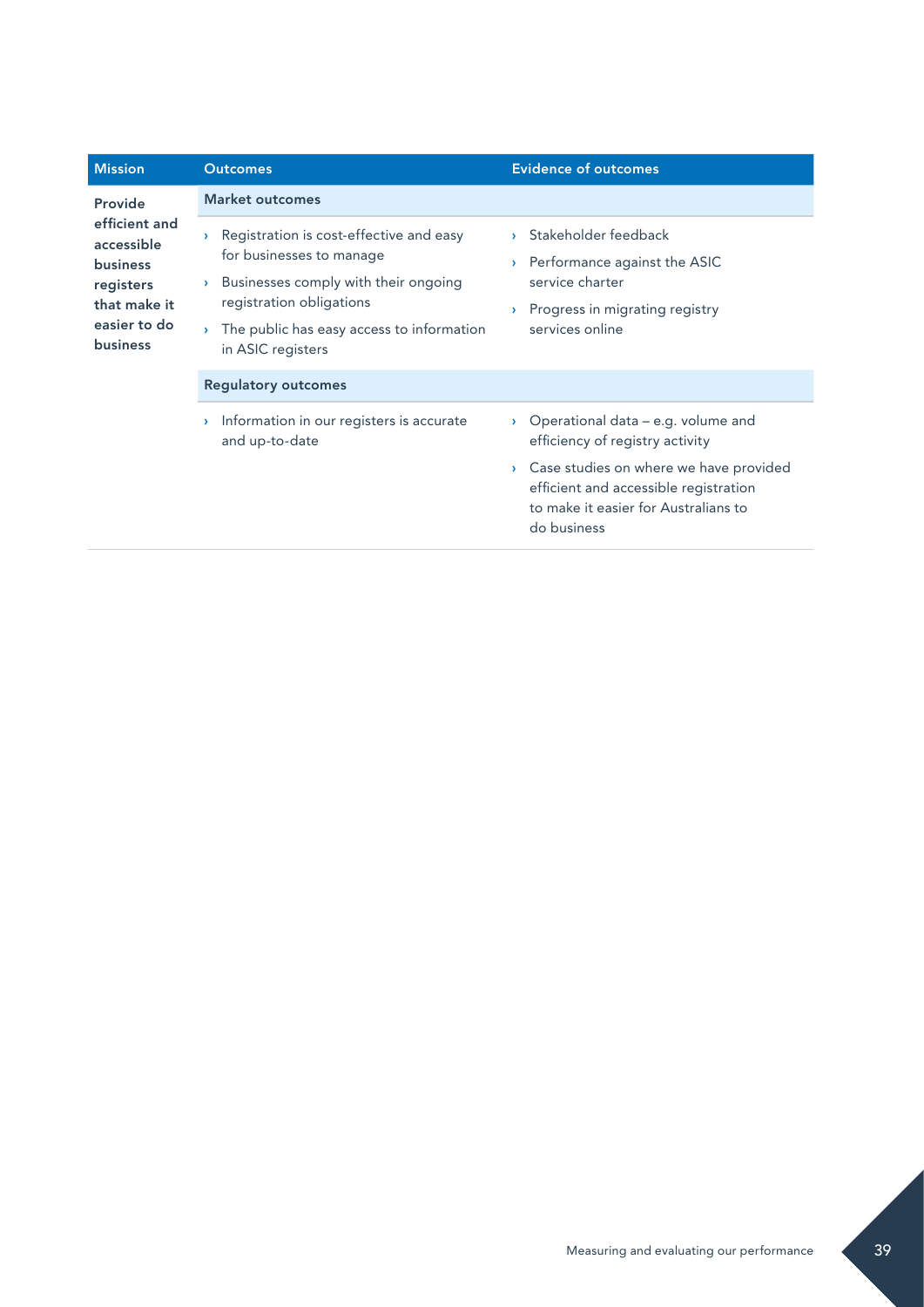## Additional performance reporting

We also use more specific tools to evaluate our performance and communicate with stakeholders.

#### Service charter

Our service charter covers:

- › our most common interactions with stakeholders, such as applications for licences, relief from the law and registration
- › how we respond to reports of alleged misconduct, including timeframes for our response.

We report against our service charter performance in each annual report and, if we have not met service standard levels, explain why.

#### Enforcement report

The regular enforcement report:

- › provides a high-level overview of our enforcement priorities
- › highlights important cases and decisions during the period it covers.

#### Market integrity report

The regular market integrity report:

- › highlights achievements in market surveillance and market integrity enforcement during the period it covers
- › outlines short-term priorities.

In addition, we publish quarterly data on:

- › market characteristics, including volatility
- › measures of market concentration
- › measures of market efficiency.

#### Regulatory reform

We report regularly on our work to minimise the regulatory burden, including the total compliance cost savings achieved.

We also publish a regular report on examples of situations where we have exercised, or refused to exercise, our exemption and modification powers under the *Corporations Act 2001*.

#### Regulator performance framework

In January 2018, we published our latest self-assessment under the Regulator Performance Framework (RPF) for 2016–17. The RPF is a Government initiative that consists of the following six key performance indicators:

- › KPI 1: Regulators do not unnecessarily impede the efficient operation of regulated entities
- › KPI 2: Communication with regulated entities is clear, targeted and effective
- › KPI 3: Actions undertaken by regulators are proportionate to the regulatory risk being managed
- › KPI 4: Compliance and monitoring approaches are streamlined and coordinated
- › KPI 5: Regulators are open and transparent in their dealings with regulated entities
- KPI 6: Regulators actively contribute to continuous improvement of regulatory frameworks.

We will continue to publish annual self-assessments under the RPF. Before publication, we will consult a panel of stakeholders on our self-assessment against each of these performance indicators.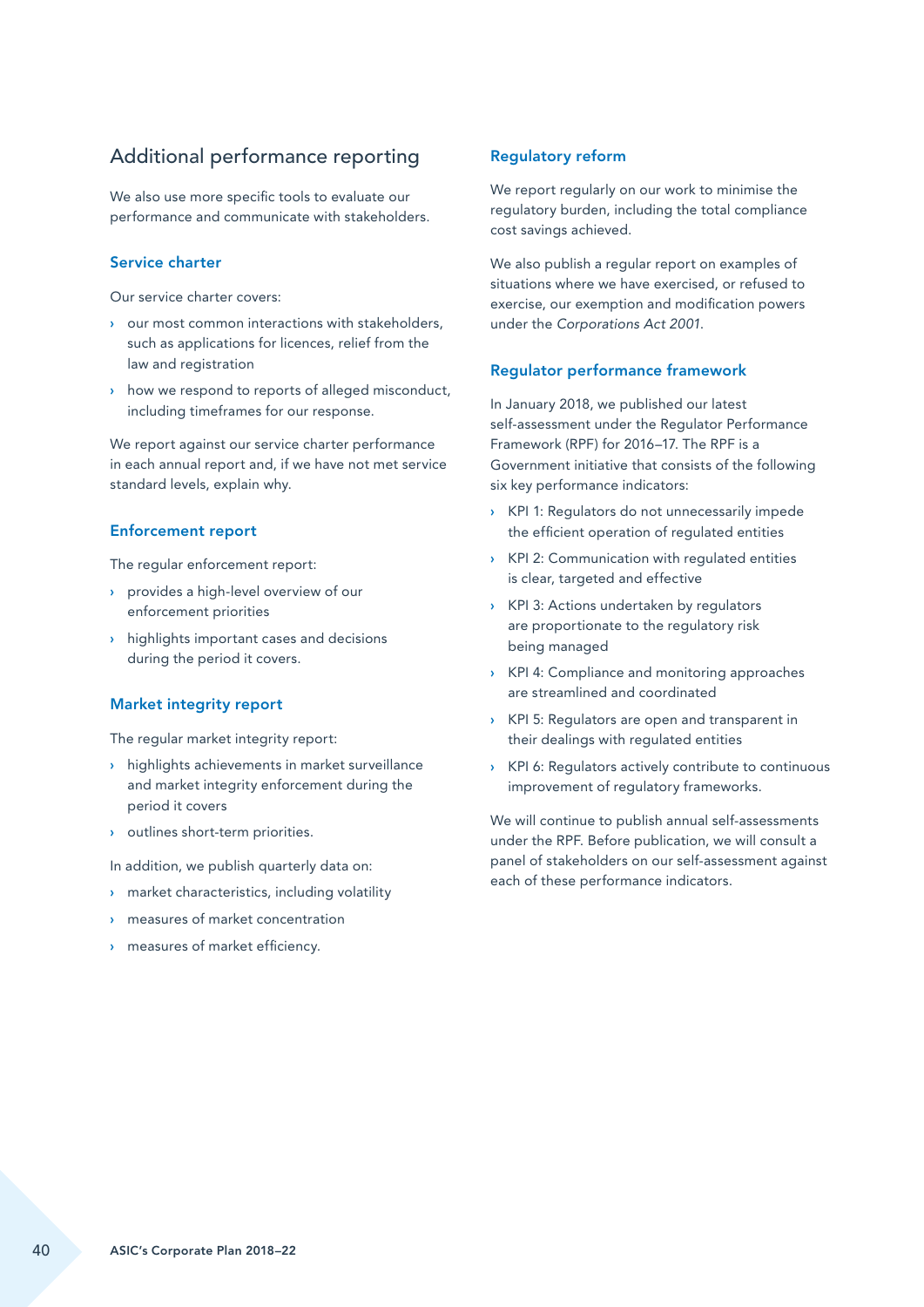# <span id="page-42-0"></span>Endnotes

- 1 Australian Bureau of Statistics, *Catalogue 8165.0 Counts of Australian businesses, including entries and exits, June 2013 to June 2017*, Table 1.
- 2 Australian Bureau of Statistics, *Catalogue 6291.0.55.003 Labour force, Australia, detailed, quarterly*, May 2018.
- 3 Australian Bureau of Statistics, *Catalogue 5204.0 Australian system of national accounts*, 2016–17, Table 05 (includes the insurance industry).
- 4 Reserve Bank of Australia, *Statistical tables Lending and credit aggregates D2*; Australian Bureau of Statistics, *Catalogue, 5206.0 – Australian national accounts: National income, expenditure and product*, March 2018.
- 5 Australian Taxation Office, *Super accounts data overview*, [https://www.ato.gov.au/About-ATO/Research-and-statistics/In](https://www.ato.gov.au/About-ATO/Research-and-statistics/In-detail/Super-statistics/Super-accounts-data/Super-accounts-data-overview/)[detail/Super-statistics/Super-accounts-data/Super-accounts-data-overview/.](https://www.ato.gov.au/About-ATO/Research-and-statistics/In-detail/Super-statistics/Super-accounts-data/Super-accounts-data-overview/)
- 6 Treasury Laws Amendment (Enhancing ASIC's Capabilities) Bill 2018, [https://www.aph.gov.au/Parliamentary\\_Business/Bills\\_Legislation/Bills\\_Search\\_Results/Result?bId=r6087.](https://www.aph.gov.au/Parliamentary_Business/Bills_Legislation/Bills_Search_Results/Result?bId=r608)
- 7 International Monetary Fund, *World economic outlook*, April 2018, [https://www.imf.org/en/Publications/WEO/Issues/2018/03/20/world-economic-outlook-april-2018.](https://www.imf.org/en/Publications/WEO/Issues/2018/03/20/world-economic-outlook-april-2018)
- 8 Reserve Bank of Australia, *Statement on monetary policy*, August 2018.
- 9 National Australia Bank, *Monthly business survey: June 2018*, July 2018,
- [https://business.nab.com.au/nab-monthly-business-survey-june-2018-30460/.](https://business.nab.com.au/nab-monthly-business-survey-june-2018-30460/)
- 10 Australian Bureau of Statistics, *Catalogue 6416.0 Residential property indexes: Eight capital cities*, March 2018.
- 11 Reserve Bank of Australia, *Statistical tables Growth in selected financial aggregates D1*, 30 June 2018.
- 12 Australian Financial Markets Association, *2017 Annual report* (interest rate derivatives data was annualised using April 2016 data), [https://afma.com.au/data/AFMR.](https://afma.com.au/data/AFMR)
- 13 Reserve Bank of Australia, *Statistical tables Debt securities outstanding D4*, 31 July 2018.
- 14 Australian Bureau of Statistics, *Catalogue 5352.0 International investment position, Australia: Supplementary statistics*, 2017, Table 2.
- 15 Australian Prudential Regulatory Authority, *Quarterly Superannuation Performance March 2018*, 29 May 2018.
- 16 Australian Bureau of Statistics, *Catalogue 3222.0 Population projections, Australia, 2012 (base) to 2101*, November 2013.
- 17 Reserve Bank of Australia, *Minutes of the monetary policy meeting*, 5 June 2018.
- 18 Deloitte, *The 2014 Deloitte millennial survey*, [https://www2.deloitte.com/content/dam/Deloitte/global/Documents/About-](https://www2.deloitte.com/content/dam/Deloitte/global/Documents/About-Deloitte/gx-dttl-2014-millennial-survey-report.pdf)[Deloitte/gx-dttl-2014-millennial-survey-report.pdf](https://www2.deloitte.com/content/dam/Deloitte/global/Documents/About-Deloitte/gx-dttl-2014-millennial-survey-report.pdf).
- 19 Deloitte, *Deloitte millennial survey 2018 the Australian cut*, [https://www2.deloitte.com/au/en/pages/about-deloitte/articles/millennial-survey.html.](https://www2.deloitte.com/au/en/pages/about-deloitte/articles/millennial-survey.html)
- 20 Westpac Melbourne Institute, *Westpac Melbourne institute of consumer sentiment index*, 13 June 2018, [https://www.westpac.com.au/content/dam/public/wbc/documents/pdf/aw/economics-research/](https://www.westpac.com.au/content/dam/public/wbc/documents/pdf/aw/economics-research/er20180613BullConsumerSentiment.pdf) [er20180613BullConsumerSentiment.pdf](https://www.westpac.com.au/content/dam/public/wbc/documents/pdf/aw/economics-research/er20180613BullConsumerSentiment.pdf) (PDF 99.8KB).
- 21 Deloitte Access Economics, *ASX Australian investor study*, 2017, [https://www.asx.com.au/education/2017-asx-investor-study.htm.](https://www.asx.com.au/education/2017-asx-investor-study.htm)
- 22 Deloitte Access Economics, *ASX Australian investor study*, 2017, [https://www.asx.com.au/education/2017-asx-investor-study.htm.](https://www.asx.com.au/education/2017-asx-investor-study.htm)
- 23 Investment Trends, *Financial advice report 2017*, pp. 11–12.
- 24 Investment Trends, *Financial advice report 2017*, pp. 11–12.
- 25 Edelman, *2018 Edelman trust barometer: financial services edition*, [www.edelman.com/trust-in-financial-services-2018.](http://www.edelman.com/trust-in-financial-services-2018)
- 26 The term describes a variety of innovative business models and emerging technologies which supplement and disrupt the financial services industry: see IOSCO, *IOSCO research report on financial technologies (fintech)*, February 2017, <https://www.iosco.org/library/pubdocs/pdf/IOSCOPD554.pdf> (PDF 2.97 MB).
- 27 Ernst & Young, *EY Fintech Adoption index 2017*, 17 July 2017, [https://www.ey.com/Publication/vwLUAssets/ey-fintech](https://www.ey.com/Publication/vwLUAssets/ey-fintech-adoption-index-2017/$FILE/ey-fintech-adoption-index-2017.pdf)[adoption-index-2017/\\$FILE/ey-fintech-adoption-index-2017.pdf](https://www.ey.com/Publication/vwLUAssets/ey-fintech-adoption-index-2017/$FILE/ey-fintech-adoption-index-2017.pdf) (PDF 6.51 MB).
- 28 KPMG, *Australian fintech landscape*, 1 August 2017, <https://home.kpmg.com/au/en/home/insights/2017/08/australian-fintech-landscape.html>.
- 29 ASX Limited, *CHESS replacement: New scope and implementation plan*, consultation paper, p. 4, April 2018, <https://www.asx.com.au/documents/public-consultations/chess-replacement-new-scope-and-implementation-plan.pdf> (PDF 1.42 MB).
- 30 Strategy& and PWC, *Initial coin offerings: A strategic perspective*, p. 2, June 2018, [https://www.pwc.ch/en/publications/2018/20180628\\_PwC%20S&%20CVA%20ICO%20Report\\_EN.pdf](https://www.pwc.ch/en/publications/2018/20180628_PwC%20S&%20CVA%20ICO%20Report_EN.pdf) (PDF 1.08 MB).
- 31 KPMG, *The pulse of fintech: Q2 2017*, 1 August 2017, [https://home.kpmg.com/xx/en/home/insights/2017/07/the-pulse-of-fintech-q2-2017.html.](https://home.kpmg.com/xx/en/home/insights/2017/07/the-pulse-of-fintech-q2-2017.html)
- 32 World Economic Forum, *The global risks report 2018*, 13th edition, 17 January 2018, [http://www3.weforum.org/docs/WEF\\_GRR18\\_Report.pdf](http://www3.weforum.org/docs/WEF_GRR18_Report.pdf) (PDF 8.34 MB).